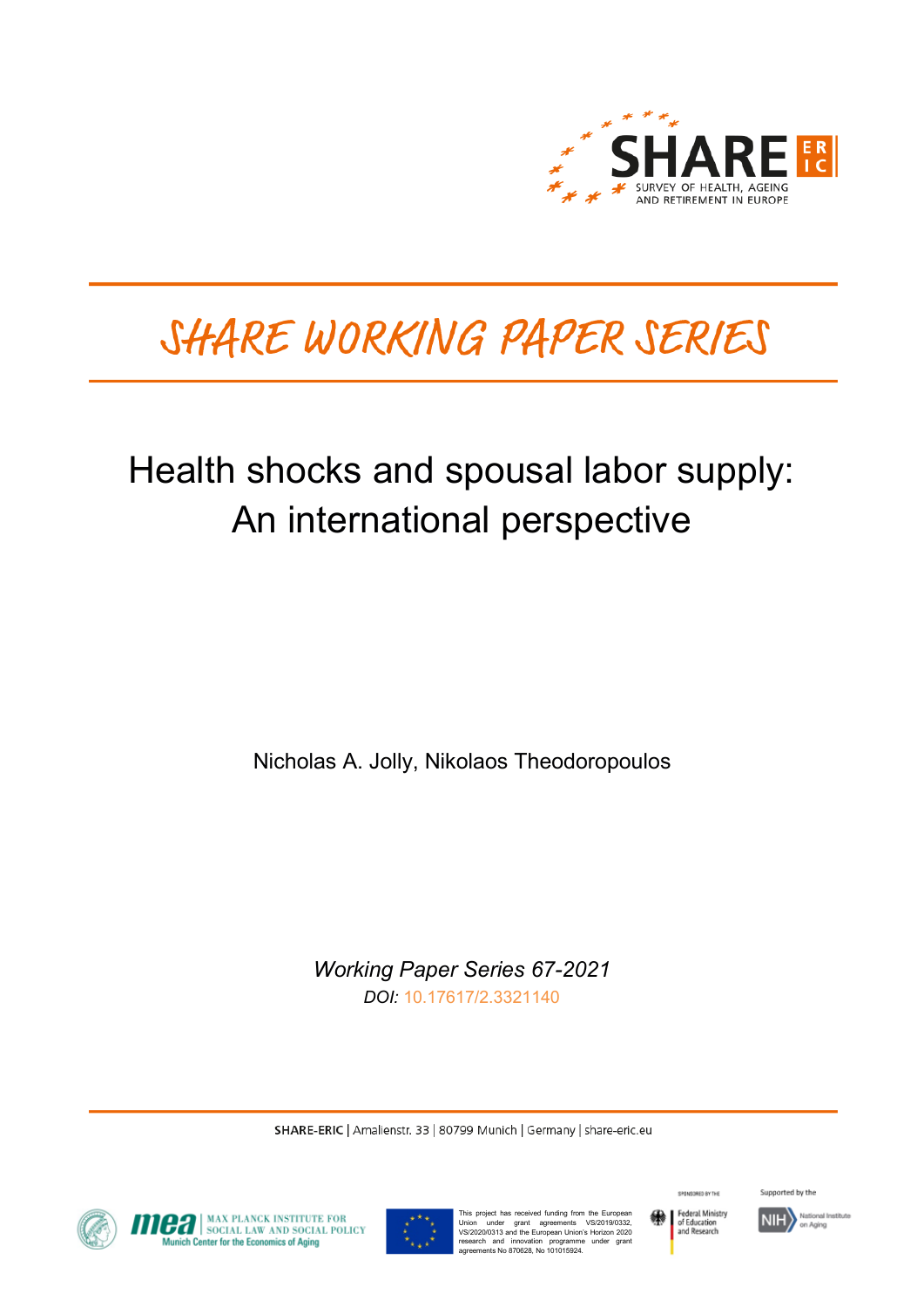## **About the SHARE Working Paper Series**

The series is designed to provide a timely discussion of results based on SHARE data within the SHARE family, i.e., members of the SHARE Country Teams, Area Coordination Teams and other SHARE bodies. The papers are not peer reviewed; the authors are solely responsible for the scientific content and the graphical layout of their submissions. The respective Country Team Leaders and Area Coordinators are encouraged to look over the submissions by their team members.

The publisher (SHARE ERIC) checks working papers in this series for formal issues such as proper acknowledgements to the funders of SHARE. The publisher takes no responsibility for the scientific content of the paper.

# **Acknowledgements**

This paper uses data from SHARE Waves 1, 2, 3, 4, 5, 6 and 7. (DOIs: 10.6103/SHARE.w1.710, 10.6103/SHARE.w2.710, 10.6103/SHARE.w3.710, 10.6103/SHARE.w4.710, 10.6103/SHARE.w5.710, 10.6103/SHARE.w6.710, 10.6103/SHARE.w7.711), see Börsch-Supan et al. (2013) for methodological details. The SHARE data collection has been funded by the European Commission through FP5 (QLK6- CT-2001-00360), FP6 (SHARE-I3: RII-CT-2006-062193, COMPARE: CIT5-CT-2005-028857, SHARELIFE: CIT4-CT-2006-028812), FP7 (SHARE-PREP: GA N°211909, SHARE-LEAP: GA N°227822, SHARE M4: GA N°261982, DASISH: GA N°283646) and Horizon 2020 (SHARE-DEV3: GA N°676536, SHARE-COHESION: GA N°870628, SERISS: GA N°654221, SSHOC: GA N°823782) and by DG Employment, Social Affairs & Inclusion. Additional funding from the German Ministry of Education and Research, the Max Planck Society for the Advancement of Science, the U.S. National Institute on Aging (U01\_AG09740-13S2, P01\_AG005842, P01 AG08291, P30 AG12815, R21 AG025169, Y1-AG-4553-01, IAG BSR06-11, R21\_AG025169, OGHA\_04-064, HHSN271201300071C) and from various national funding sources is gratefully acknowledged (see www.share-project.org).

The authors would like to thank Alexandros Polycarpou for help with the data.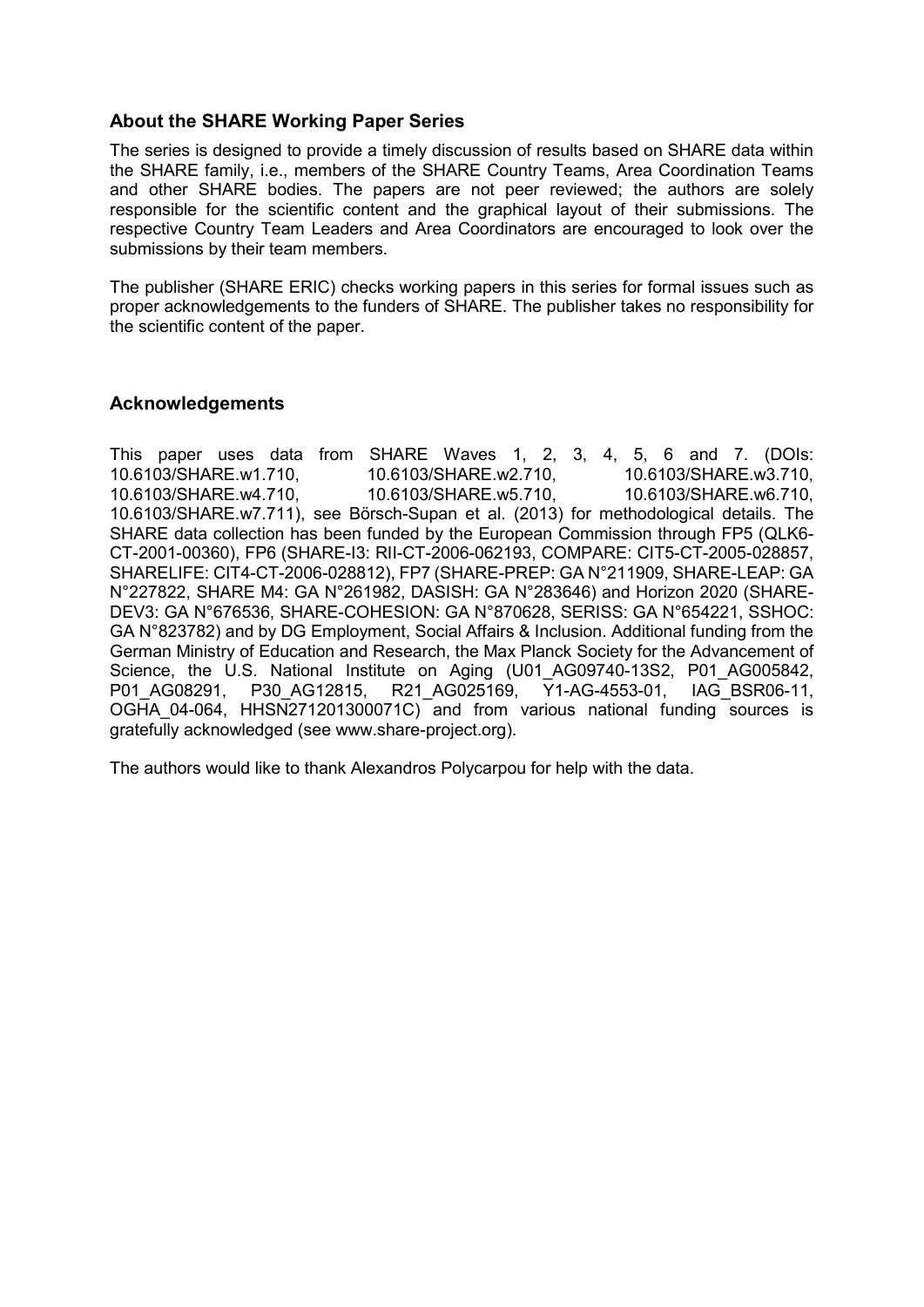## HEALTH SHOCKS AND SPOUSAL LABOR SUPPLY: AN INTERNATIONAL PERSPECTIVE

Nicholas A. Jolly Department of Economics College of Business Administration Marquette University P.O. Box 1881 Milwaukee, WI 53201-1881 USA [nicholas.jolly@marquette.edu](mailto:nicholas.jolly@marquette.edu)

Nikolaos Theodoropoulos Department of Economics University of Cyprus P.O. Box 20537 CY-1678 Nicosia Cyprus [n.theodoropoulos@ucy.ac.cy](mailto:n.theodoropoulos@ucy.ac.cy)

Abstract: This paper uses data from the Survey of Health, Ageing and Retirement in Europe to analyze the effect of spousal health shocks on own labor market outcomes. Results from the analysis suggest large reductions in labor supply along the extensive margin upon the onset of a spouse's work-limiting disability, suggesting that individuals leave the labor market to either provide care or consume joint leisure. Spousal disabilities further tend to be associated with an increased propensity to work part-time and a reduced probability of full-time employment. Sensitivity analyses show that the provision of care is more important for wives than for husbands of disabled spouses. Spousal health shocks also reduce overall financial well-being of the affected worker's partner. The onset of a spouse's work-limiting health condition reduces own-labor earnings and increases payments from pension income. However, increases in pension income do not completely offset the reduction in labor earnings. Finally, the analysis finds substantial cross-country heterogeneity in the effect spousal health shocks have on the various labor market outcomes examined here, which suggests an important role for countryspecific institutions in mitigating the negative effect of health shocks on familial well-being.

JEL Codes: I10; J12; J22 Keywords: health shocks; marriage; labor supply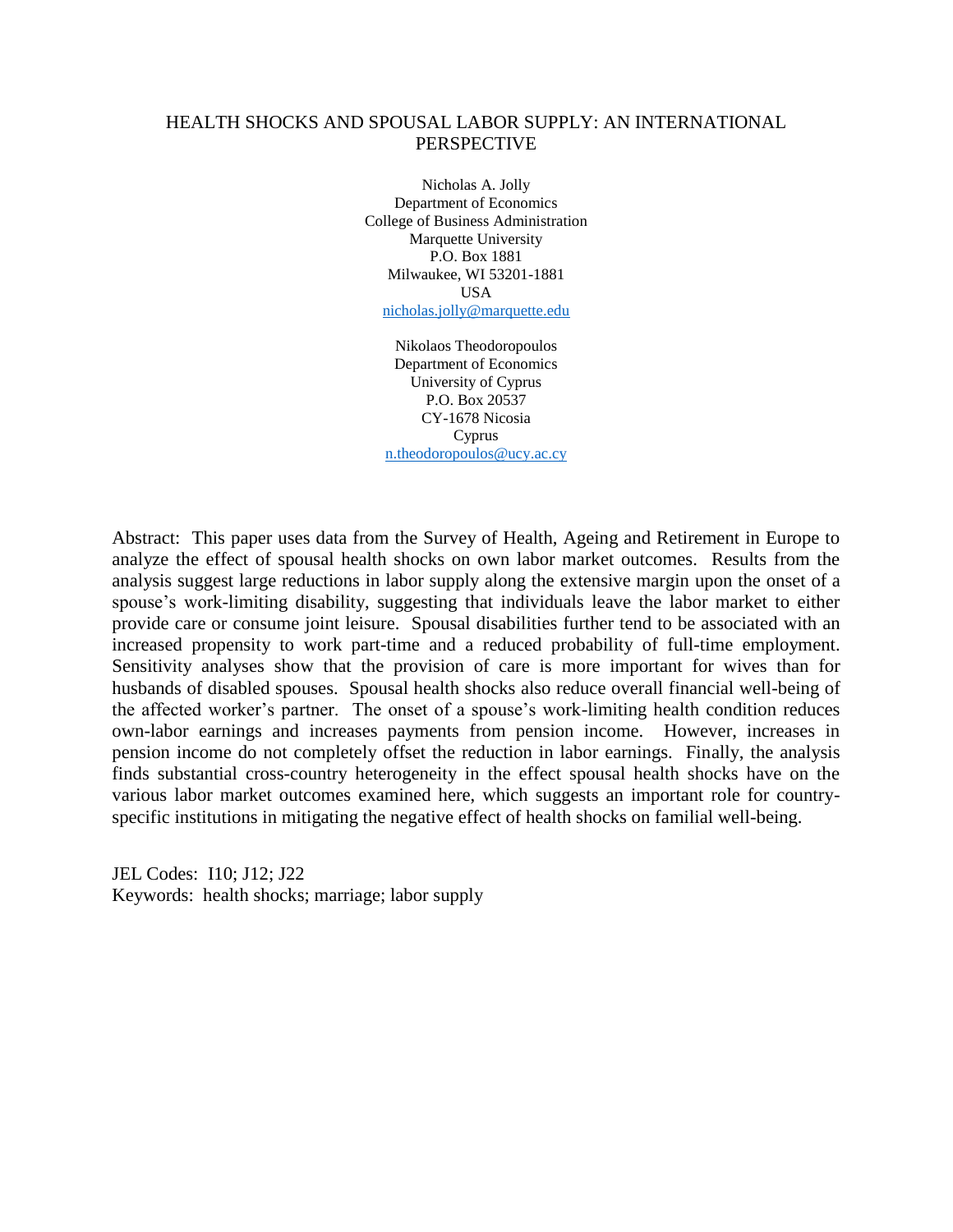#### INTRODUCTION

Researchers and policymakers have long been interested in the economic well-being of individuals suffering from work-limiting health shocks. With advances in the application of panel data techniques, researchers have been able to document the dynamic, long-term impact health shocks have on workers, specifically focusing on earnings, income, and hours worked. For example, the onset of a work-limiting disability is associated with a permanent loss in labor earnings, with evidence suggesting earnings losses of 15%-24% even 10 years after onset occurs (Stephens 2001; Charles 2003; Mok et al. 2008; Meyer and Mok 2019). Further, these earnings losses translate into downward movements in the earnings and income distributions (Nagi and Hadley 1972; Jolly 2013). An area receiving less attention is how the onset of work-limiting disabilities influences the labor market outcomes of the affected individual's spouse. This paper uses longitudinal data from the Survey of Health, Ageing and Retirement in Europe (SHARE) from 2004 to 2017 to study the relationship between labor supply and spousal health shocks.

While understanding the individual experiences of disabled workers is important, it is necessary to explore the impact that work-limiting health shocks have on affected workers' spouses, particularly if programs designed to assist the disabled are to be structured efficiently (Riphahn 1999). Given the financial distress caused by disability, it is reasonable for spouses to adjust their labor supply. Knowing the extent of this adjustment is necessary for understanding if the loss of the disabled worker's earnings is a permanent loss to family income or is offset by increased spousal earnings. Theory, however, does not provide a clear prediction as to the directional relationship between work-limiting health shocks and spousal labor supply.

On the one hand, the onset of a disability should increase spousal labor supply through the added worker effect. A permanent decline in a disabled worker's earnings decreases spousal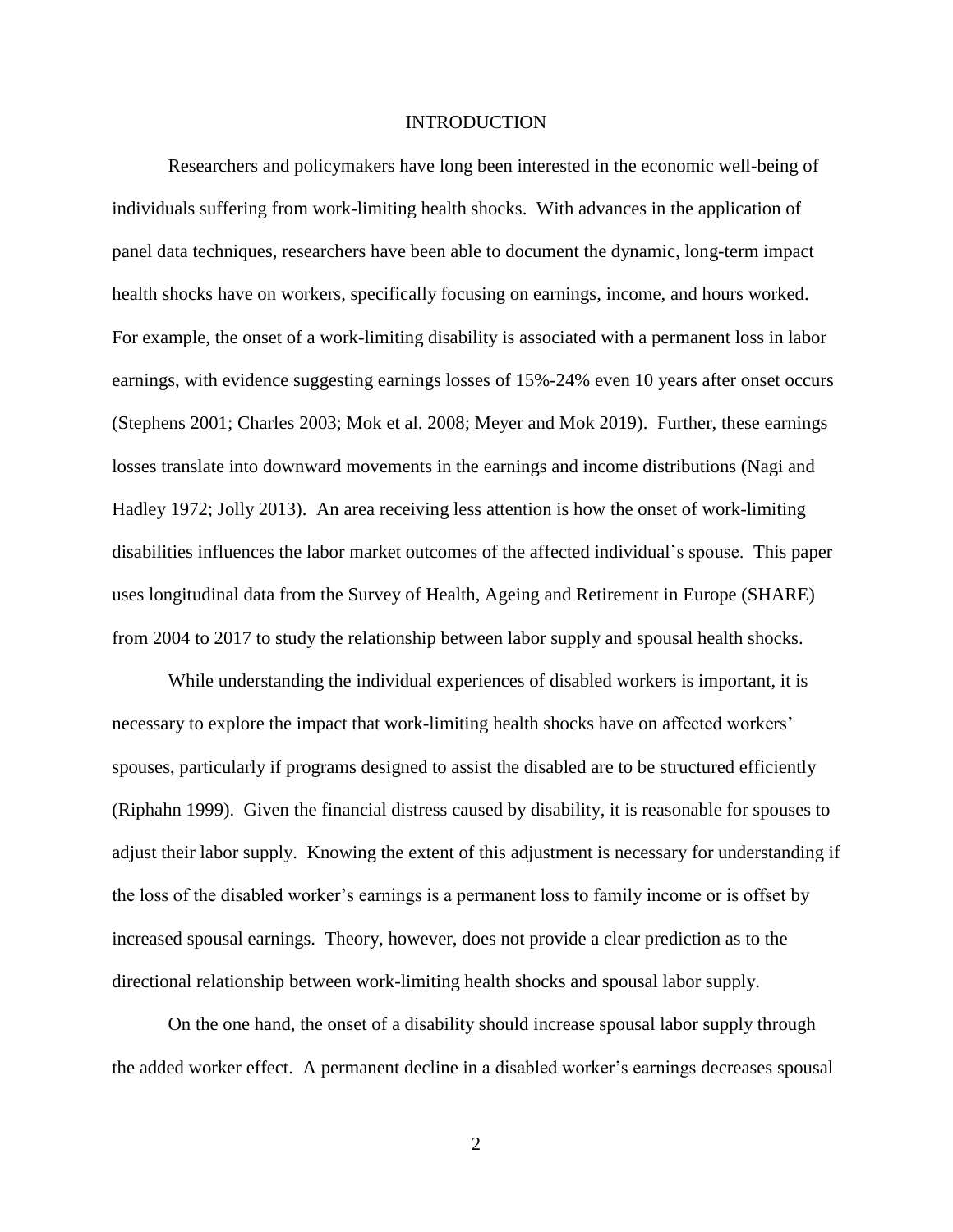non-labor income, which should increase labor supply, assuming leisure is a normal good. The added worker effect may be amplified along four dimensions (Coile 2004; Wu 2003). First, a liquidity-constrained household that cannot borrow to insure against a permanent income shock may experience a larger added worker effect. Second, if the affected worker needs to leave the labor force and loses employer-sponsored health insurance, then the spouse may face added pressure to increase labor supply to qualify for insurance. Third, household expenses may increase due to out of pocket medical expenses thus increasing the need to increase labor supply. Finally, one spouse's home production may substitute for the other spouse's home production. If the disabled individual increases time spent in home production, then this will free up marketbased time for the spouse.<sup>1</sup>

On the other hand, it is possible for a work-limiting health shock to reduce spousal labor supply. This is particularly true if the healthy spouse needs to provide in-home care to the disabled individual. Additionally, work-limiting health shocks reduce workers' labor supply (e.g. Charles 2003), which necessarily leads to an increase in time spent at home. If non-marketbased time of one spouse complements the other's, then the disability should reduce spousal labor supply. Finally, it is possible that public assistance programs that provide financial aid to those who suffer from work-limiting health shocks crowd out spousal labor supply. Berger and Fleisher (1984) provide evidence of public program crowd out. The authors do not differentiate between the types of public assistance the disabled receive; however, Chen (2012) provides evidence showing spousal labor supply crowd out from Social Security Disability Insurance.

 $\overline{a}$ 

 $1$  Hardoy and Schøne (2014) examine the effect of husbands' job displacements on their wives' labor supply using Norwegian data. The authors find no evidence of an added worker effect, which suggests some crowding-out effect of social welfare programs. However, Kohara (2010), using Japanese data, finds an increase in wife labor supply at the intensive and extensive margins following a husband's job displacement.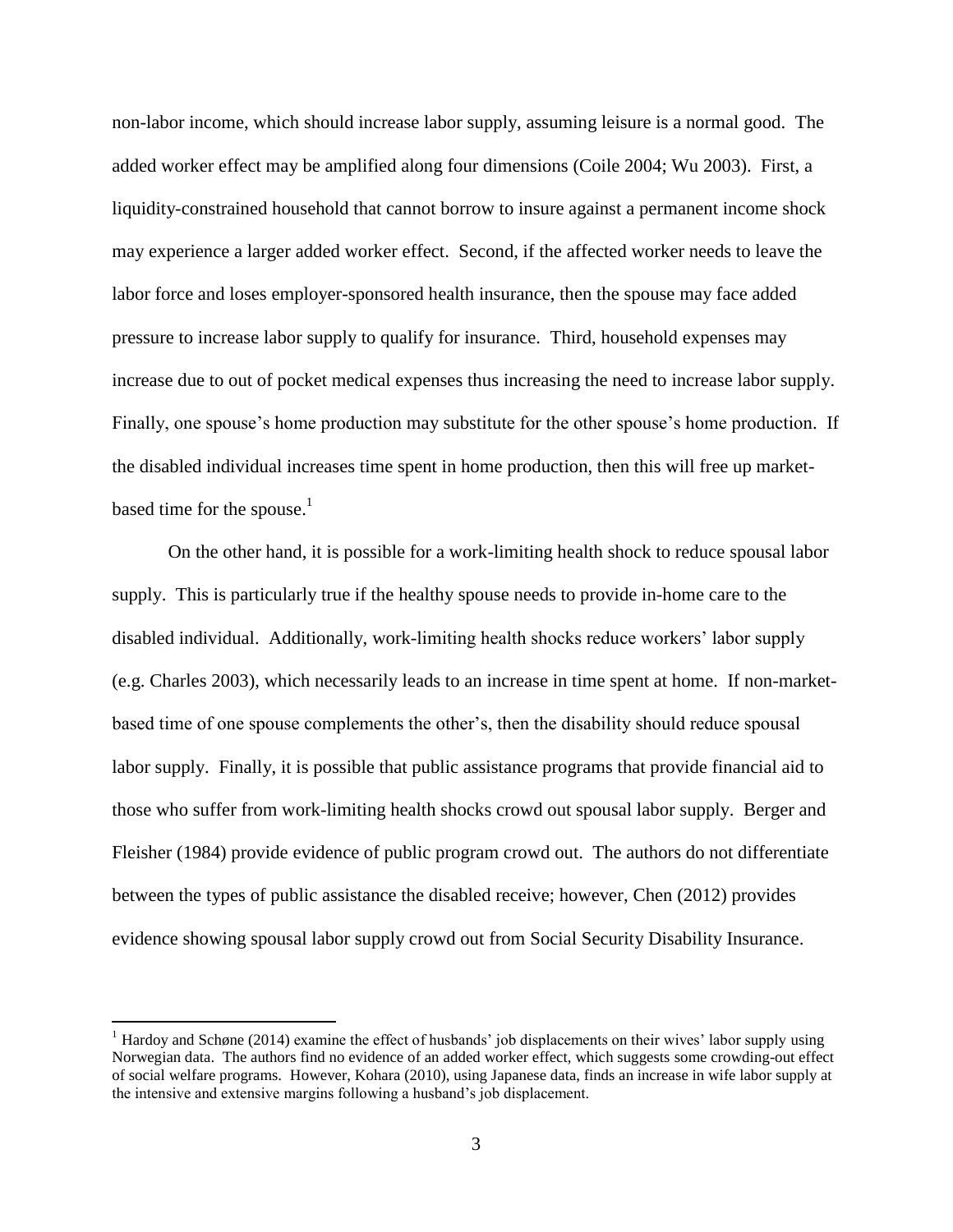In this paper, we use 2004 to 2017 SHARE data to analyze the relationship between work-limiting health shocks and spousal labor supply. The SHARE data contain survey responses from individuals aged 50 or older and their spouses irrespective of age across 28 European countries and Israel. On average, our results show a negative labor supply response to spousal health shocks at both the extensive and intensive margins. The magnitude of the response is similar across genders. Substantial cross-country heterogeneity exists along all dimensions of labor supply, which highlights the importance of country-specific institutions that aid families affected by health shocks. We further show that the provision of care accounts for approximately 50% of the decrease in labor supply, and this caring effect is much stronger for women of disabled husbands relative to men of disabled wives.

The paper proceeds by discussing the relevant literature in Section II. Section III details the data and empirical methodology. Section IV describes the results, while Section V offers concluding remarks.

#### LITERATURE REVIEW

The earlier literature on health shocks and spousal labor supply finds conflicting evidence. When focusing on the female labor supply response to a husband's health shock, Coile (2004), Garcia-Gomez et al. (2013), and Meyer and Mok (2019) find no effect, whereas Charles (1999) and Kim, Lee, and Halliday (2018) find a positive effect. Braakmann (2014) finds no effect that spouses adjust their labor supply behavior when the other spouse becomes disabled. Fadlon and Nielsen (forthcoming) find no effect on female labor supply after a severe, non-fatal health shock, and a positive effect after a fatal one. Only Jeon and Pohl (2017) and Shen, Zheng, and Tan (2019) find a negative relationship between a husband's health shock and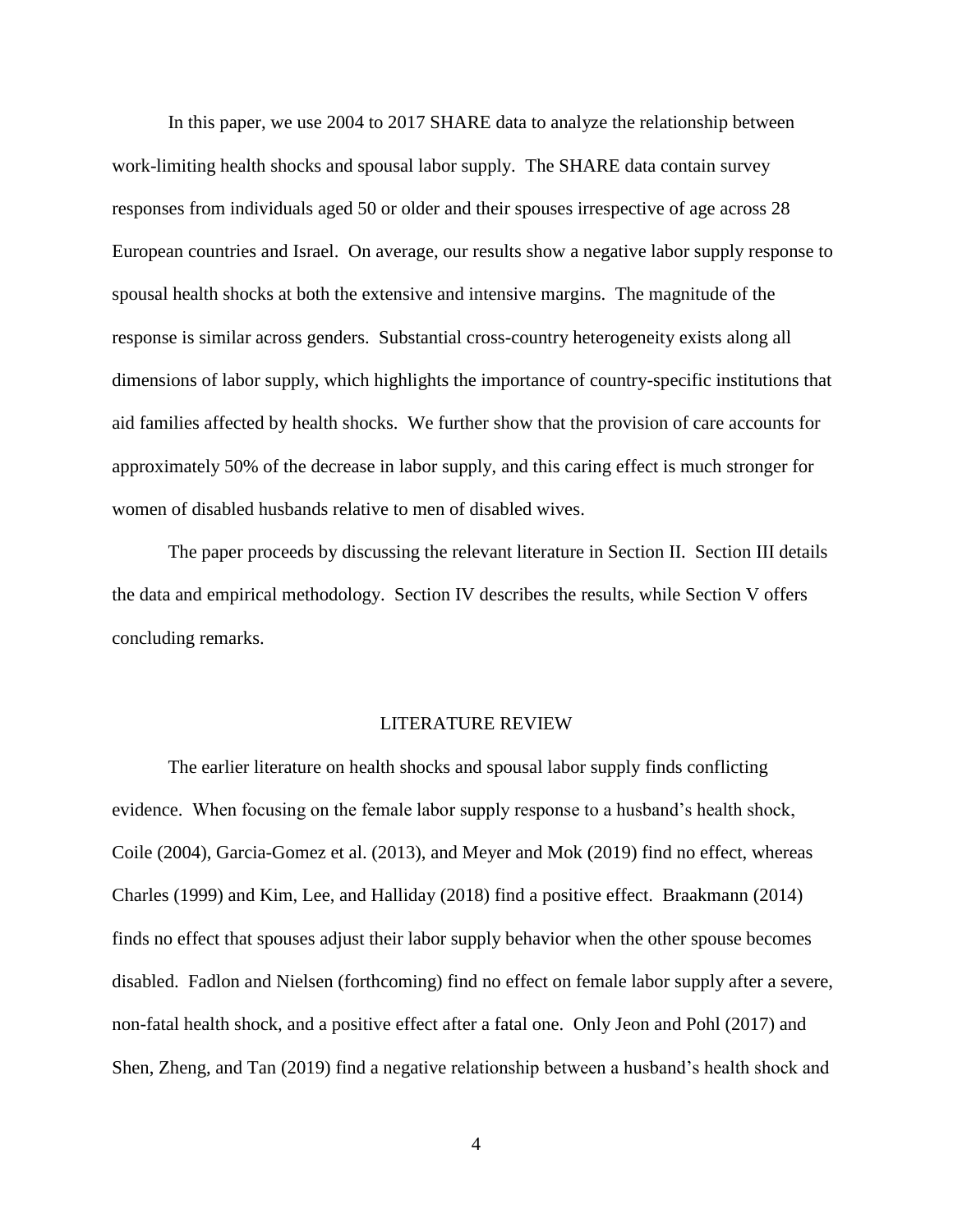his wife's labor supply. Berger and Fleisher (1984) find a positive female labor supply response to a husband's health shock that is mitigated by the availability and generosity of public assistance programs, and Siegel (2006) finds that wives' labor supply responses differ depending on the measure of the husband's health used in the analysis.

The literature also finds that husbands' labor supply responds to their wives' health shock. Again, however, the evidence is inconsistent. Some find that men reduce their labor supply (Charles 1999; Garcia-Gomez et al. 2013; Fadlon and Nielsen forthcoming; Jeon and Pohl 2017; Shen et al. 2019), whereas others find an increase (Coile 2004) or no change (Kim et al. 2018). The only consistency in the literature is that husbands' and wives' respond differently to a spousal health shock. Only two papers find similar movements in labor supply responses across gender. Jeon and Pohl (2017) and Shen et al. (2019) find that men and women reduce their labor supply by relatively similar magnitudes in response to a spousal health shock.

Given the theoretically ambiguous effect of health shocks on spousal labor supply described above, it is unsurprising that the literature finds differing effects. However, differences between studies exist in terms of data used, and these differences help to further explain the inconsistent findings. For example, Berger and Fleisher (1984), Charles (1999), Coile (2004), Siegel (2006), and Meyer and Mok (2019) use data from the United States, whereas Garcia-Gomez et al. (2013) use data from the Netherlands, Fadlon and Nielsen (forthcoming) use Danish data, Jeon and Pohl (2017) use Canadian data, Kim et al. (2018) use data from South Korea, and Shen et al. (2019) use Chinese data. These countries have different social safety nets, which could lead to dissimilar findings across studies.

Even within US-based papers, the data used contain different sub-groups. Charles (1999), Coile (2004), and Siegel (2006) use data from the Health and Retirement Study (HRS),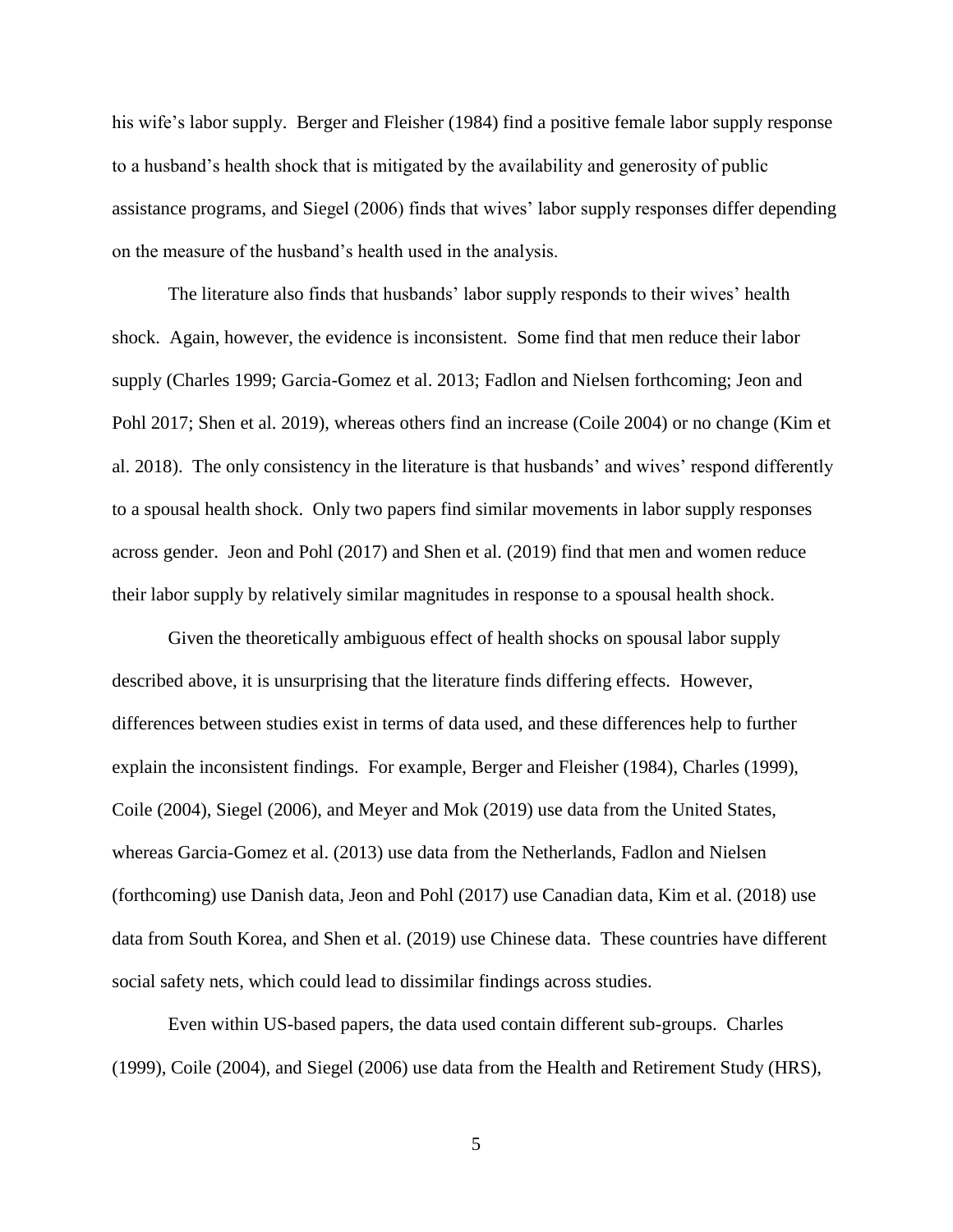while Meyer and Mok (2019) use the Panel Study of Income Dynamics and Berger and Fleisher (1984) use the National Longitudinal Surveys. The HRS is a sample of older individuals, whereas Meyer and Mok (2019) limit their sample to male household heads younger than 62. $2$ Results may differ for older versus younger spouses. Young individuals facing a health shock have a greater incentive to reinvest in human capital to help adjust due to the longer working life expected when compared to older individuals experiencing a similar health shock (Charles 2003). Therefore, younger spouses may adjust differently relative to their older counterparts.

Differences across studies exist not only in terms of data used, but also in terms of the type of health shock examined. Berger and Fleisher (1984), Charles (1999), and Meyer and Mok (2019) examine self-reported work-limitations, whereas Coile (2004) and Kim et al. (2018) examine acute health events, such as heart attacks, chronic illnesses, such as lung disease, and accidental injuries. Shen et al. (2019) investigate chronic diseases such as cardiovascular diseases, cancer, chronic respiratory diseases and diabetes. Other papers look at acute hospitalizations (Garcia-Gomez et al. 2013), cancer diagnoses (Jeon and Pohl 2017), heart attacks, strokes, and deaths (Fadlon and Nielsen forthcoming). There is no reason that these very different health events should lead to the same type of familial response.

This paper contributes to the literature by using SHARE data in the analysis. The Survey of Health, Ageing and Retirement in Europe is a longitudinal dataset currently containing individuals residing in 28 European countries and Israel. This multinational characteristic of the dataset offers harmonization of survey questions and sample selection criteria across multiple countries. This harmonization allows researchers the ability to perform cross-country comparisons without differences in health outcomes and sample characteristics serving as

 $\overline{a}$ 

 $2$  Berger and Fleisher (1984) did not report an age range. However, the average age of the women in their sample is 46 years old.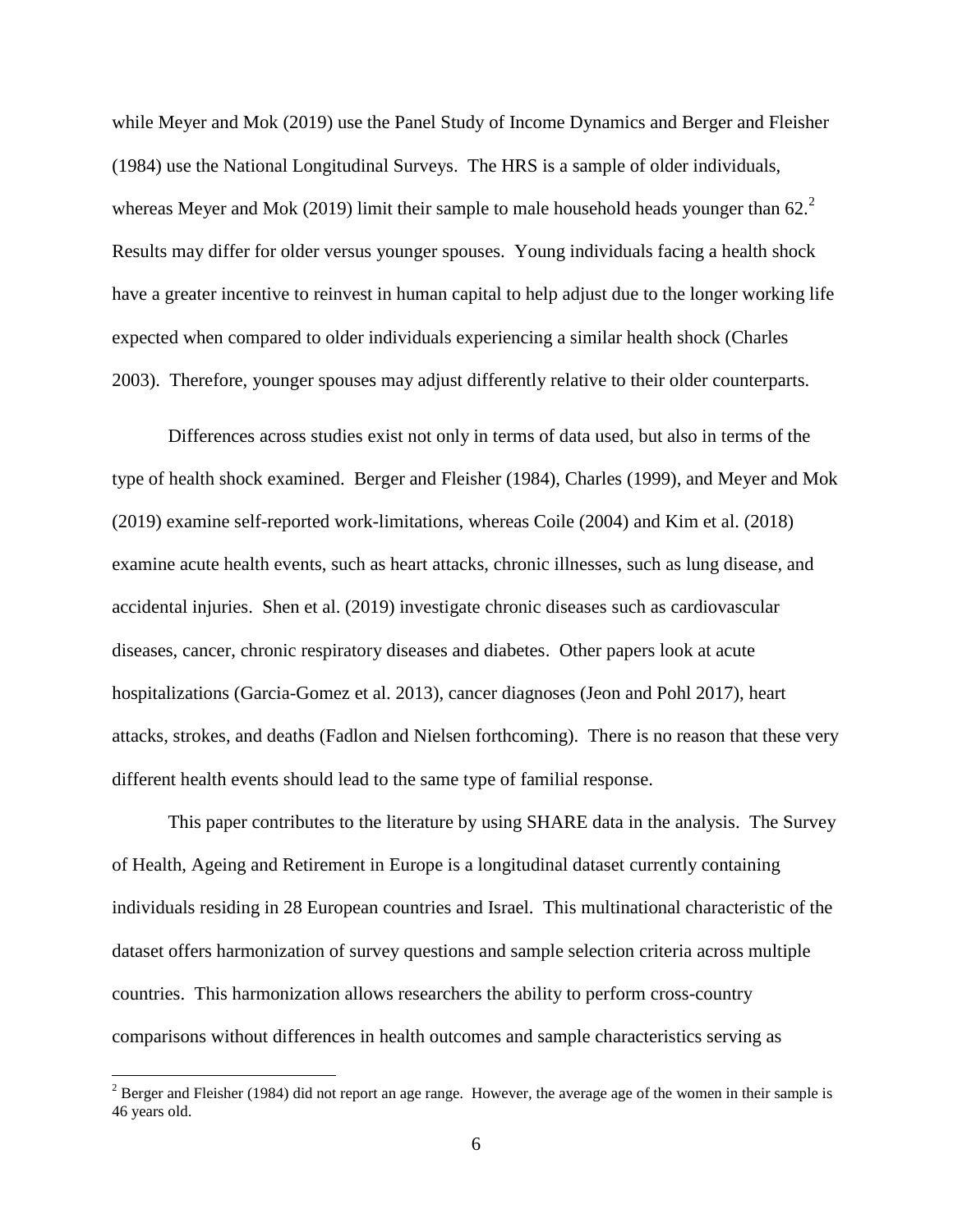potential confounding factors. Furthermore, instead of conducting single-country case studies, the harmonization in the SHARE data allows for the pooling of nations into one dataset. By pooling countries and including country-specific fixed-effects in the estimated equations, the estimates provided here account for any country-specific institutional features (e.g. social safety nets) that would influence estimates of the labor supply response to spousal health shocks. In our analysis, we estimate the average relationship between spousal health and a wide array of own-labor market outcomes, including labor supply, earnings, and pension income, while accounting for these country specific institutional features. Furthermore, because of the multinational feature of the data, we perform an analysis comparing these relationships across numerous European countries and Israel. According to Börsch-Supan (1992) the importance of international comparisons is crucial as different countries have different institutions and different social safety nets. When studying a single country, it is infeasible to separate preferences from the impact of institutions and policies since there are possibly very few changes of institutions and policies in one country in order to properly identify their impacts (Börsch-Supan 1992). In fact, Angelini et al. (2012) use the first wave of the SHARE data to uncover significant crosscountry heterogeneity in self-reported disability status of elderly people in Europe. This heterogeneity in self-reported disability rates is driven by macroeconomic differences across countries and different institutional features associated with the generosity of disability schemes.

To our knowledge, this is the first paper to provide such an analysis. In fact, Riekhoff and Vaalavuo (forthcoming) is the only other study using SHARE data to investigate couples' labor supply decisions after the onset of a husband's work-limiting health shock. The authors find that the probability of both partners working full-time falls after the husband experiences a health shock. However, the propensity for joint retirement increases as does the odds of the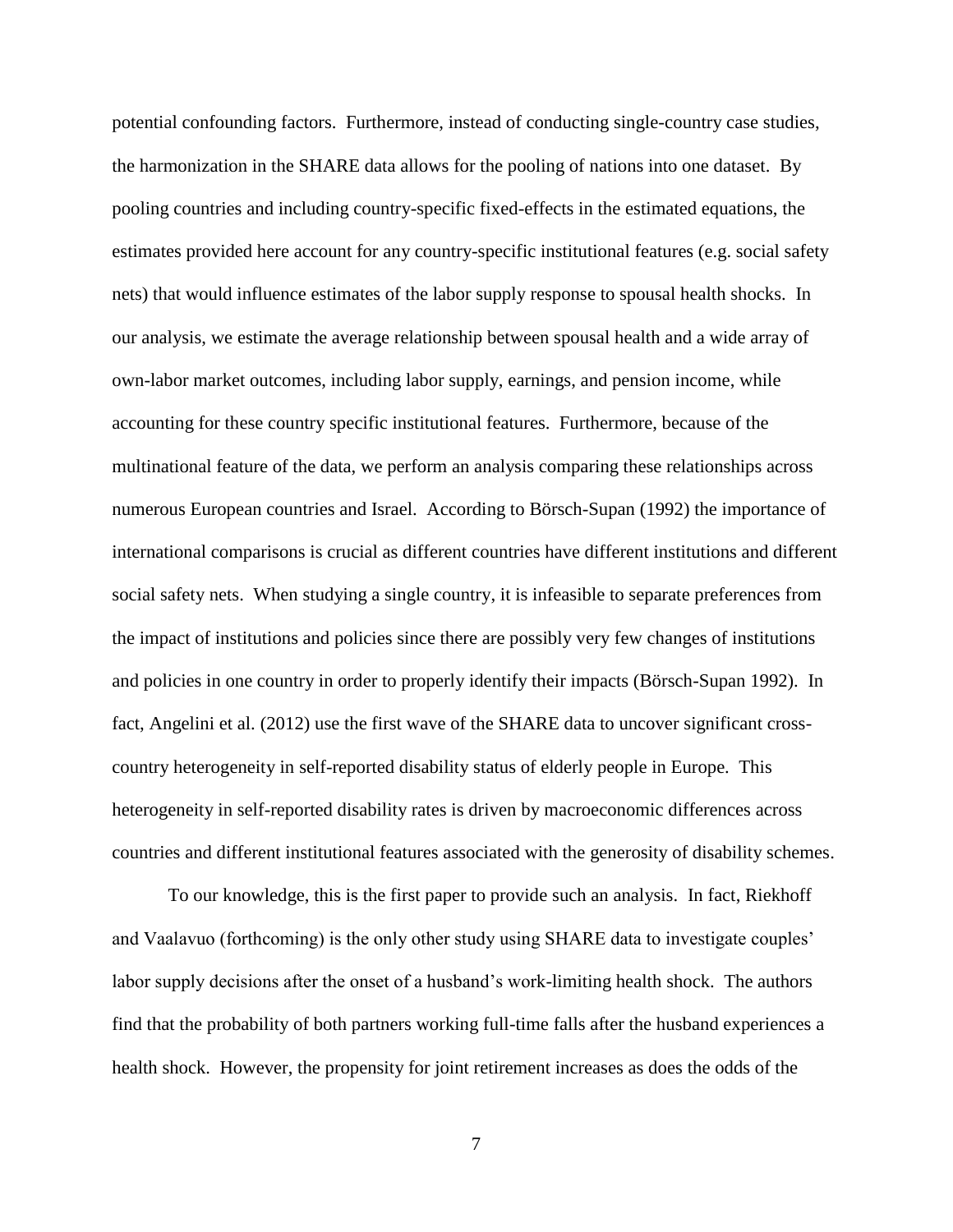husband retiring and the wife continuing to work either part- or full-time. The changes in probability depend upon whether the spouses have similar levels of schooling.

Our paper differs from Riekhoff and Vaalavuo (forthcoming) along several important dimensions. First, Riekhoff and Vaalavuo (forthcoming) limit their analysis to health shocks experienced by the husband. The authors do not examine female health shocks, which precludes a comparison across genders. Here, we explicitly compare responses to spousal health shocks across genders. Additionally, Riekhoff and Vaalavuo (forthcoming) limit their sample to two waves of SHARE data, which limits the sample to 1,022 couples. The authors note how this small sample restricts their ability to perform a cross-country comparison, and instead only include regional dummy variables in the estimated equations. As discussed below, we use more waves of SHARE, which brings our sample to 38,872 couples. Finally, we examine not only probabilities of working part-time and working full-time, but also weekly hours of work, annual earnings, and annual pension income, which Riekhoff and Vaalavuo (forthcoming) ignore.

#### DATA AND METHODOLOGY

The data for this analysis come from the Survey of Health, Aging and Retirement in Europe (SHARE), which is a longitudinal dataset designed to understand how health, economic, social, and environmental policies affect individuals who are at least 50 years old and reside in Europe and Israel (see Börsch-Supan 2017 for complete documentation of the SHARE data). The SHARE project began in 2004 by surveying individuals from 11 European countries and Israel. Since 2004, six additional surveys occurred in 2006, 2008, 2011, 2013, 2015, and 2017. In addition, wave 8 has been fielded in 2019/2020. In each new wave, new countries are included. SHARE offers data from 28 European countries and Israel. The list of countries and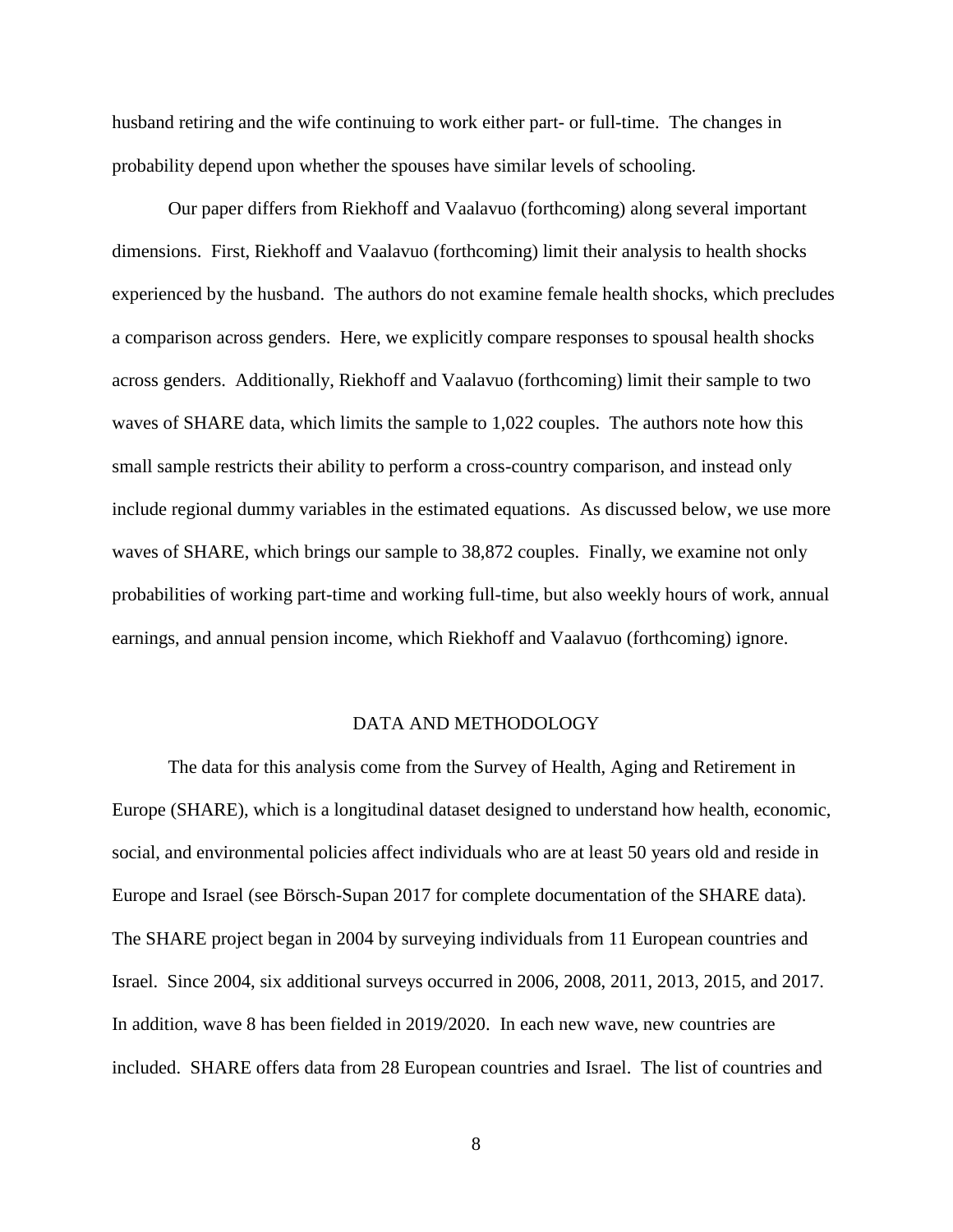their year of inclusion appear in Table 1. For this analysis, the 2008 wave provides no observations to the analytical sample used in the estimation. This wave gathered retrospective information detailing life events, not information on year-specific characteristics such as current labor market status. However, we do use data from the 2008 wave to construct certain variables, such as labor market experience.

The unit of analysis here is an individual in a married, opposite-sex couple with spouse present who does not live in a country that first joined the SHARE project in 2017. Just as in 2008, individuals residing in countries that first joined SHARE in 2017 were only asked about retrospective information on life events, not information on year-specific labor market characteristics. We also exclude couples living in Ireland from the analysis because respondents in that country only participated in the second wave of SHARE, and the number of respondents with useable observations in that country in our final sample is only 262. Therefore, any results that are specific to Ireland would be based on a rather small sample. Since the goal of this paper is to perform a cross-country comparison, we exclude respondents from Ireland for this reason.

We remove observations from the sample if both spouses report working more than 168 hours per week. We also remove individuals with missing information on education, year of marriage, area of residence, and length of marriage. For marital status, geographic distance to children, year of marriage, region of residence, and being born in the country of the interview, we replace missing values in a given wave with the value reported in the previous wave. Finally, we remove individuals if either partner in the couple reports that the marriage occurred when either spouse was younger than 15. After implementing these sample selection criteria, we have a final sample of 92,307 total observations on 38,872 different couples.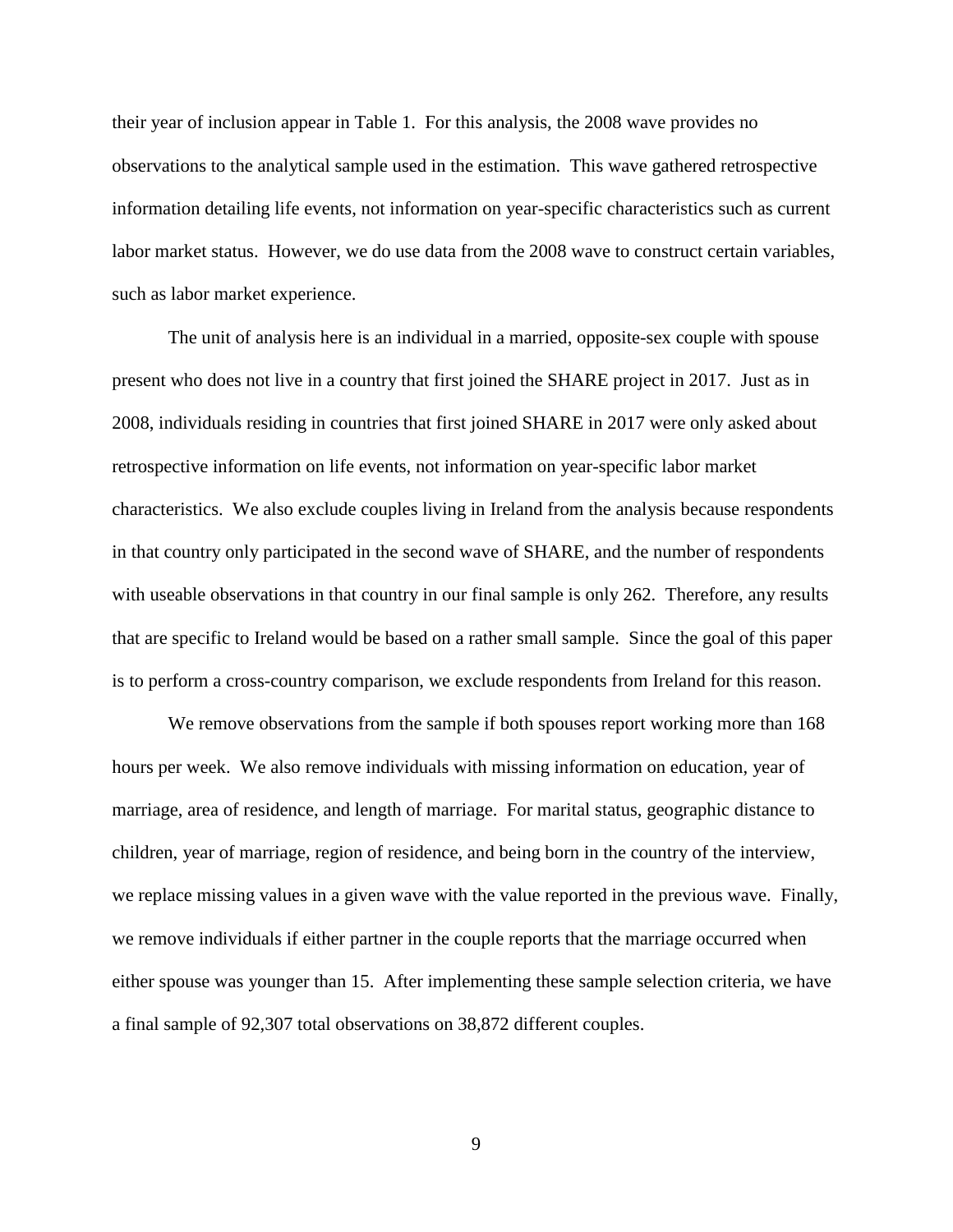The focus of this paper is on health shocks that hinder an individual's ability to work in the same capacity as before the shock, i.e. work-limiting disabilities. We define individuals to have a disability if they state that a doctor diagnosed them with at least one of the following conditions: stroke, chronic lung disease, osteoporosis, cancer, chronic kidney disease, Parkinson's disease, Alzheimer's disease, dementia, senility, and other emotional disorders (e.g. anxiety, nervous or psychiatric problems). The survey asks about the respondent's age at diagnosis. Therefore, the date of onset equals the age of diagnosis subtracted from the current age.

The general form of the estimated equation throughout much of the analysis is

$$
y_{it} = \beta_0 + \beta_1 D_{it}^{k \ge 0} + \sum_{j=1}^{19} country'_{ij}\delta_j + x'_{it}\gamma + u_{it}
$$
 (1).

In equation (1),  $y_{it}$  is one of several labor market outcomes. In some specifications,  $y_{it}$  is a binary variable representing different working categories: employed  $(y_{it}$  equals one if employed or self-employed/zero otherwise), working part-time ( $y_{it}$  equals one if working part-time/zero otherwise), and working full-time ( $y_{it}$  equals one if working full-time/zero otherwise). Part-time work consists of working fewer than 30 hours per week on the respondent's main job, whereas full-time work requires the respondent to work at least 30 hours per week. The 30-hour cut-off is arbitrary. However, there is support for its use (van Bastelaer *et. al.* 1997). When  $y_{it}$  is a binary variable, we estimate equation (1) as a probit.

In other specifications,  $y_{it}$  equals total hours worked per week on the respondent's main job, the log of earnings, and the log of pension income. Earnings and pension income are measured in Euros, are net of any tax payments, and represent money earned in the previous calendar year. Earnings and pension income are expressed in national currencies in the raw data. We convert them to Euros by multiplying the national currencies with the exchange rate of each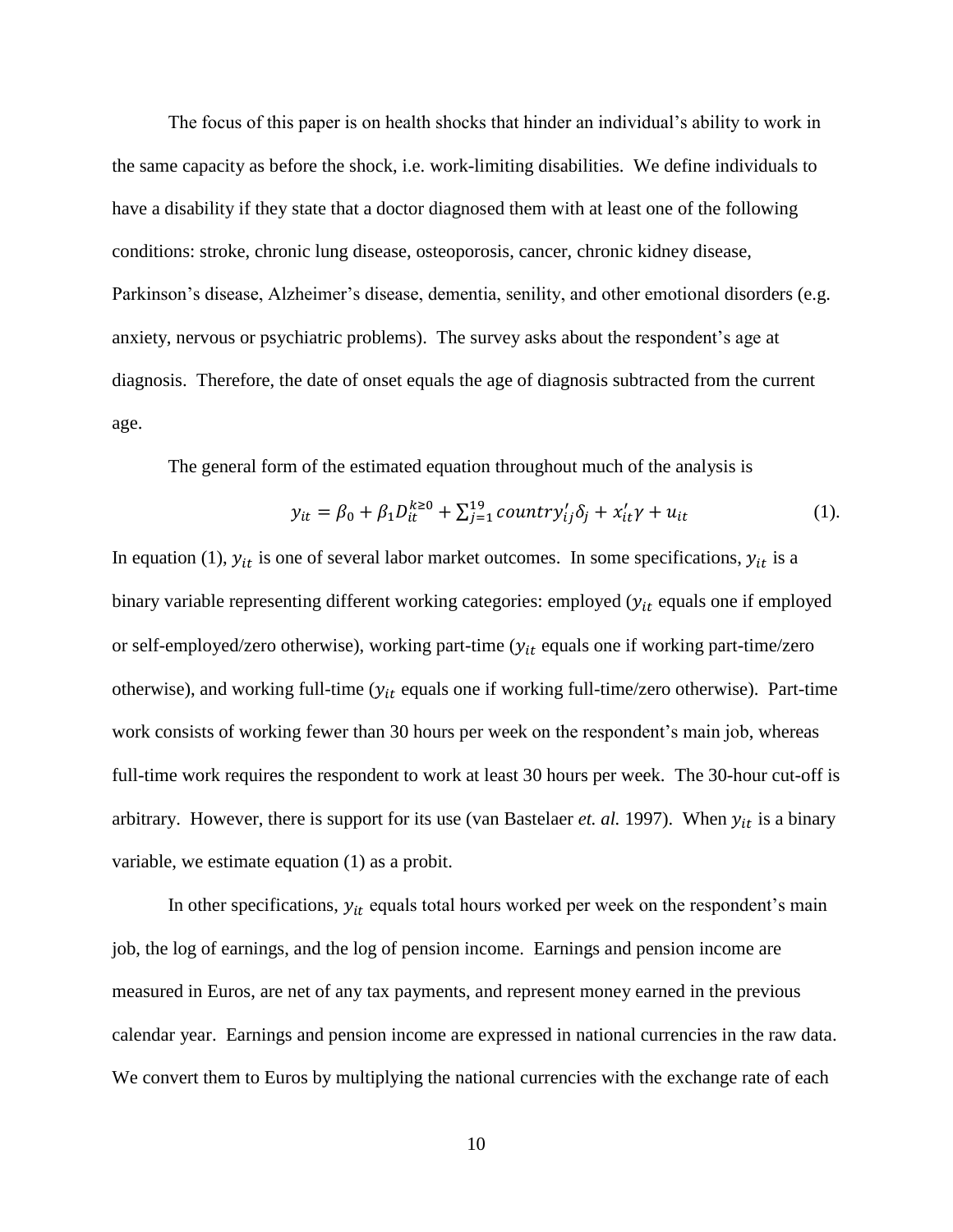national currency to the Euro. This conversion also converts these nominal measures to real 2015 Euros. When  $y_{it}$  equals one of these three measures, we estimate equation (1) using ordinary least squares (OLS). Finally, when the dependent variable is hours worked, we restrict the sample to those who report positive hours of work.

The vector  $x_{it}$  contains binary variables representing level of education (omitted category is pre-primary education), a quartic in labor market experience, the number of children younger than 18 years old, binary variables representing the urbanity of the respondent's location (omitted category is living in a large city), binary variables representing geographical distance to closest child (omitted category is closest child lives in the same household or building), and survey wave fixed effects.<sup>3,4</sup> The vector *country*<sub>ij</sub> includes 19 binary variables for each country in our sample, with the omitted country being Luxemburg. Descriptive statistics for the variables included in these two vectors as well as on the number of households per country are in Appendix Table A1.

The main independent variable of interest is  $D_{it}^{k \geq 0}$ . The superscript *k* indexes time relative to the onset of a work-limiting disability, with year zero being the year of onset. Here,  $D_{it}^{k \geq 0}$  is a binary variable that equals one in every year after respondent *i's* spouse reports a worklimiting health shock, including the year of onset, and zero otherwise. Estimates of  $\beta_1$ , show the average annual effect that a spouse's health shock has on various labor market outcomes.

Generally, there are some concerns with using self-reported health conditions when trying to identify a causal relationship between health and labor market outcomes (Kalwij and Vermeulen 2008). The first is justification bias. Respondents may use their spouse's ill health

 $\overline{a}$ 

 $3$  In the US, pre-primary education is equivalent to nursery school/preschool.

<sup>&</sup>lt;sup>4</sup> Approximately 5.22 percent of the households in our sample do not have any children. In these cases, we code those households without children as having a child that is at least 500 km away or living in a foreign country.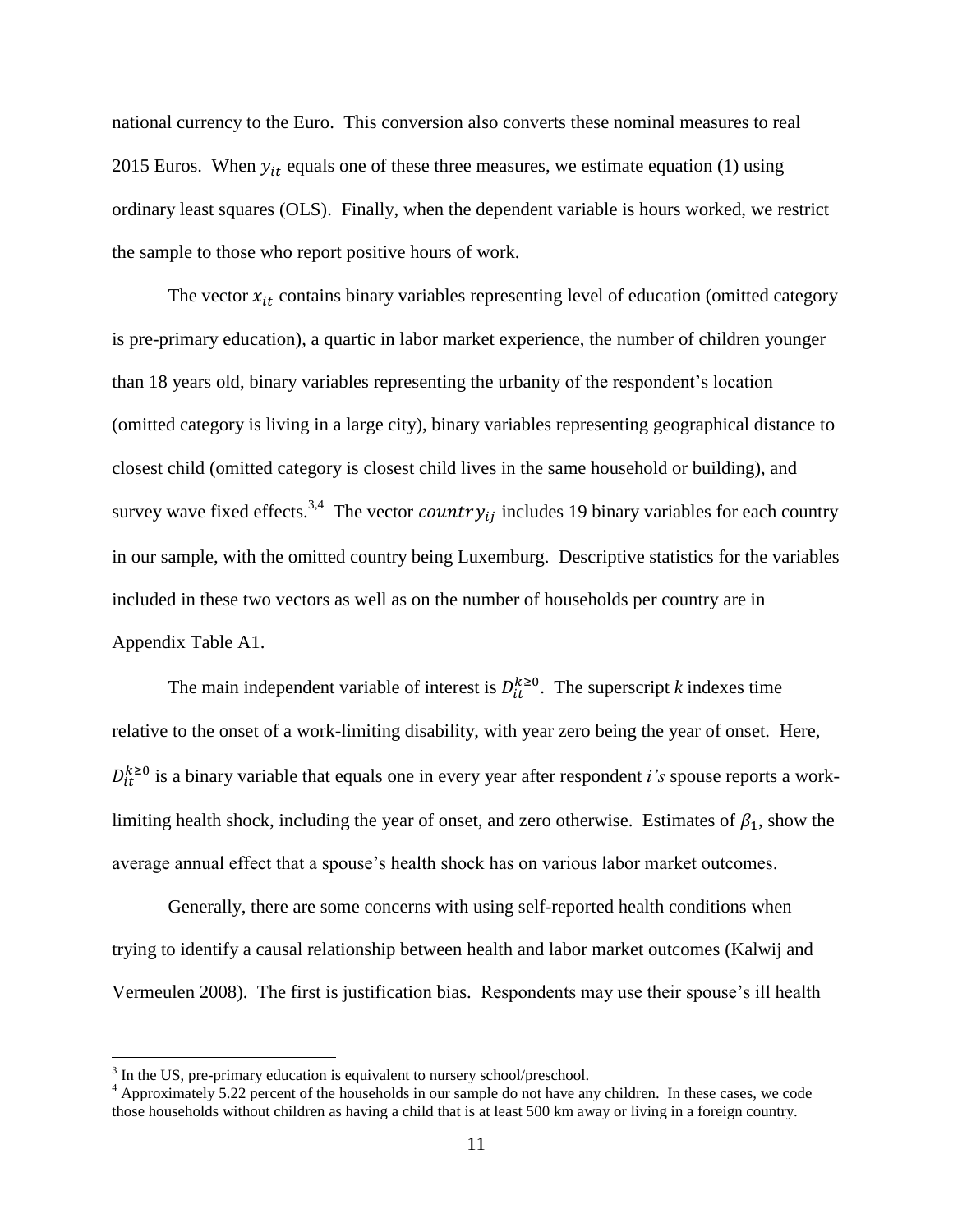as a justification for their own poor labor market outcomes. This bias would magnify the size of the estimated effect. This concern is mitigated here because of our definition of disability. While respondents report on the conditions from which they suffer, they are reporting that a doctor has actually diagnosed them with a condition. Therefore, the respondent is not stating that she is in poor health; instead, the respondent is stating that a doctor has diagnosed her with a specific physical or emotional condition, which makes these self-reports relatively more objective. Furthermore, the health measure used here does represent actual diagnoses of conditions that may require spousal care or an increase in spousal labor supply to offset any negative labor market effects of the affected individual's health. In fact, Trevisan and Zantomio (2016) use data from SHARE and the English Longitudinal Study of Ageing to examine the impact of acute health shocks on the labor supply of older workers. Their measure of acute health shocks is defined as the first instance of an individual experiencing a heart attack, stroke, or cancer diagnosis. They argue that the first occurrence of any of these three events is unanticipated even if family history or behavioral factors suggest that the respondent may experience the shock. These are unanticipated because no one knows with certainty if or when the shock will eventually occur. Therefore, the authors argue that these are exogenous. This lends some support to our health measure, which includes stroke and cancer diagnoses, being exogenous. Nevertheless, respondents may still use their spouses' health as a justification for poor labor market outcomes.

The second concern is measurement error. These reports on diagnosed conditions may contain measurement error along two dimensions. First, respondents may not comprehend precisely what their doctor is describing and may infer a formal diagnosis from a general discussion of potential medical problems. This would induce noise into the measure of health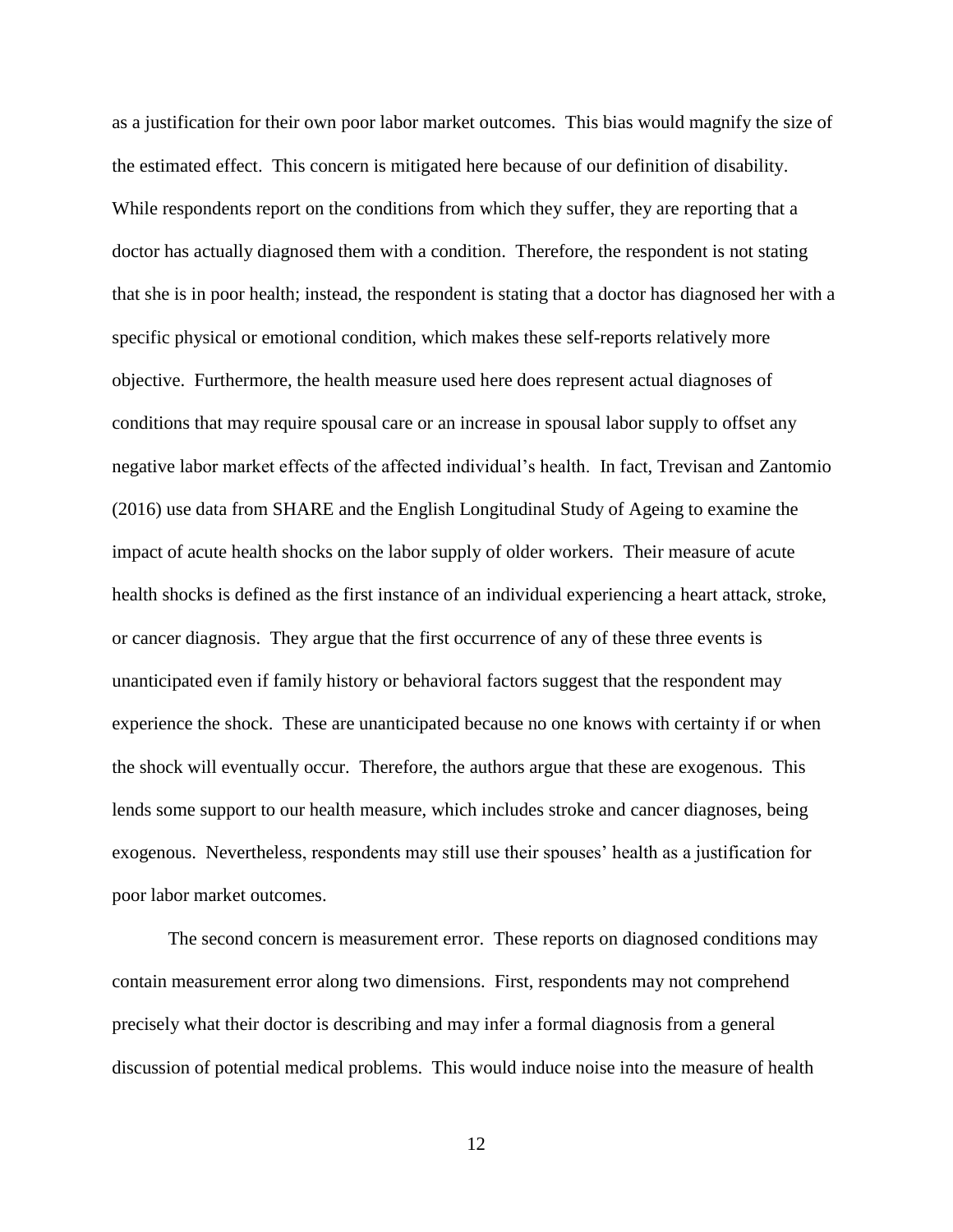used here. Additionally, respondents may have forgotten when the doctor diagnosed them with the condition, which would lead to measurement error with the timing of the health shock. Thus, measurement error would attenuate our estimates to zero. Research shows that justification bias and attenuation bias tend to cancel each other out (Stephens 2001; Blundell et al. forthcoming).

The third concern is omitted variables bias. Kalwij and Vermeulen (2008) note that coefficients associated with self-reported health measures suffer from an omitted variables bias, where the omitted variable is a measure of objective health. The authors argue that self-reported health measures are correlated with objective measures of health, and these other objective measures of health have effects on labor market variables over and above the self-reported measures typically used. In a sensitivity analysis we follow Kalwij and Vermeulen (2008) and Siegel (2006) and construct an index based on the number of restrictions of physical functioning and activities of daily living that the individual faces. We then add this index as an extra control variable alongside our main health measure. According to Kalwij and Vermeulen (2008) such an addition captures the multi-dimensional nature of health.

Another potential issue with the health measure used here is that the SHARE data provide no indication of the condition's severity or chronicity. Therefore, we will miss some potentially interesting heterogeneity in spousal labor supply responses. Additionally, some of the health conditions in our disability definition may be relatively more degenerative than others, specifically Parkinson's disease, Alzheimer's disease, dementia, and senility. Because our sample includes individuals who are relatively older, any estimated labor supply response may be a planned change in labor market behavior as opposed to a change in behavior due to a true health shock. The same can be said for a non-severe, early cancer diagnosis. Furthermore, emotional disorders may not limit work in the same capacity as lung/kidney disease or a stroke.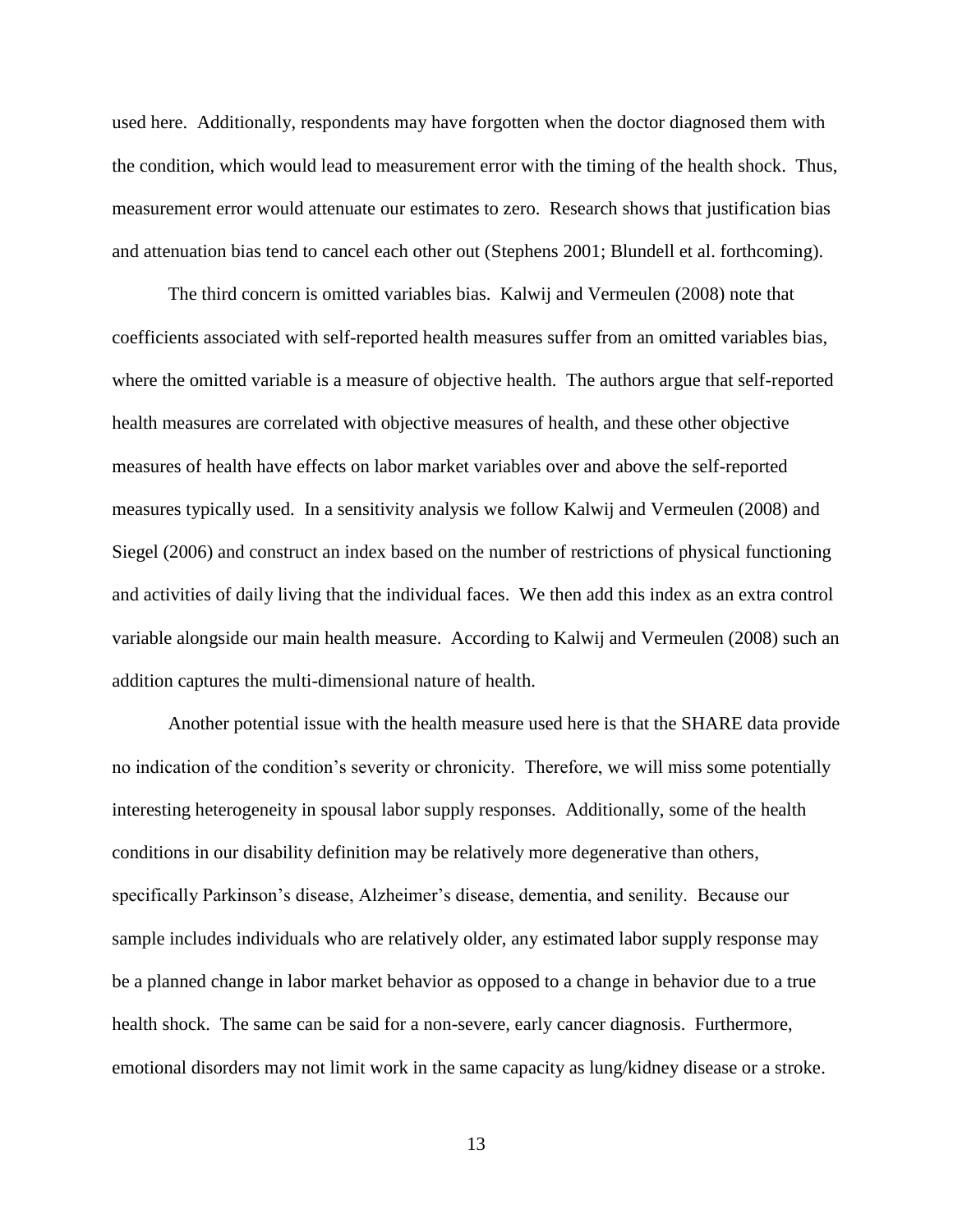To deal with these potential issues, in a sensitivity analysis, we re-estimate equation (1) after removing these specific conditions from the definition of work-limiting disability. Additionally, to focus on spousal labor supply responses to health shocks, we re-estimate equation (1) by replacing our work-limiting disability variable with a heart attack binary variable that equals one if the respondent's spouse reports experiencing a heart attack.

A final concern in identifying a causal relationship between labor market outcomes and spousal health is assortative mating along the dimension of health. If health is one dimension along which individuals sort into marriage, then the coefficient associated with  $D_{it}^{k \ge 0}$  may capture not only the effect of the spouse's health shock on the respondent's labor supply, but also the effect of own health on labor supply. This concern is low in our sample. The correlation between the spouses' health shocks is only 0.086. However, to address this potential issue, we include a binary variable for own-work-limiting disabilities in a sensitivity analysis.

One of the main benefits of using SHARE data is that it allows for the investigation of cross-country differences in outcomes. Doing so is important since countries may differ based upon social safety nets available for the work-disabled, and these differences may lead to different labor market responses. To examine if there are country-specific differences in responses to spousal health shocks, we modify equation (1) to include an interaction between the disability and country binary variables as follows:

$$
y_{it} = \beta_0 + \beta_1 D_{it}^{k \ge 0} + \sum_{j=1}^{19} \text{country}'_{ij} \delta_j + \sum_{j=1}^{19} \text{country}'_{ij} D_{it}^{k \ge 0} \theta_j + x'_{it} \gamma + u_{it} \quad (2).
$$

Now, when estimating equation (2) using OLS, the effect of the health shock on labor market outcomes in country *j* would be  $\beta_1 + \theta_j$ , with  $\beta_1$  being the effect of the shock in Luxemburg (base category). We make similar calculations when estimating equation (2) as a probit model. Since the SHARE dataset is longitudinal, households may appear multiple times in the sample.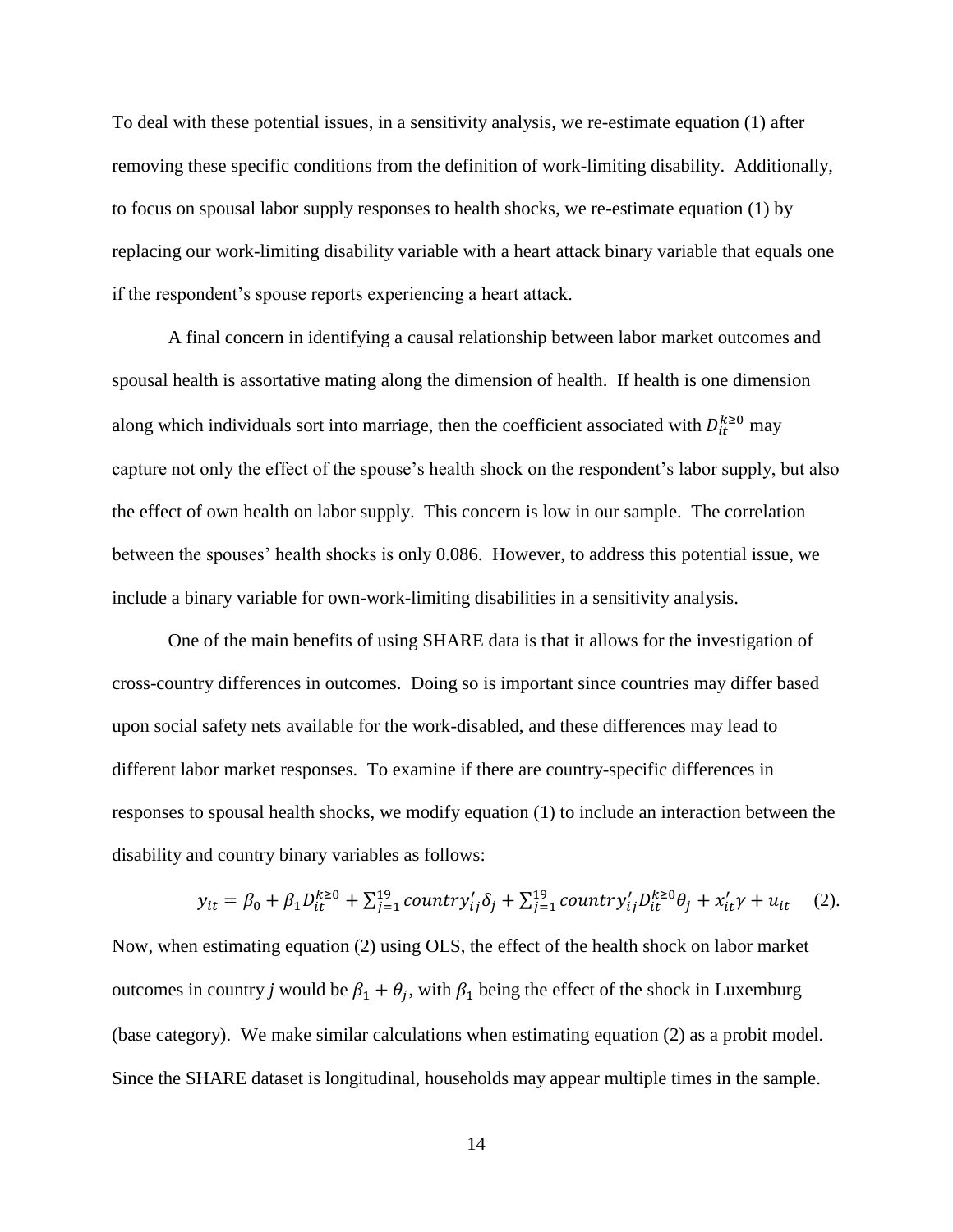Therefore, throughout the entire analysis, we cluster the standard errors at the household level. Finally, we estimate equations (1) and (2) separately for husbands and wives.

#### RESULTS

#### Descriptive Statistics

Table 2 presents descriptive statistics of the various dependent variables analyzed here by gender and disability status. For those households where no one experiences a health shock, we use all person-year observations in the calculations. For those households where one of the partners experiences a shock, we only use the observations prior to the health shock to calculate the means and proportions. Focusing on gender, husbands and wives have similar rates of employment. However, husbands tend to work more hours, have higher earnings, are more likely to work full-time, less likely to work part-time and have higher amounts of pension income. Given that men tend to work more hours per week and have a larger propensity to work full-time, the higher level of labor earnings and pension income for men relative to women is unsurprising.

When comparing individuals based on disability status, Table 2 shows that those who belong to households where no one experiences a health shock have slightly higher employment rates, particularly when compared to those households where both partners experience a worklimiting disability. Unsurprisingly, the higher rates of employment translate into higher probabilities of working both part- and full-time for the non-disabled households. However, despite higher employment probabilities, there is little difference in weekly hours of work, earnings, and pension incomes across disability statuses regardless of gender. The slightly elevated employment rates and the similarities in the other labor market outcomes examined here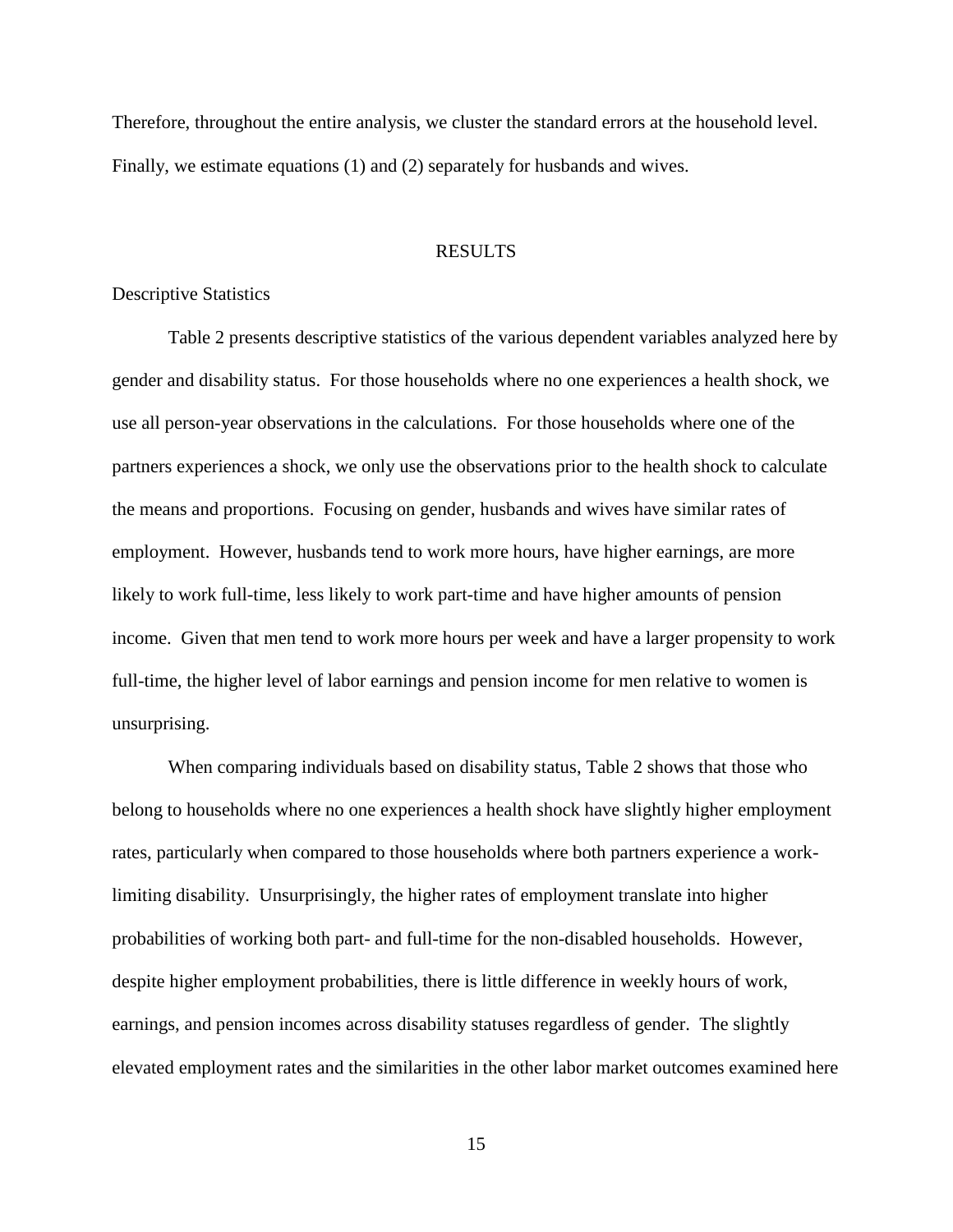suggest that those who have and do not have a disability have similar outcomes prior to disability onset.

#### Labor Supply Outcomes

Results from estimating equation (1) when the dependent variable is a measure of labor supply appear in table 3. Columns (1) through (3) show estimates for the propensity to be employed, work part-time, and work full-time, respectively. The entries in these particular columns represent the average marginal effect of the health shock on each of these probabilities. The estimates in column (4) show the relationship between spousal health shocks and the number of hours worked per week. The results in the first row show the effect of the husband's health shock on his wife's labor supply, and the second row presents estimates of the relationship between the wife's health shock on her husband's labor supply.

For both husbands and wives, a spousal health shock tends to reduce labor supply at both the intensive and extensive margins by roughly the same magnitude. The probability of employment declines by approximately 9.5 percentage points regardless of gender. At the intensive margin, wives reduce their hours worked by 1.4 hours per week. Husbands have a similar response to their wives' health shock and reduce hours worked by 1.2 per week. Additional results show that spousal health shocks alter the structure of work. While the onset of a work-limiting disability reduces the probability of working full-time for husbands and wives, it increases the odds of part-time employment. Since spousal health shocks tend to reduce the probability of participating in the labor market by such a relatively large amount, the increased odds of part-time employment are, on average, most likely due to full-time workers moving to part-time status instead of drawing non-participants into the labor force.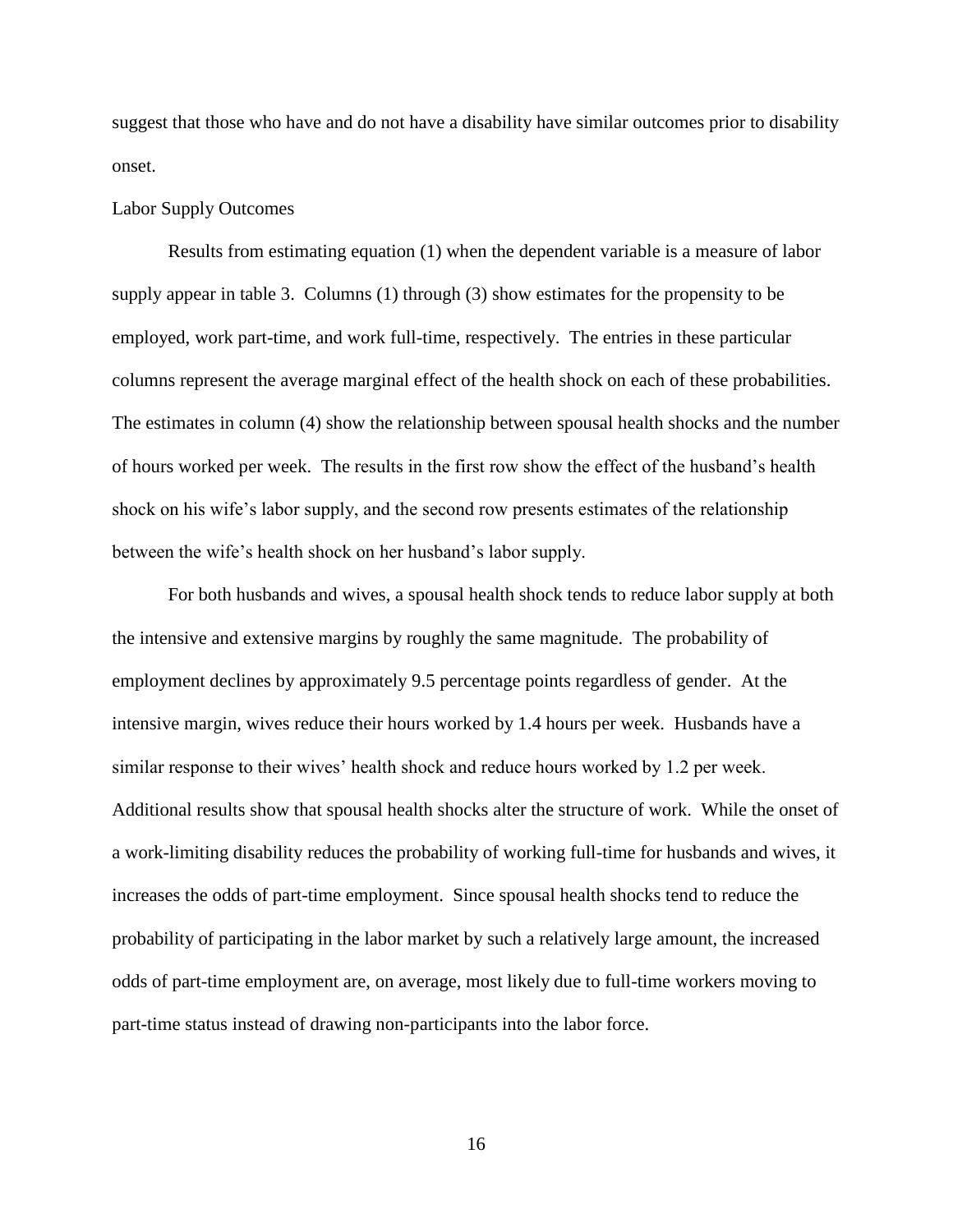The results in table 3 suggest that individuals reduce their labor supply after their spouse experiences the onset of a work-limiting health condition regardless of gender. These estimates suggest that, for those who are relatively older, the caring/joint leisure effects overpower any added worker effect that may exist. The increased probability of part-time employment does imply a continued need to remain in the labor market, suggesting that an added worker effect may exist. However, on average, the combination of the need to provide care and the desire to consume joint leisure is larger than the need to work in order to afford care.

Compared to the earlier literature, the results presented in table 3 support those of Jeon and Pohl (2017) and Shen et al. (2019). Both papers find that men and women reduce their labor supply after the onset of a spousal work-limiting health shock, and the reductions are similar across genders. Jeon and Pohl (2017) examine employment probabilities, while Shen et al. (2019) investigate weekly hours of work. Focusing on employment probabilities, our results are relatively larger in magnitude than Jeon and Pohl (2017), who find decreases in employment probabilities of approximately 2%. Differences in age across the two samples can account for the larger effect found here. The SHARE data surveys relatively older individuals. As shown in the appendix table, the average age in our analytical sample is 63 for women and 66 for men. The average age in the Jeon and Pohl (2017) sample is 48 for each gender. As discussed above, our results support the caring/joint leisure effects. Those who are relatively older when experiencing a health shock probably require more care relative to their younger counterparts. Similarly, the joint leisure effect should be relatively larger for older couples relative to younger couples due to having fewer remaining years. Both of these characteristics suggest that the declines in employment should be larger for relatively older couples.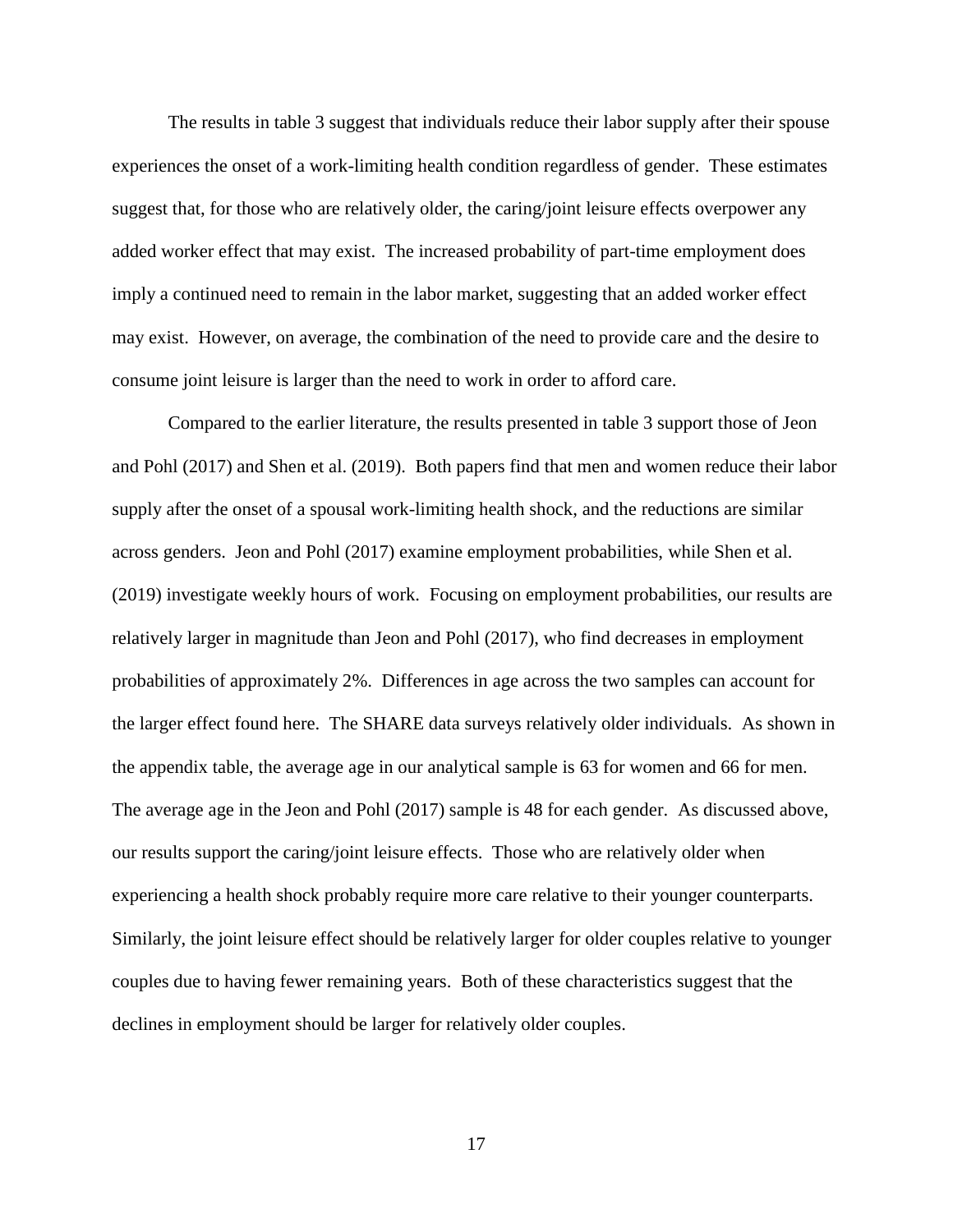In comparison to Shen et al. (2019), the estimates in table 3 are somewhat smaller. Shen et al. (2019) find that men and women reduce weekly hours of work by approximately 3.8 hours. Again, variation in age across the two samples can reconcile the different magnitudes. Shen et al. (2019) focus on workers between 25 and 64 years old. Younger individuals tend to work more relative to their older counterparts. Average weekly hours of work at baseline equal approximately 49 for women and 52 for men in the Shen et al. (2019) study. These are much larger than the average presented in table 2 (approximately 32 hours for women and 39 hours for men). Since younger individuals are already working more hours, it is easier to reduce labor supply at the intensive margin relative to those who are working fewer hours.

One benefit to using SHARE data is that it allows for a cross-country comparison of the relationship between work-limiting health shocks and spousal labor supply. To this end, table 4 contains estimates from equation (2). Each entry in table 4 shows the average marginal effect of the health shock on various measures of spousal labor supply in each of the 20 countries examined here. Panel A examines employment, panel B focuses on weekly hours of work, and panels C and D investigate the propensity to work part- and full-time, respectively.

The results in panel A show a consistent negative relationship between spousal worklimiting disabilities and the probability of being employed. In each of the countries examined here, at least one partner experiences a reduced probability of employment upon the onset of a spouse's work-limiting health shock. The only exception to this is Luxemburg, where neither partner significantly changes his or her employment status after the spouse's disability occurs. There is substantial heterogeneity across countries with respect to how husbands and wives respond to spousal health shocks. In some countries, such as Denmark and Spain, husbands and wives respond similarly. For example, in Denmark, both husbands and wives are 10 percentage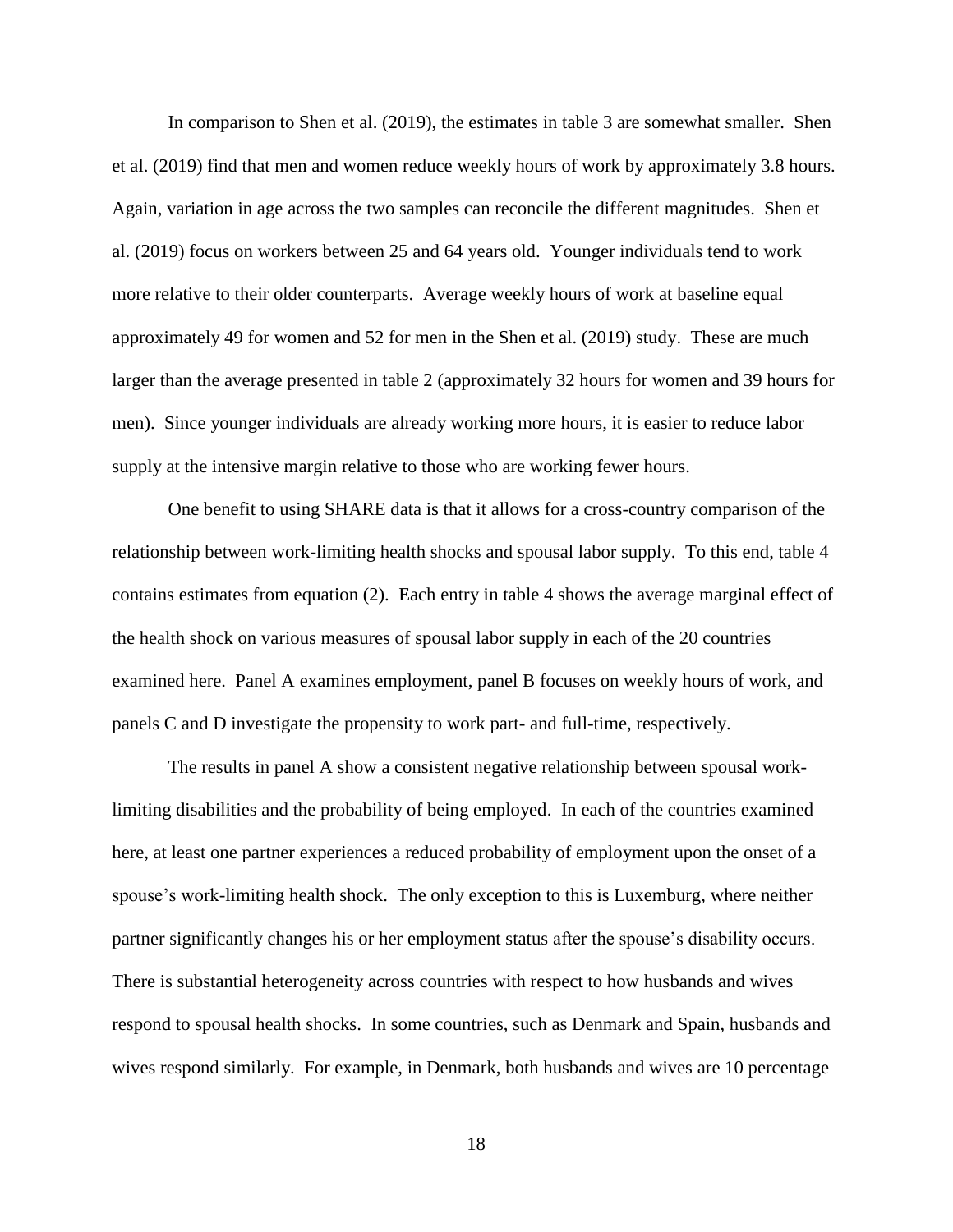points less likely to be employed upon the onset of a spousal health shock. However, in other countries, such as Belgium and France, there seems to be a gender imbalance across estimates. In France, for example, the probability of employment falls by an insignificant 2.9 percentage points for wives and a significant 17.5 percentage points for husbands.

The results in the remaining panels in table 4 are not as conclusive with respect to the relationship between spousal health shocks and these alternative measures of labor supply. Many countries exhibit statistically insignificant relationships. Furthermore, there is no consistency regarding the sign of the estimates. The relationship between spousal work-limiting disabilities and either weekly hours of work, or the propensities to work part- or full-time, is sometimes negative and sometimes positive depending on the country of interest and gender of the worker. Despite finding a lack of consistent statistical significance and positive or negative relationships between spousal health shocks and these other measures of labor supply, we still observe substantial heterogeneity across countries with respect to how husbands and wives respond to spousal disabilities. In some instances, husbands and wives respond similarly in terms of sign and magnitude, whereas in other instances, the magnitudes differ by relatively large amounts or the signs of the estimates for one gender are different from those of the other.

The results in table 4 are new to the literature. To our knowledge, no study exists that compares labor supply responses to spousal health shocks across countries. The findings presented here are important for two reasons. First, they help explain the differences in findings across studies that focus on just one country. The earlier literature examined the US (Berger and Fleisher 1984; Charles 1999; Coile 2004; Siegel 2006; Meyer and Mok 2019), Germany (Braakmann 2014), Netherlands (Garcia-Gomez et al. 2013), Denmark (Fadlon and Nielsen forthcoming), Canada (Jeon and Pohl 2017), South Korea (Kim et al. 2018), and China (Shen et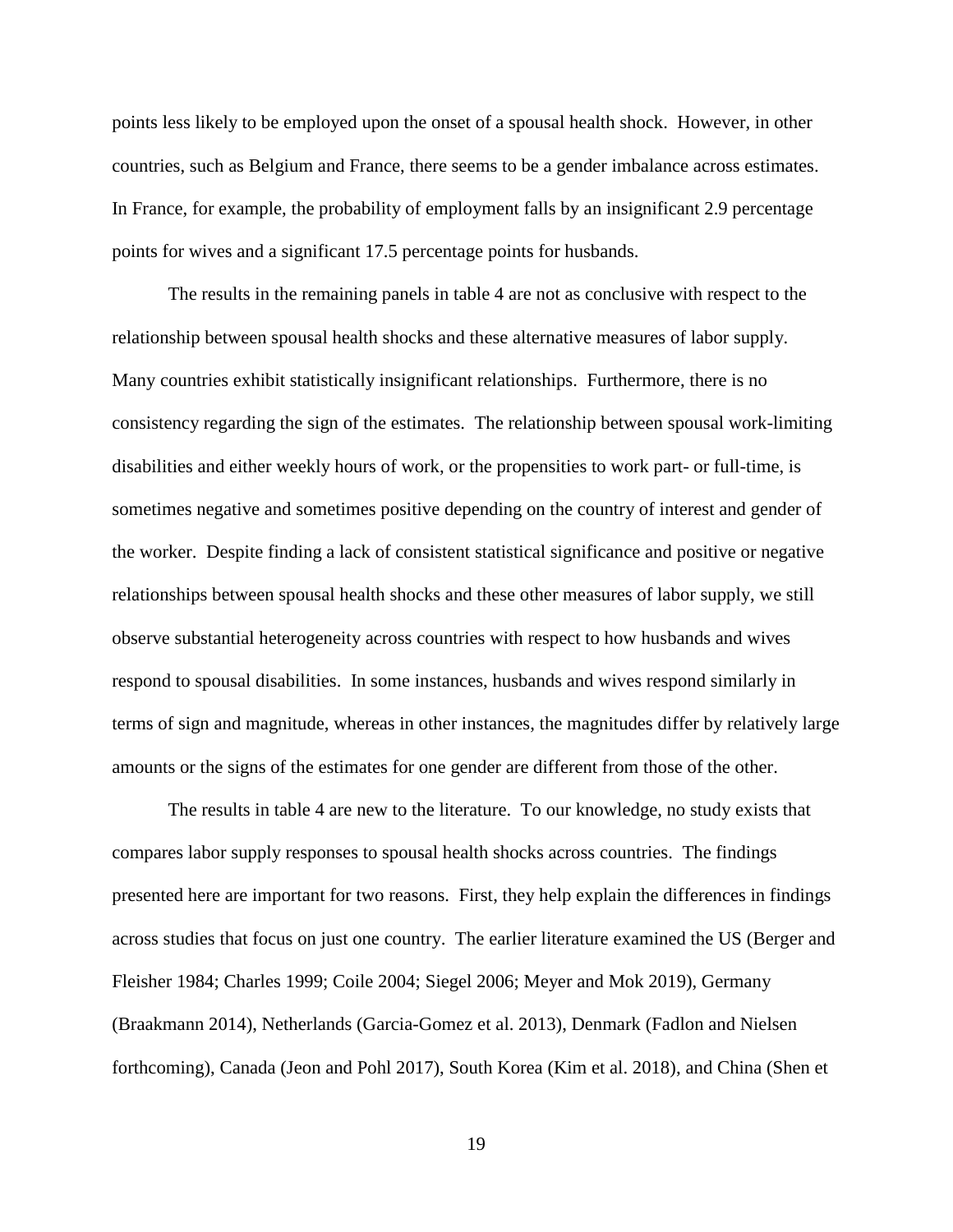al. 2019). However, none of these studies investigate multiple countries using consistent sample selection criteria, measures of labor supply, and health outcomes. Second, the substantial crosscountry heterogeneity found here highlights the importance of country-specific institutions in helping individuals adjust to familial health shocks. Even the most consistent finding presented in table 4, the reduced probability of employment, shows a high degree of variation across countries. Therefore, even for these consistent cross-country findings, country-specific institutional features are important to consider.

The literature on public social safety networks supports this notion of large cross-country differences in generosity. For example, Trevisan and Zantomio (2016) examine how countries accommodate acute health shocks for the elderly European population. The authors find significant cross-country heterogeneity in terms of generosity of disability benefit programs, job mobility, and job protection systems. For instance, they argue that compared to the Netherlands, England is characterized by a tight labor market and relatively low rates of disability benefit recipiency and net replacement. Additionally, Garcia-Gomez (2011) notes how countries differ in their definitions of eligibility to receive disability benefits. The author notes how some countries define eligibility based upon a reduction in work capacity, such as Denmark, Italy, and Spain, whereas other countries base eligibility off of earnings reductions, such as Belgium, France, Greece, and Portugal.

#### Financial Outcomes

Tables 5 and 6 present estimates from equations (1) and (2), respectively, when the dependent variable is either the log of labor earnings or the log of pension income. The results in table 5 suggest that husbands and wives experience significant earnings losses of relatively equal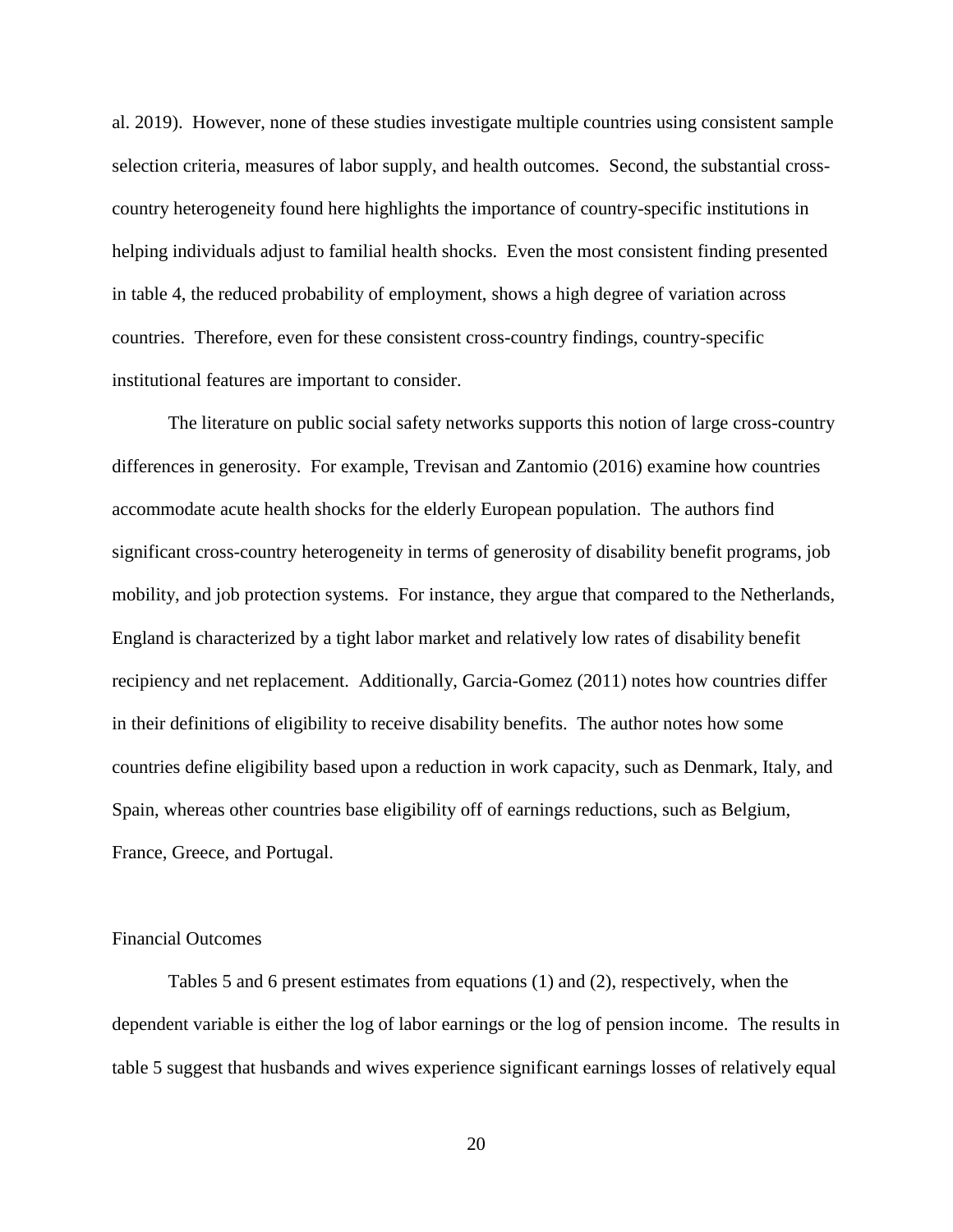size after their spouses' health shock. Wives' average annual earnings loss amounts to nine percent after their spouses' disability, whereas the average annual earnings loss for husbands is approximately 10 percent.<sup>5</sup> Given the reductions in labor supply at both the extensive and the intensive margins, these earnings losses are expected. As with employment probabilities, these results are consistent with Jeon and Pohl (2017) who find earnings losses associated with spousal health shocks regardless of gender. Unfortunately, we cannot compare the magnitudes of the estimates since Jeon and Pohl (2017) use the level of earnings as opposed to the natural log.

While earnings tend to fall after a decrease in labor supply, wives and husbands experience an increase in pension income, and, as before, the magnitude of the increase is relatively similar for both genders. This result is intuitive. As shown in Appendix table A1, the sample used here is relatively older. Therefore, a spouse's health shock may induce retirement to either provide care or consume joint leisure time.<sup>6</sup> To investigate this, we re-estimated equation (1) as a probit. In this instance, the dependent variable equals one if the respondent is retired and zero otherwise. We only discuss the results here (the full set of results is available upon request). The onset of a spouse's work-limiting health condition only slightly increases the probability of retirement for men and women by 0.5 percentage points and 0.4 percentage points, respectively. Both estimates are statistically significant at the one-percent level.

The results in table 6 present a cross-country comparison of the relationship between spousal health shocks and financial outcomes. As in table 4, the entries here represent the average marginal effects of the shock in each country. Regardless of the financial outcomes examined here, there appears to be little consistency in the size and sign of the estimates across

 $\overline{a}$ 

<sup>&</sup>lt;sup>5</sup> When the dependent variable is the natural log of earnings or pension income, the interpretation of the estimates comes from the formula ( $e^{\widehat{\beta}} - 1$ ).<br><sup>6</sup> Siddiqui (1997) finds that elderly employees in West Germany are more likely to retire when faced with a health

problem and highlights the criticality of the generosity of pension systems in affecting early retirement.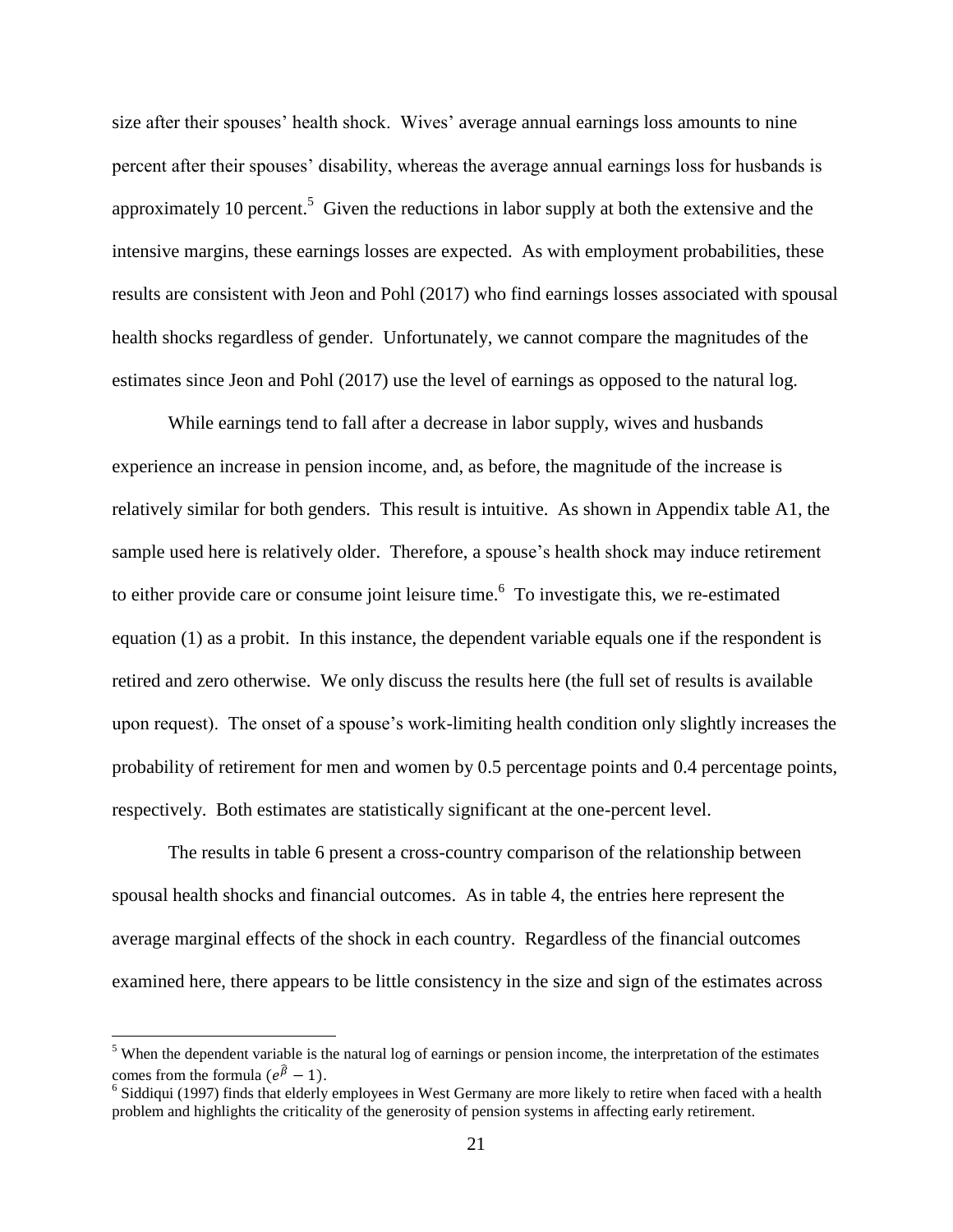countries. For example, wives of disabled husbands experience an average annual earnings loss of approximately 34 percent in Austria, whereas wives of the disabled in Belgium experience a statistically insignificant loss of nine percent. These results further confirm the importance of understanding different cross-country institutional programs designed to aid those families that experience significant health shocks.

#### Sensitivity Analysis

Thus far, our main results suggest somewhat sizable reductions in labor supply following the onset of a spouse's work-limiting health shock. The remainder of this section explores the sensitivity of our results. In table 7, we examine how sensitive our results are to changes in the econometric specification. All estimates come from equation (1).

Assortative mating along the dimension of health could exist. In other words, spouses may experience health shocks together. If so, then the coefficient associated with the spouse's health shock may capture the effect of own health on labor supply if we exclude own health shocks from the model. Panel A in table 7 investigates this by including an own work-limiting disability variable as an additional control. For both, husbands and wives, the inclusion of the own health-shock variable does not significantly change the size or significance of the relationship between spousal disability onset and the labor market outcomes examined here. Unsurprisingly, individuals respond more to their own health shocks than their spouse's.

Individuals may alter labor supply upon the onset of a spousal disability to offset lost income, provide care, or to consume joint leisure. Given the reductions in labor supply documented here, caring and the consumption of joint leisure dominate the added worker effect. To investigate if providing care or the consumption of joint leisure is more influential in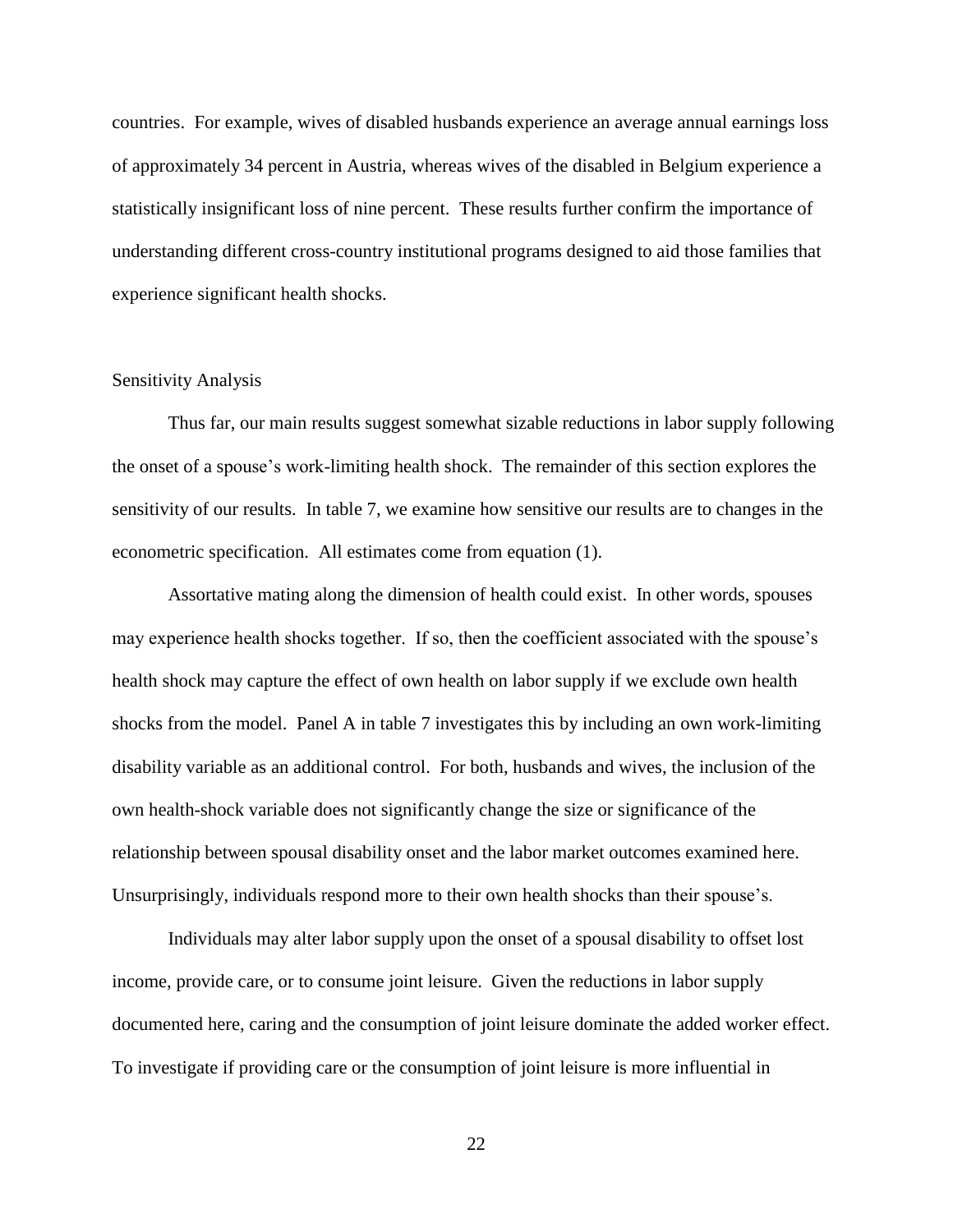reducing labor supply, we construct a measure of limitations in the ability to perform activities of daily living (ADL) following Siegel (2006). The ADLs investigated here include: ability to walk 100 meters, get up from a chair after sitting for long periods, climb several flights of stairs without resting, climb one flight of stairs without resting, stoop or kneel or crouch, reach or extend the arms above shoulder level, pull or push large objects like a living room chair, lift or carry weights over 10 pounds/5 kilos, pick up a small coin from a table, dress, walk across a room, bath or shower, eat, and get in or out of bed. We then include this index as an additional control variable in equation (1). The results from doing so are in panel B of table 7. Here, the magnitude of the relationship between spousal health shocks and employment and earnings decreases substantially after the inclusion of the ADL index as an additional control variable.<sup>7</sup> The effect of spousal health on employment is reduced by approximately 33 percent after the inclusion of the ADL index, whereas the effect of earnings is reduced by approximately 50 percent (all estimates remain negative and statistically significant).

As discussed above, the results in panel B could suggest that the original specification suffers from omitted variables bias (Kalwij and Vermeulen 2008). To investigate the provision of care further, we create a new variable that equals one if the respondent needed to provide personal care on a regular basis to his/her spouse within the last 12 months and zero otherwise. Here, personal care includes such actions as helping with washing, getting out of bed, or dressing; helping regularly means providing care on a nearly daily basis for at least three of the previous 12 months. We would expect that the onset of a spouse's disability would result in an

 $\overline{a}$ 

 $7$  The correlation between our health shock variable and the ADL index for husbands is 0.267 and 0.231 for wives. In the wife regressions, the husband ADL index is negative and significant in the employment and annual earnings regressions. It is negative and insignificant in the weekly hours, full-time, and pension income regressions. It is positive and insignificant for the propensity to work part-time. In husband regressions, the female physical index is negative and insignificant in all specifications; however, for the probability of working part-time it is positive and significant. Full results for this variable are available upon request.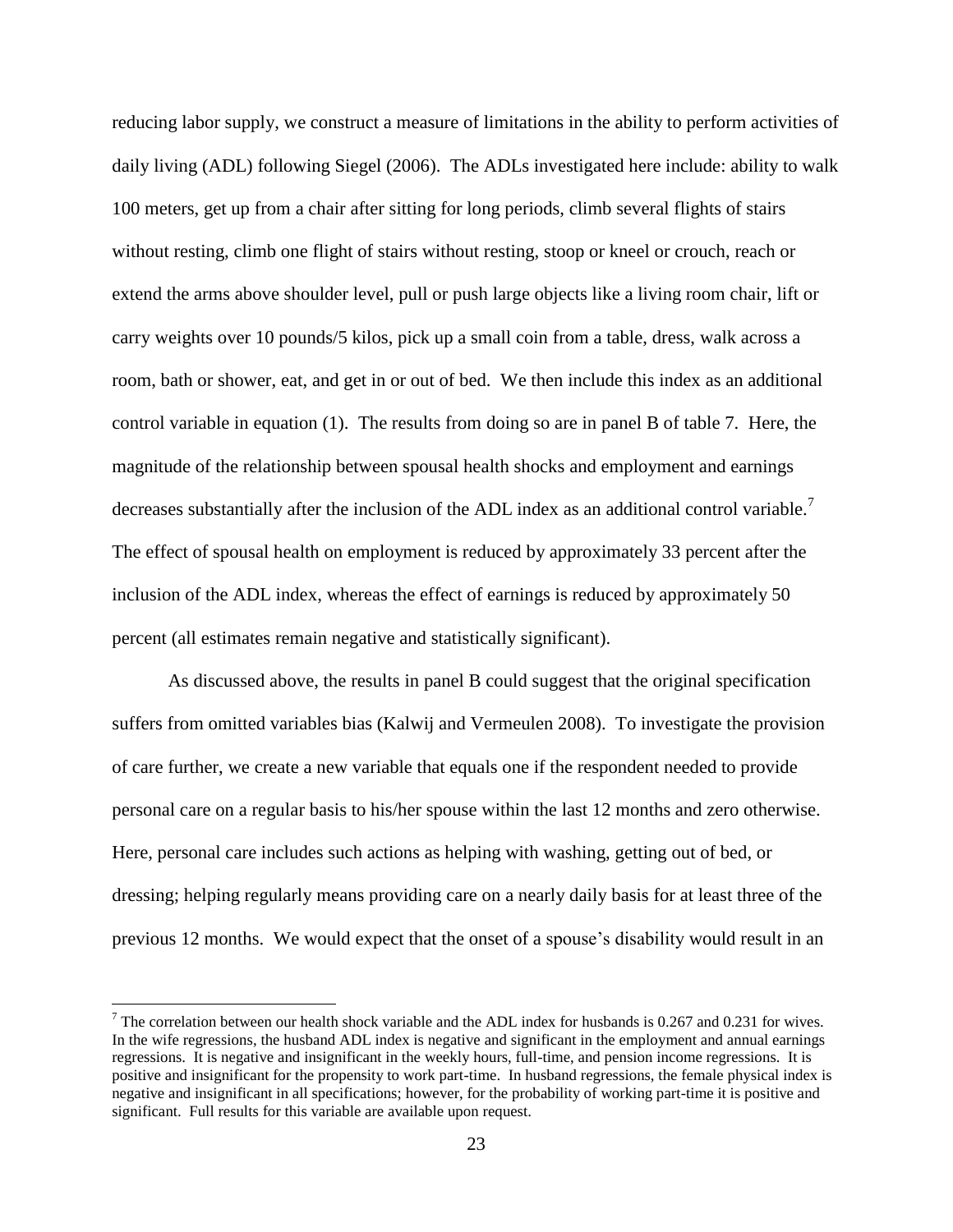increased probability that the other partner provides personal care help. Results from reestimating equation (1) with this new dependent variable support this notion. Furthermore, the results also uncover a gender difference and suggest that wives are more likely to offer personal care help than husbands. For instance, husband's disability increases the probability that the wife will offer help with personal care by 10.8 percentage points (standard error 0.004), whereas the wife's disability increases the probability that the husband will offer help with personal care by 6.1 percentage points (standard error 0.003). These results suggest that while providing care is important for both genders, it is relatively more important for wives. This suggests that the consumption of joint leisure is relatively more important in explaining the reduced labor supply upon spousal disability for husbands.

As discussed above, our measure of disability includes some conditions that are relatively more degenerative than others, specifically Parkinson's disease, Alzheimer's disease, dementia, and senility. Therefore, the estimated labor supply responses found here may be planned exits from the labor market to consume leisure together during the spouse's remaining years as opposed to a change in behavior due to a true shock. The same can be said for a non-severe, early cancer diagnosis. Also, emotional disorders may not limit work in the same capacity as lung/kidney disease or a stroke. To this end, we re-estimated equation (1) after removing these specific conditions from the definition of work-limiting disability. The results appear in panel C of table 7 and show that this alteration to the work-limiting disability definition does not change the quantitative findings in any meaningful manner.

In a further attempt to focus on a health shock as opposed to the onset of various conditions that may be somewhat anticipated, we replaced the work-limiting binary variable with a binary variable equaling one if the respondent's spouse experienced a heart attack. The results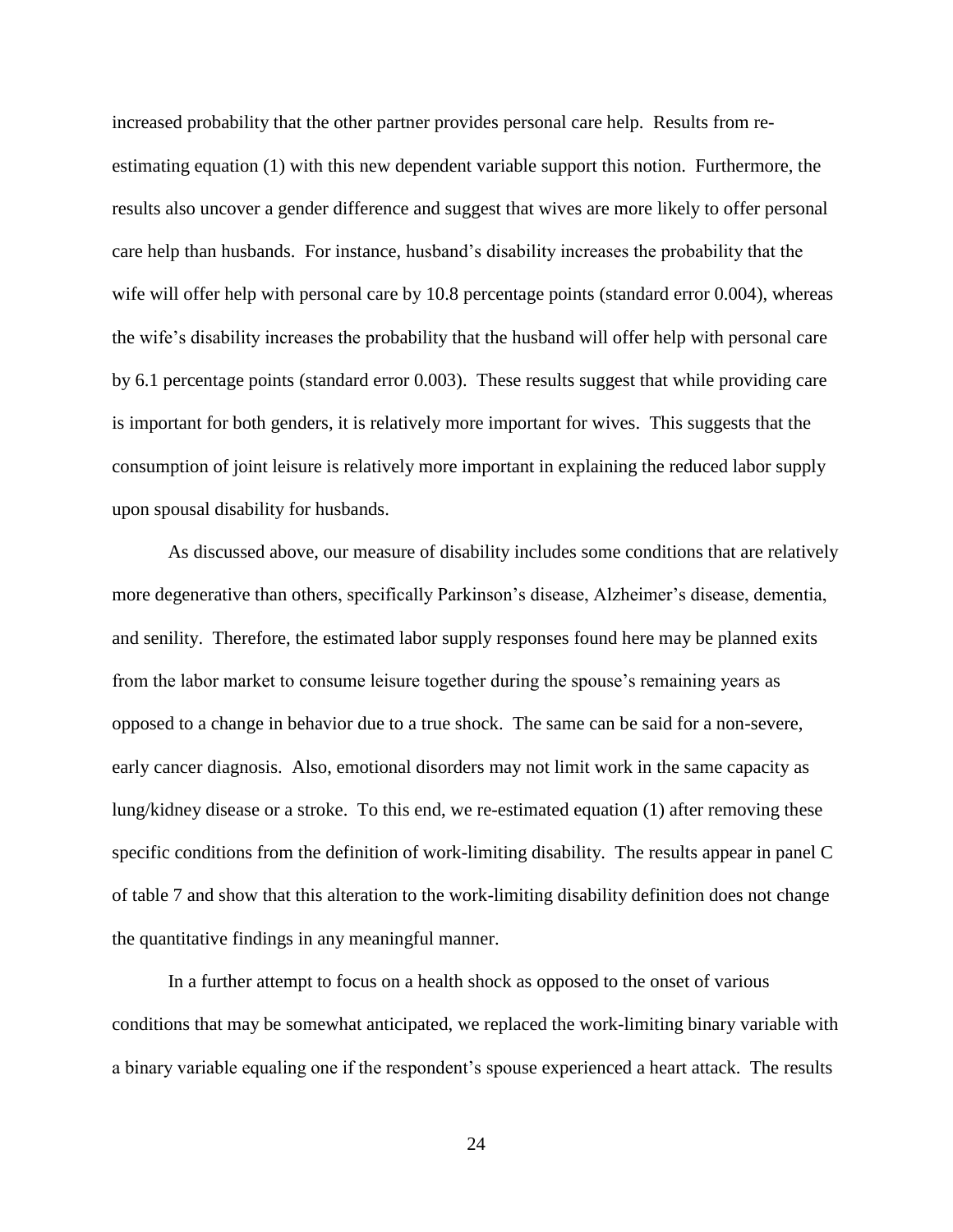from this change in the definition of spousal health shock appear in panel D. There is a larger reduction in the probability of employment and larger earnings losses for husbands and wives after their spouse experiences a heart attack. For wives, the magnitude of the estimates falls for weekly hours worked, the propensity to work part- or full-time, and the log of pension income. Husbands experience a larger reduction in hours worked per week. Both, the size of the estimates for part- and full-time work are similar; however, the estimates are less precise.

So far, this subsection has focused on changes to the econometric specification. The remainder of this subsection investigates how sensitive results are to changes in the sample selection criteria used. Results appear in table 8, and all estimates come from equation (1).

Results so far suggest that the need to provide care is an important mechanism behind the negative relationship between labor supply and spousal health shocks. Presumably, having access to low-cost options for care provision, such as adult children, should mitigate the adverse effect of spousal health on labor supply. To investigate this, we re-estimated equation (1) twice, once for those who have a child living within 25 kilometers, and again for those without children or for those with children living farther than 25 kilometers away. These results are in columns (1) and (2) of table 8, respectively. Clearly the estimates from the SHARE data do not support this theory. In many cases, the estimated relationship between spousal health and labor supply are statistically equivalent across the two samples. In other instances, the magnitude of the effect is actually somewhat larger for those who live closer to their children.

In the main sample used throughout the analysis, there is no restriction on when the spouse's disability occurs. Ιn 24.7 percent of all couples in our sample, the husband already has a disability in the first observation. The same number for wives is 20.5 percent. This may dampen the estimated relationship between spouse health and labor supply. To this end, we re-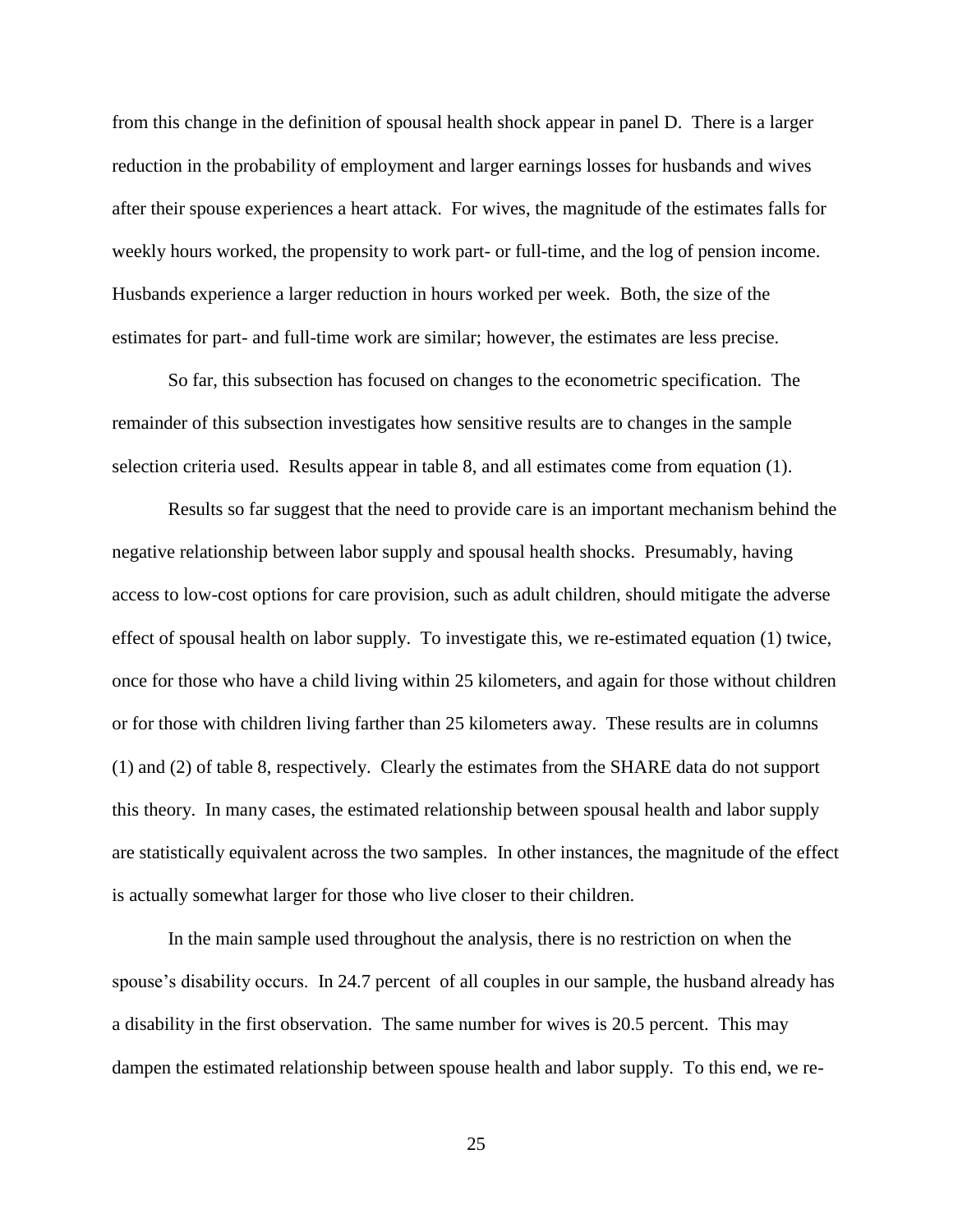estimated equation (1) after restricting the sample of treated couples to those who have no disability in the first wave in which they are observed. Results are in column (3) of table 8. When focusing on employment, hours worked per week, and pension income, the results move in the expected direction (the only exception to this is wives' hours worked). However, because of the reduced sample size of the treated group, the estimates lose precision, and only female employment after a husband's health shock is significant. For the propensity to work part- or full-time and earnings, the results move opposite to expectations. The only exception to this is the husband's earnings after the wife's health shock. That estimate does move in the expected direction and is statistically significant. However, small sample sizes preclude drawing any definitive conclusions.

To be a part of the SHARE data, the respondent must be at least 50 years old (the spouse can be of any age). However, throughout the analysis, we have imposed no additional age restrictions on the analytical sample. This may have an effect on the estimates. Those who are older at disability onset may require more care, which would lead to a larger drop in spousal labor supply. Alternatively, those who are younger at onset may require less care. Additionally, those who are younger may need to work for more years due to the longer amount of time remaining in the lifespan. Therefore, younger couples may experience more of an added worker effect than older couples do, which would lead to estimates that are smaller in magnitude relative to those presented in tables 3 and 5. To investigate this, we restricted the sample to those couples where both spouses are no older than 70. Results appear in the final column of table 8. In every case except for pension income, the results support this theory. The estimated relationship between labor supply and spousal health is smaller for couples who are younger, which suggests a larger added worker effect.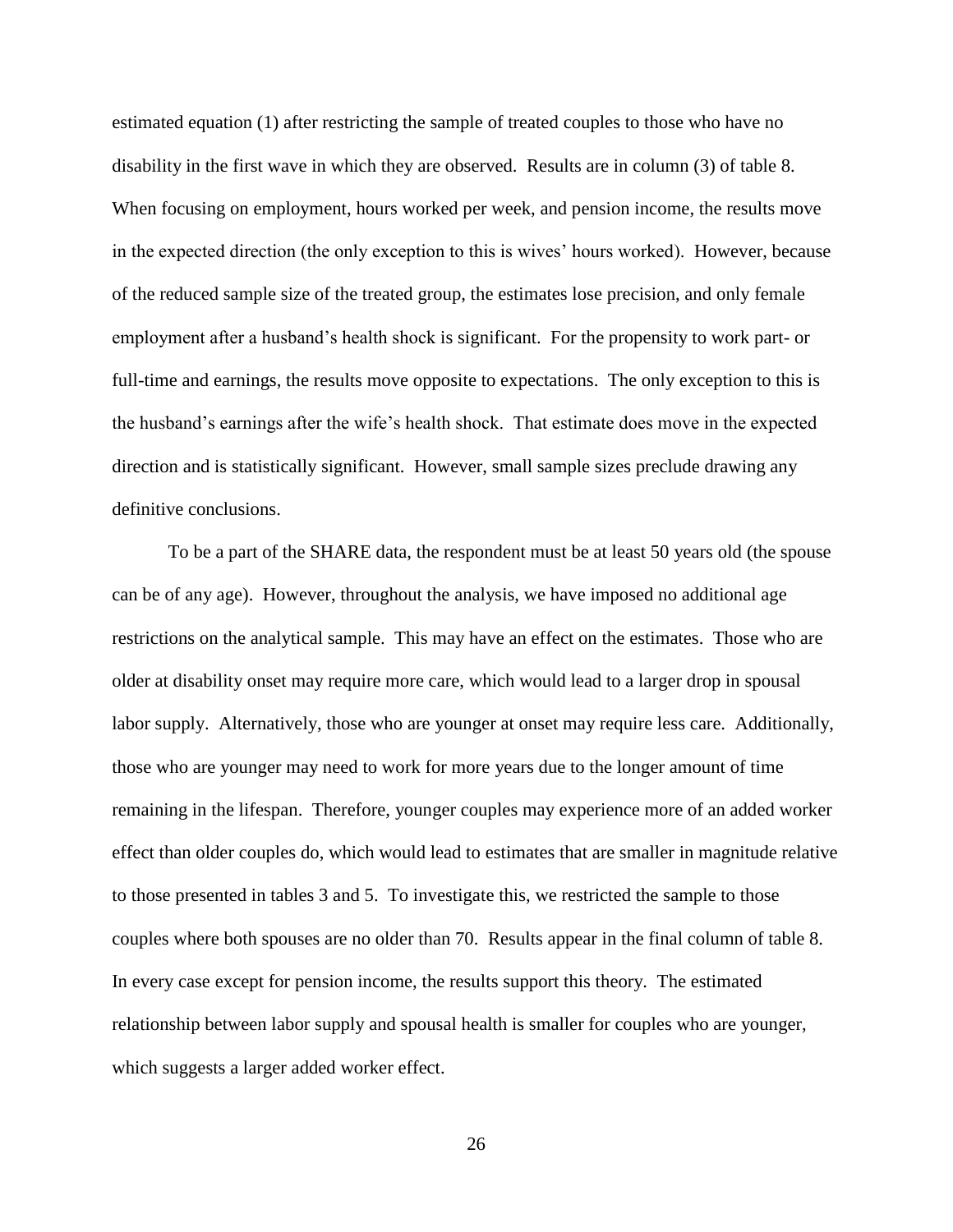Finally, we have tried to account for the severity of the individual's disability by separating our sample based upon values of the disabled spouse's ADL index. Specifically, we re-estimated equation (1) twice for each gender, once where the sample includes those whose spouse's ADL index is less than or equal to the average value of the index for the sample, and again for those whose spouse's ADL index is above the average index in the sample. $8$  The results from these regressions are in table 9. If the need to provide care dominates the desire to consume joint leisure time, then the magnitude of the estimates should be larger for those with disabled spouses who have ADL indices above the mean. On the other hand, if the reductions in labor supply are driven by the desire to consume joint leisure, then the magnitude of the estimates should be larger for those with disabled spouses who have indices below the mean. The results for wives generally support the need to provide care. The only exception to this is employment. Wives have larger decreases in the probability of employment if their disabled husbands have an ADL index less than or equal to the mean. For men, however, with the exception of weekly hours of work, the results support the desire to consume joint leisure.

#### **CONCLUSIONS**

The purpose of this paper is to analyze the potential effect that spousal health shocks have on various labor market outcomes. Specifically, we use data from six waves of the Survey of Health, Ageing and Retirement in Europe, and examine how the onset of a spouse's worklimiting disability influences labor force participation, hours worked, the propensity to work part- and full-time, labor earnings, and pension income. Results from the analysis suggest a large reduction in labor supply at the extensive margin and a large reduction in earnings and an increase in pension income, upon the onset of a spouse's health shock. Sensitivity analyses

 $\overline{a}$ 

<sup>&</sup>lt;sup>8</sup> The average value of the husband's disability index is 1.379 and that of wife's is 1.677.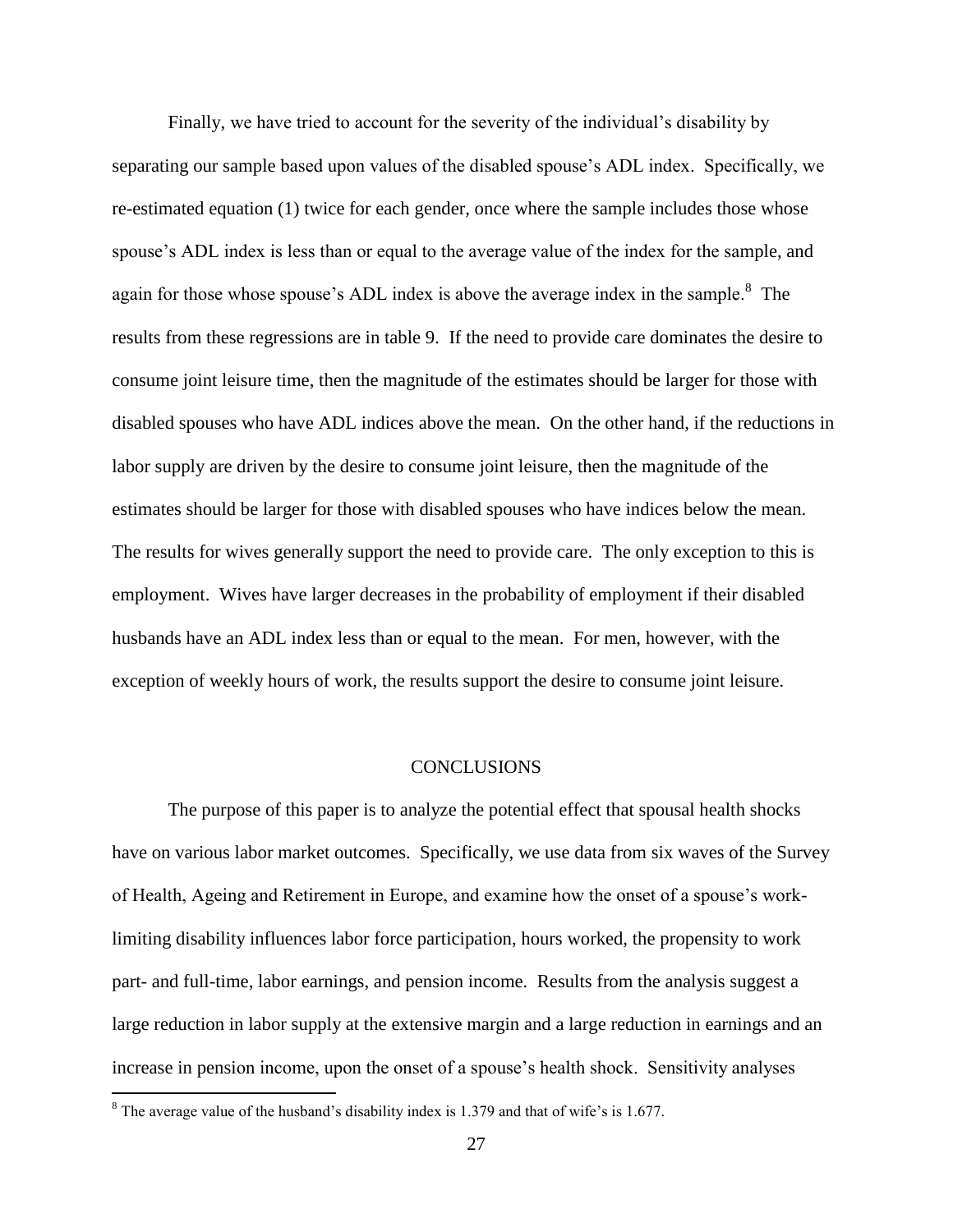suggest that the provision of care is the main mechanism through which labor supply is reduced for wives, and the consumption of joint leisure drives the results for men.

The main contribution of our study is the use of a broad, international dataset. The SHARE dataset used here contains responses from households within 19 European countries and Israel. This is the first paper to provide separate estimates of the relationship between spousal health and labor supply for a multitude of countries using harmonized sample selection criteria and measures of health. We show substantial cross-country heterogeneity in household responses to the onset of a disability. These results highlight the importance of considering country-specific institutional features and help to reconcile the inconsistent results found in the earlier literature.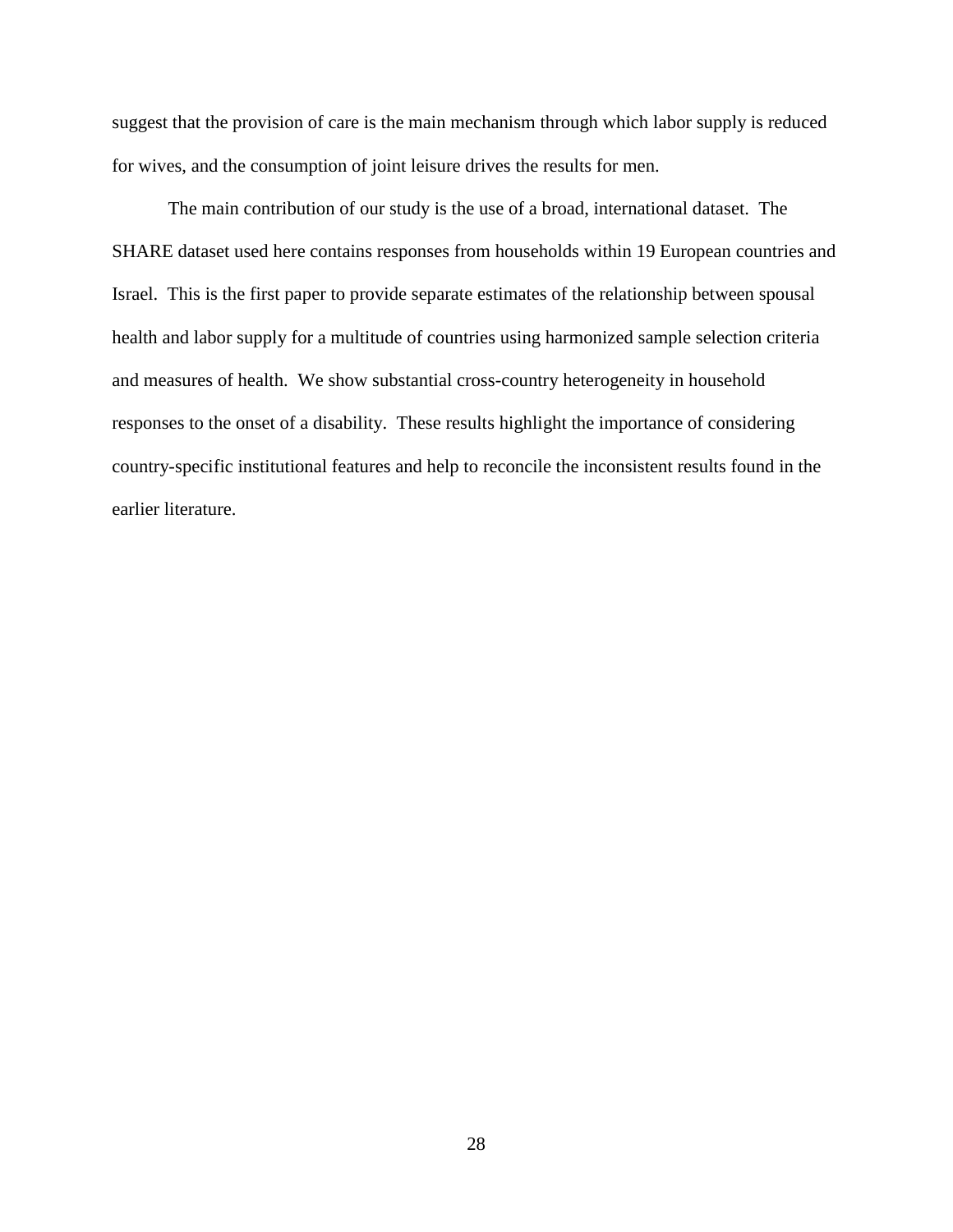#### REFERENCES

- Angelini, Viola, Cavapozzi, Danilo, and Omar Paccagnella. 2012. "Cross-Country Differentials in Work Disability Reporting Among Older Europeans." *Social Indicators Research* 105: 211-226.
- Blundell, Richard, Britton, Jack, Costa Dias, Monica, and French, Eric. (forthcoming). The Impact of Health on Labor Supply Near Retirement. *The Journal of Human Resources.*
- Börsch-Supan, Axel. (1992). Population Aging, Social Security Design, and Early Retirement. *Journal of Institutional and Theoretical Economics* 148 (4): 533-557.
- Börsch-Supan, Axel. (2017). Survey of Health, Ageing and Retirement in Europe (SHARE). In: Encyclopedia of Geropsychology, pp. 2343-2350, (edited by Nancy A. Pachana), Springer, Singapore.
- Börsch-Supan, A. (2020). *Survey of Health, Ageing and Retirement in Europe (SHARE) Wave 1*. Release version: 7.1.0. SHARE-ERIC. Data set. DOI: [10.6103/SHARE.w1.710.](http://dx.doi.org/10.6103/SHARE.w1.710)
- Börsch-Supan, A. (2020). *Survey of Health, Ageing and Retirement in Europe (SHARE) Wave* 
	- *2*. Release version: 7.1.0. SHARE-ERIC. Data set. DOI: [10.6103/SHARE.w2.710.](http://dx.doi.org/10.6103/SHARE.w2.710)

Börsch-Supan, A. (2020). *Survey of Health, Ageing and Retirement in Europe (SHARE) Wave* 

*3* – *SHARELIFE*. Release version: 7.1.0. SHARE-ERIC. Data set.

DOI: [10.6103/SHARE.w3.710.](http://dx.doi.org/10.6103/SHARE.w3.710)

Börsch-Supan, A. (2020). *Survey of Health, Ageing and Retirement in Europe (SHARE) Wave 4*. Release version: 7.1.0. SHARE-ERIC. Data set. DOI: [10.6103/SHARE.w4.710.](http://dx.doi.org/10.6103/SHARE.w4.710) Börsch-Supan, A. (2020). *Survey of Health, Ageing and Retirement in Europe (SHARE) Wave 5*. Release version: 7.1.0. SHARE-ERIC. Data set. DOI: [10.6103/SHARE.w5.710.](http://dx.doi.org/10.6103/SHARE.w5.710)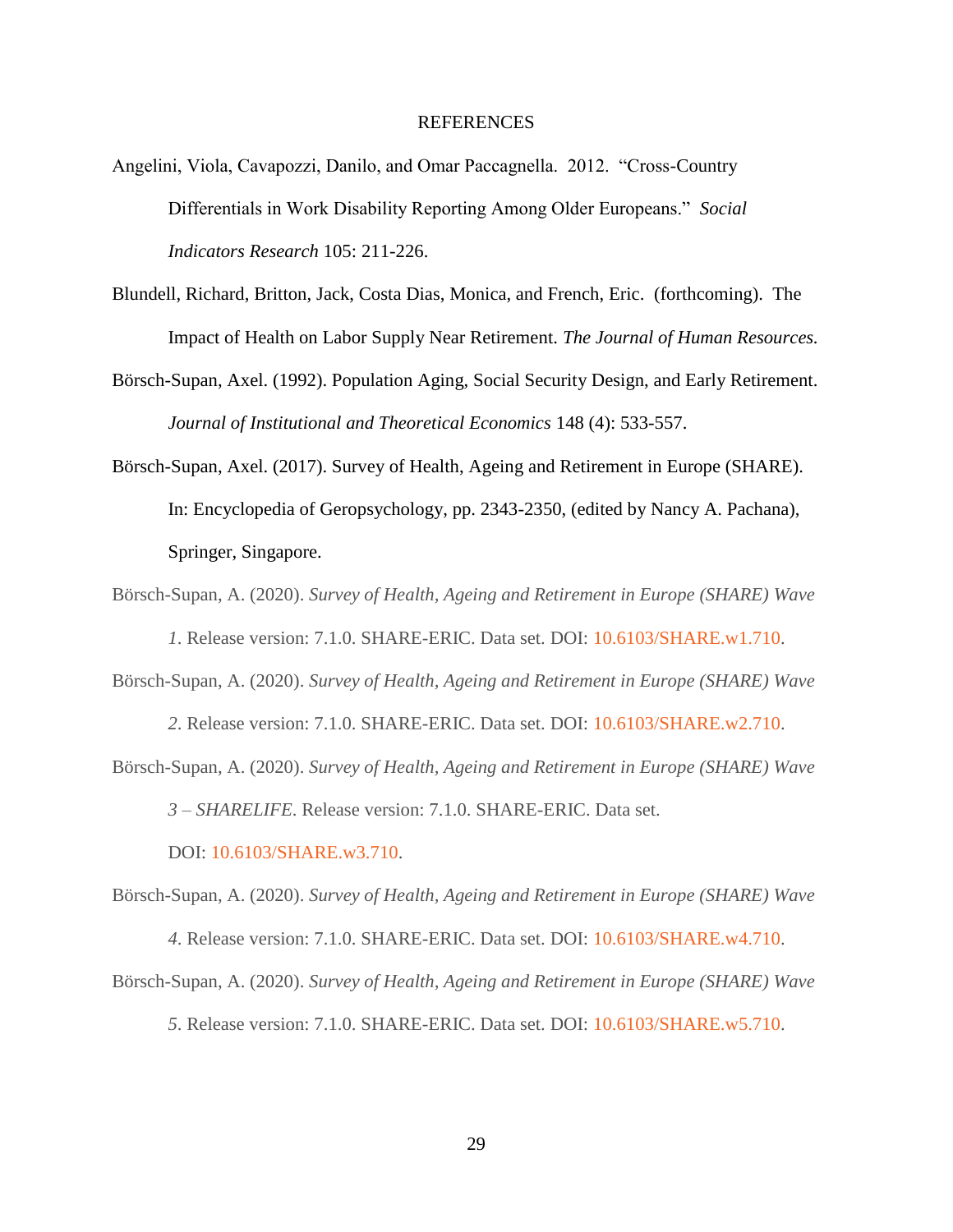- Börsch-Supan, A. (2020). *Survey of Health, Ageing and Retirement in Europe (SHARE) Wave 6*. Release version: 7.1.0. SHARE-ERIC. Data set. DOI: [10.6103/SHARE.w6.710](http://dx.doi.org/10.6103/SHARE.w6.710)
- Börsch-Supan, A. (2020). *Survey of Health, Ageing and Retirement in Europe (SHARE) Wave*

*7*. Release version: 7.1.1. SHARE-ERIC. Data set. DOI: [10.6103/SHARE.w7.711](http://dx.doi.org/10.6103/SHARE.w7.711)

- Börsch-Supan, Axel, Brandt, Martina, Hunkler, Christian, Kneip, Thorsten, Korbmacher, Julie, Malter, Frederic, Schaan, Barbara, Stuck, Stephanie, and Zuber, Sabrina. (2013). Data Resource Profile: The Survey of Health, Ageing and Retirement in Europe (SHARE). *International Journal of Epidemiology* 42 (4): 992-1001.
- Braakmann, Nils. (2014). The Consequences of Own and Spousal Disability on Labor Market Outcomes and Subjective Well-Being: Evidence from Germany. *Review of the Economics of the Household* 12: 717-736.
- Charles, Kerwin Kofi. (1999). Sickness in the Family: Health Shocks and Spousal Labor Supply. Ford School of Public Policy University of Michigan.
- -----. 2003. The Longitudinal Structure of Earnings Losses among Work-Limited Disabled Workers. *The Journal of Human Resources* 38 (3): 618-646.
- Chen, E. Susan (2012). Spousal Labor Supply Responses to Government Programs: Evidence from the Disability Insurance Program. University of Michigan Retirement Research Center, Working Paper WP 2012-261.
- Coile, Courtney C. (2004). Health Shocks and Couples' Labor Supply Decisions. NBER Working Paper # 10810.
- Fadlon, Itzik and Torben Heien Nielsen. (forthcoming). Family Labor Supply Responses to Severe Health: Evidence from Danish Administrative Records. *American Economic Journal: Applied Economics*.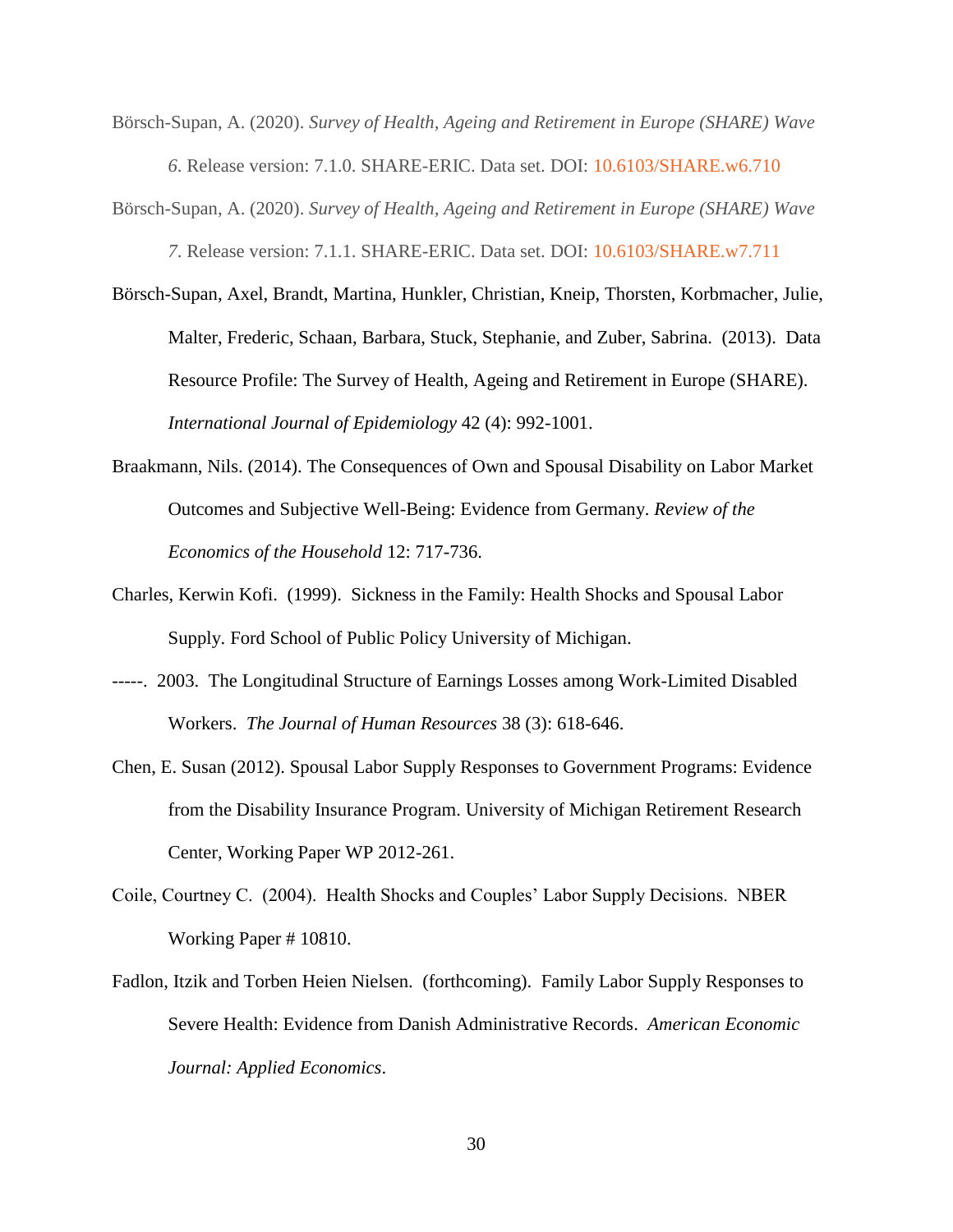- Garcia-Gomez, Pilar (2011). Institutions, Health Shocks and Labour Market Outcomes Across Europe. *Journal of Health Economics* 30: 200-213.
- Garcia-Gomez, Pilar, Hans van Kippersluis, Owen O'Donnell, and Eddy van Doorslaer. (2013). Long-Term and Spillover Effects of Health Shocks on Employment and Income. *The Journal of Human Resources* 48 (4): 873-909.
- Hardoy, Ines and Schøne Pål. (2014). Displacement and Household Adaptation: Insured by the Spouse or the State? *Journal of Population Economics* 27: 683-703.
- Jeon, Sung-Hee and R. Vincent Pohl. (2017). Health and Work in the Family: Evidence from Spouses' Cancer Diagnoses. *Journal of Health Economics* 52: 1-18.
- Johnson, William G. and James Lambrinos. (1985). Wage Discrimination against Handicapped Men and Women. *The Journal of Human Resources* 20 (2): 264-277.
- Jolly, Nicholas A. (2013). The Impact of Work-Limiting Disabilities on Earnings and Income Mobility. *Applied Economics* 45 (36): 5104-5118.
- Kalwij, A. and Vermeulen, F. (2008). Health and Labour Force Participation of Older People in Europe: What do Objective Health Indicators Add to the Analysis? *Health Economics* 17: 619-638.
- Kim, Kyeongkuk, Sang-Hyop Lee and Timothy J. Halliday. (2018). Health Shocks, the Added Worker Effect, and Labor Supply in Married Couples: Evidence from South Korea. University of Hawaii at Manoa. Working Paper Number 18-12.
- Kohara, Miki. (2010). The Response of Japanese Wives' Labor Supply to Husbands' Job Loss. *Journal of Population Economics* 23: 1133-1149.
- Meyer, Bruce D. and Wallace K. C. Mok. (2019). Disability, Earnings, Income, and Consumption. *Journal of Public Economics* 171: 51-69.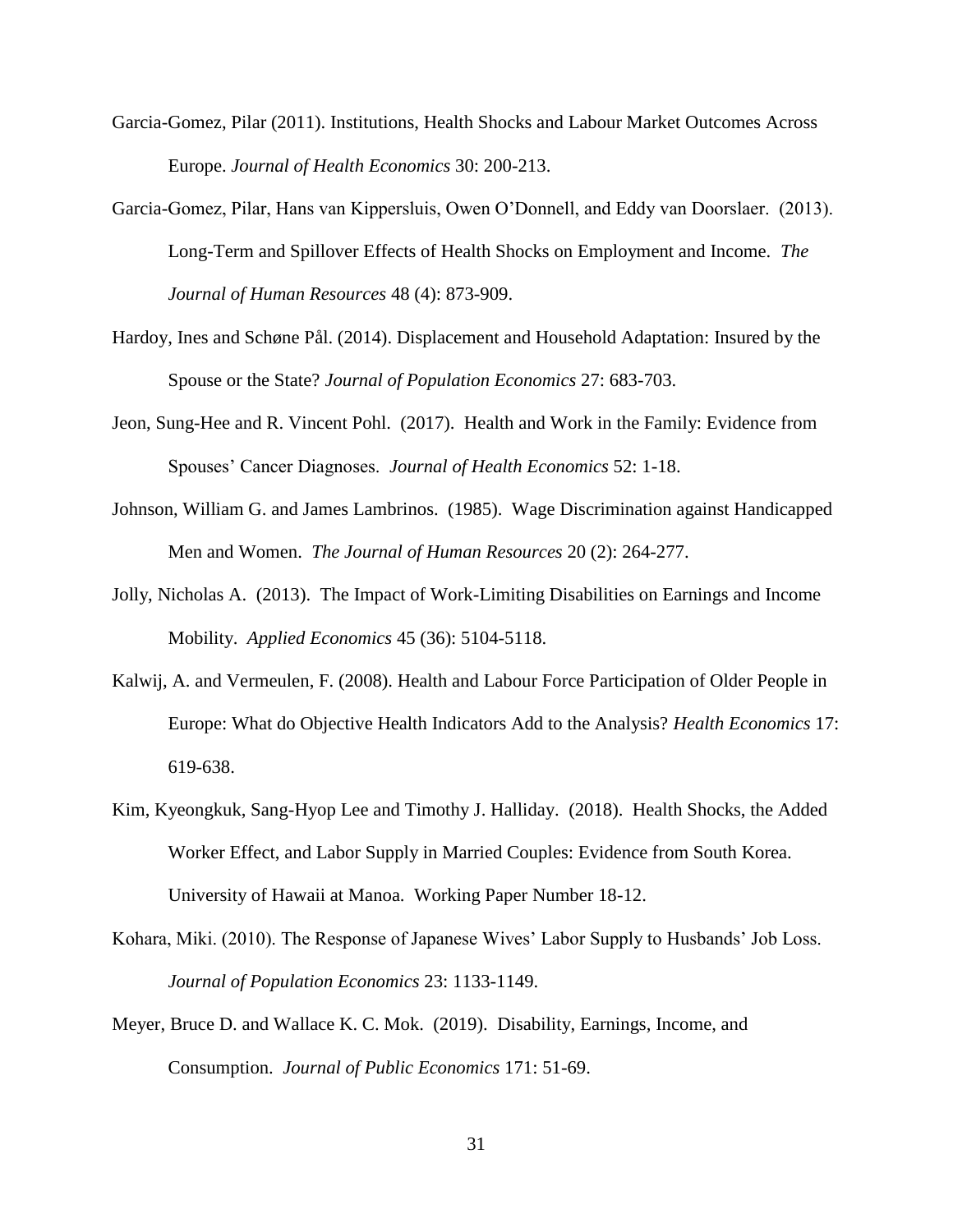- Mok, W.K.C, Meyer, B.D., Charles, K.K. and Achen, A.C. (2008). A Note on 'The Longitudinal Structure of Earnings Losses Among Work-Limited Disabled Workers'. *The Journal of Human Resources* 43 (3): 721-728.
- Nagi, Saad Z. and Linda W. Hadley. (1972). Disability Behavior: Income Change and Motivation to Work. *Industrial and Labor Relations Review* 25 (2): 223-233.
- Riekhoff, Aart-Jan and Maria Vaalavuo. (forthcoming). "Health Shocks and Couples' Labor Market Participation: A Turning Point or Stuck in the Trajectory." *Social Science & Medicine*.
- Riphahn, Regina. T. (1999). Income and Employment Effects of Health Shocks. A Test case for the German Welfare State. *Journal of Population Economics* 12: 363-389.
- Shen, Zheng, Zheng, Xiaodong and Tan, Yiwen. (2019). The Spillover Effects of Spousal Chronic Diseases on Married Couple's Labour Supply: Evidence from China. *International Journal of Environmental Research and Public Health* 16: 4214; doi:10.3390/ijeprh16214214.
- Siddiqui, Sikandar (1997). The Pension Incentive to Retire: Empirical Evidence from West Germany. *Journal of Population Economics* 10 (4): 463-486.
- Siegel, Michelle J. (2006). Measuring the Effect of Husband's Health on Wife's Labor Supply. *Health Economics* 15: 579-601.
- Stephens, M. (2001). The Long-Run Consumption Effects of Earnings Shocks. *The Review of Economics and Statistics* 3 (1): 28-36.
- Trevisan, Elisabetta and Zantomio, Francesca. (2016). The Impact of Acute Health Shocks on the Labour Supply of Older Workers. Evidence from Sixteen European Countries. *Labour Economics* 43: 171-185.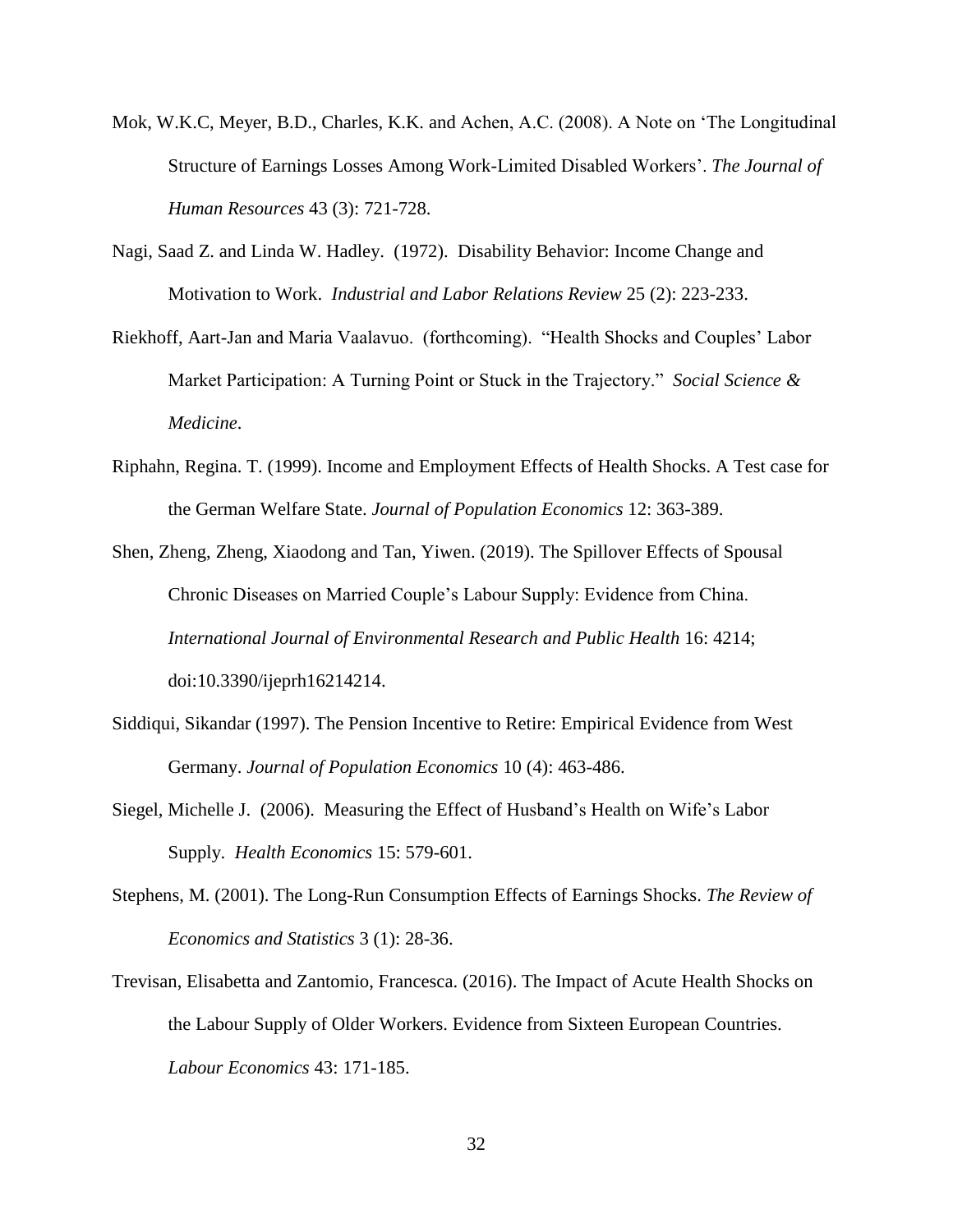van Bastelaer, A., G. Lemaître and P. Marianna. (1997). The Definition of Part-Time Work for the Purpose of International Comparisons. *OECD Labour Market and Social Policy Occasional Papers*, No. 22, OECD Publishing,

Paris, [https://doi.org/10.1787/132721856632.](https://doi.org/10.1787/132721856632)

Wu, Stephen. (2003). The Effects of Health Events on the Economic Status of Married Couples. *The Journal of Human Resources* 38 (1): 219-230.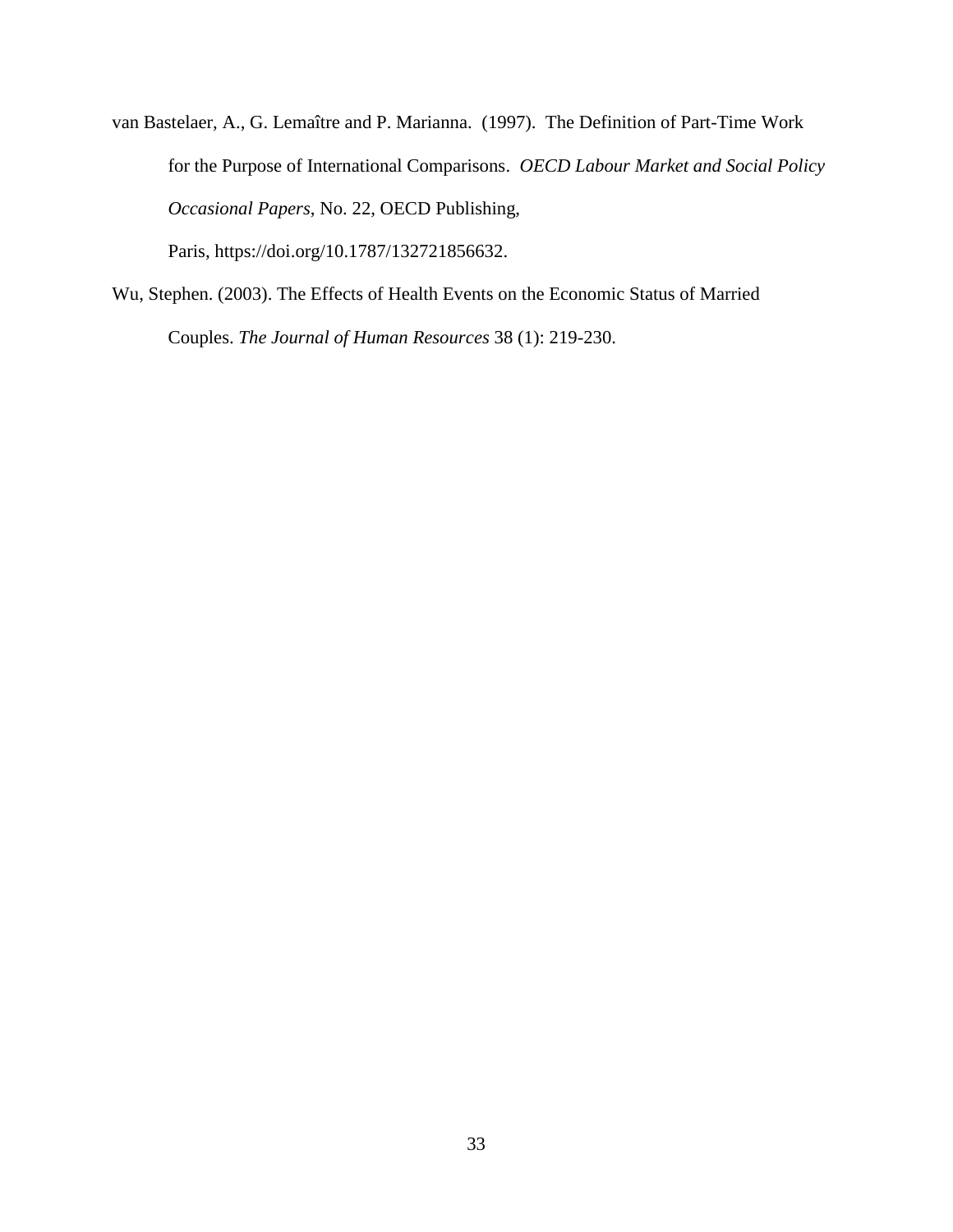| . . |  |
|-----|--|
|-----|--|

|                | Table 1: Countries Participating in SHARE and wave included<br><b>Survey Wave</b> |                  |                  |                           |                  |                           |  |  |  |
|----------------|-----------------------------------------------------------------------------------|------------------|------------------|---------------------------|------------------|---------------------------|--|--|--|
|                | 2004                                                                              | 2017             |                  |                           |                  |                           |  |  |  |
|                | (wave 1)                                                                          | 2006<br>(wave 2) | 2011<br>(wave 4) | 2013<br>(wave 5)          | 2015<br>(wave 6) | (wave 7)                  |  |  |  |
| Austria        | X                                                                                 | X                | $\mathbf X$      | $\boldsymbol{\mathrm{X}}$ | $\mathbf X$      | $\mathbf X$               |  |  |  |
| Germany        | $\mathbf X$                                                                       | $\mathbf X$      | $\mathbf X$      | $\mathbf X$               | $\mathbf X$      | $\boldsymbol{\mathrm{X}}$ |  |  |  |
| Sweden         | $\mathbf X$                                                                       | $\mathbf X$      | $\mathbf X$      | $\mathbf X$               | $\mathbf X$      | $\mathbf X$               |  |  |  |
| Netherlands    | $\mathbf X$                                                                       | $\mathbf X$      | $\mathbf X$      | $\mathbf X$               |                  |                           |  |  |  |
| Spain          | $\mathbf X$                                                                       | $\mathbf X$      | $\mathbf X$      | $\mathbf X$               | $\mathbf X$      | $\mathbf X$               |  |  |  |
| Italy          | $\mathbf X$                                                                       | $\mathbf X$      | $\mathbf X$      | $\mathbf X$               | $\mathbf X$      | $\mathbf X$               |  |  |  |
| France         | $\mathbf X$                                                                       | $\mathbf X$      | $\mathbf X$      | $\boldsymbol{\mathrm{X}}$ | $\mathbf X$      | $\mathbf X$               |  |  |  |
| Denmark        | $\mathbf X$                                                                       | $\mathbf X$      | $\mathbf X$      | $\mathbf X$               | $\mathbf X$      | $\boldsymbol{\mathrm{X}}$ |  |  |  |
| Greece         | $\mathbf X$                                                                       | $\mathbf X$      |                  |                           | $\mathbf X$      | $\boldsymbol{\mathrm{X}}$ |  |  |  |
| Switzerland    | $\mathbf X$                                                                       | $\mathbf X$      | $\mathbf X$      | $\mathbf X$               | $\mathbf X$      | $\mathbf X$               |  |  |  |
| Belgium        | $\mathbf X$                                                                       | $\mathbf X$      | $\mathbf X$      | $\boldsymbol{\mathrm{X}}$ | $\mathbf X$      | $\boldsymbol{\mathrm{X}}$ |  |  |  |
| Israel         | $\mathbf X$                                                                       | $\mathbf X$      |                  | $\mathbf X$               | $\mathbf X$      | $\mathbf X$               |  |  |  |
| Czech Republic |                                                                                   | $\mathbf X$      | $\mathbf X$      | $\mathbf X$               | $\mathbf X$      | $\mathbf X$               |  |  |  |
| Poland         |                                                                                   | $\mathbf X$      | $\mathbf X$      |                           | $\mathbf X$      | $\mathbf X$               |  |  |  |
| Ireland        |                                                                                   | $\mathbf X$      |                  |                           |                  |                           |  |  |  |
| Luxembourg     |                                                                                   |                  |                  | $\mathbf X$               | $\mathbf X$      | $\mathbf X$               |  |  |  |
| Hungary        |                                                                                   |                  | $\mathbf X$      |                           |                  | $\boldsymbol{\mathrm{X}}$ |  |  |  |
| Portugal       |                                                                                   |                  | $\mathbf X$      |                           | $\mathbf X$      | $\mathbf X$               |  |  |  |
| Slovenia       |                                                                                   |                  | $\mathbf X$      | $\boldsymbol{\mathrm{X}}$ | $\mathbf X$      | $\mathbf X$               |  |  |  |
| Estonia        |                                                                                   |                  | $\mathbf X$      | $\mathbf X$               | $\mathbf X$      | $\mathbf X$               |  |  |  |
| Croatia        |                                                                                   |                  |                  |                           | $\mathbf X$      | $\mathbf X$               |  |  |  |
| Lithuania      |                                                                                   |                  |                  |                           |                  | $\mathbf X$               |  |  |  |
| Bulgaria       |                                                                                   |                  |                  |                           |                  | $\mathbf X$               |  |  |  |
| Cyprus         |                                                                                   |                  |                  |                           |                  | $\mathbf X$               |  |  |  |
| Finland        |                                                                                   |                  |                  |                           |                  | $\boldsymbol{\mathrm{X}}$ |  |  |  |
| Latvia         |                                                                                   |                  |                  |                           |                  | $\mathbf X$               |  |  |  |
| Malta          |                                                                                   |                  |                  |                           |                  | $\mathbf X$               |  |  |  |
| Romania        |                                                                                   |                  |                  |                           |                  | $\mathbf X$               |  |  |  |
| Slovakia       |                                                                                   |                  |                  |                           |                  | $\mathbf X$               |  |  |  |

Table 1: Countries Participating in SHARE and Wave Included

Notes. We do not use data from wave 3 (2008) as wave 3 (SHARELIFE) gathered retrospective information detailing life events,

not information on year-specific characteristics such as current labor markets status. However, we use data from wave 3 to construct certain variables such as labor market experience. For the same reason, we do not use observations from the eight countries that entered SHARE in 2017 as retrospective information was gathered (SHARELIFE).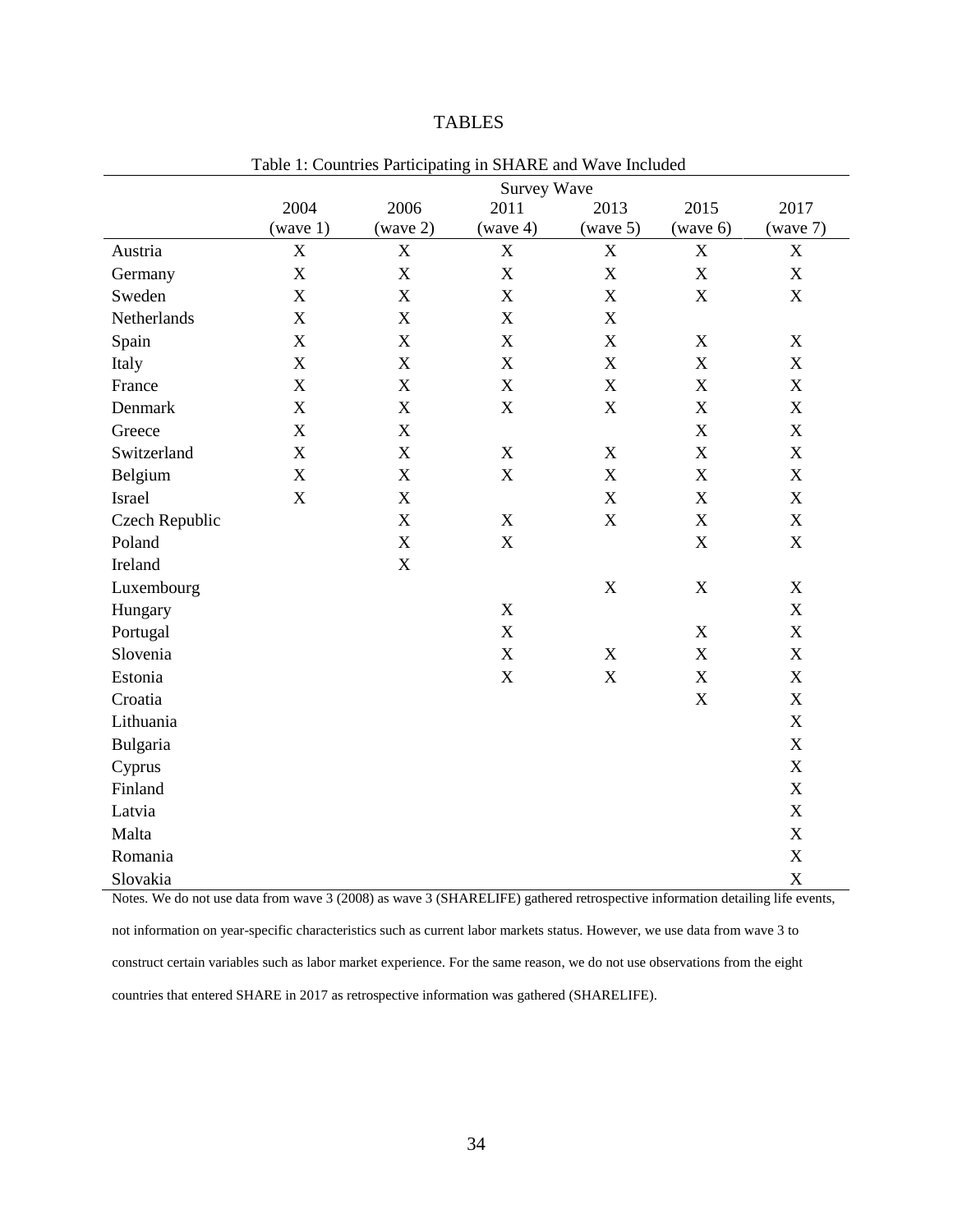|                      | (1)           | (2)                                                                                                                           | (3)                  | (4)                       |
|----------------------|---------------|-------------------------------------------------------------------------------------------------------------------------------|----------------------|---------------------------|
|                      | No-one        | Only the husband                                                                                                              | Only the wife        | Both husband and wife     |
|                      | experiences a | experiences a health                                                                                                          | experiences a health | experience a health shock |
| <b>Females</b>       | health shock  | shock                                                                                                                         | shock                |                           |
| Employment           | 0.311         | 0.288                                                                                                                         | 0.295                | 0.102                     |
|                      | (0.463)       | (0.453)                                                                                                                       | (0.456)              | (0.303)                   |
|                      | [66, 803]     | [78, 619]                                                                                                                     | [77, 208]            | [3,283]                   |
| Weekly hours of work | 32.836        | 32.584                                                                                                                        | 32.700               | 29.088                    |
|                      | (13.598)      | (13.690)                                                                                                                      | (13.688)             | (14.364)                  |
|                      | [19,240]      | [21, 118]                                                                                                                     | [21, 225]            | $[352]$                   |
| Part time            | 0.091         | 0.087                                                                                                                         | 0.088                | 0.046                     |
|                      | (0.287)       | (0.282)                                                                                                                       | (0.283)              | (0.210)                   |
|                      | [66, 803]     | [78, 619]                                                                                                                     | [77, 208]            | [3,283]                   |
| Full time            | 0.197         | 0.182                                                                                                                         | 0.187                | 0.061                     |
|                      | (0.398)       | (0.386)                                                                                                                       | (0.390)              | (0.239)                   |
|                      | [66, 803]     | [78, 619]                                                                                                                     | [77, 208]            | [3,283]                   |
| Log annual earnings  | 9.948         | 9.926                                                                                                                         | 9.930                | 9.556                     |
|                      | (1.795)       | (1.811)                                                                                                                       | (1.797)              | (2.001)                   |
|                      | [16, 322]     | [18, 124]                                                                                                                     | [18, 208]            | [374]                     |
| Log pension income   | 9.720         | 9.707                                                                                                                         | 9.719                | 9.621                     |
|                      | (1.612)       | (1.619)                                                                                                                       | (1.619)              | (1.603)                   |
|                      | [23, 959]     | [29, 933]                                                                                                                     | [29,060]             | [1,898]                   |
| <b>Males</b>         |               |                                                                                                                               |                      |                           |
| Employment           | 0.326         | 0.309                                                                                                                         | 0.300                | 0.074                     |
|                      | (0.469)       | (0.462)                                                                                                                       | (0.458)              | (0.261)                   |
|                      | [66, 803]     | [78, 619]                                                                                                                     | [77, 208]            | [3,283]                   |
| Weekly hours of work | 39.439        | 39.311                                                                                                                        | 39.290               | 32,541                    |
|                      | (14.294)      | (14.384)                                                                                                                      | (14.445)             | (16.088)                  |
|                      | [21, 138]     | [23,757]                                                                                                                      | [22, 616]            | $[302]$                   |
| Part time            | 0.046         | 0.045                                                                                                                         | 0.044                | 0.029                     |
|                      | (0.209)       | (0.208)                                                                                                                       | (0.205)              | (0.169)                   |
|                      | [66, 803]     | [78, 619]                                                                                                                     | [77, 208]            | [3, 283]                  |
| Full time            | 0.271         | 0.257                                                                                                                         | 0.249                | 0.063                     |
|                      | (0.444)       | (0.437)                                                                                                                       | (0.432)              | (0.243)                   |
|                      | [66, 803]     | [78, 619]                                                                                                                     | [77, 208]            | [3,283]                   |
| Log annual earnings  | 10.335        | 10.322                                                                                                                        | 10.319               | 10.019                    |
|                      | (1.709)       | (1.720)                                                                                                                       | (1.724)              | (1.821)                   |
|                      | [17, 973]     | [20, 413]                                                                                                                     | [19, 464]            | $[322]$                   |
| Log pension income   | 10.013        | 10.014                                                                                                                        | 10.017               | 10.020                    |
|                      | (1.513)       | (1.512)                                                                                                                       | (1.515)              | (1.500)                   |
|                      | [32,042]      | [39, 174]                                                                                                                     | [38, 881]            | [2, 342]                  |
|                      |               | Notes. Entries are means (continuous variables) and proportions (dummy variables). Standard deviations are in parentheses and |                      |                           |

Table 2. Descriptive Statistics of Dependent Variables

numbers of observations are in square brackets. Descriptive statistics of the control variables are provided in Table A1 in the Appendix. Log earnings refers to last year's log annual earnings from employment or self-employment net of tax and is expressed in Euros in 2015 prices. Log pension income refers to last year's log of pensions/benefits net of tax and is expressed in Euros in 2015 prices. Column 1 uses all couple-year observations. Column 2 uses observations prior to the husband experiencing a health shock. Column 3 uses observations prior to the wife experiencing a health shock. Column 4 uses observations prior to the husband or the wife experiencing a health shock.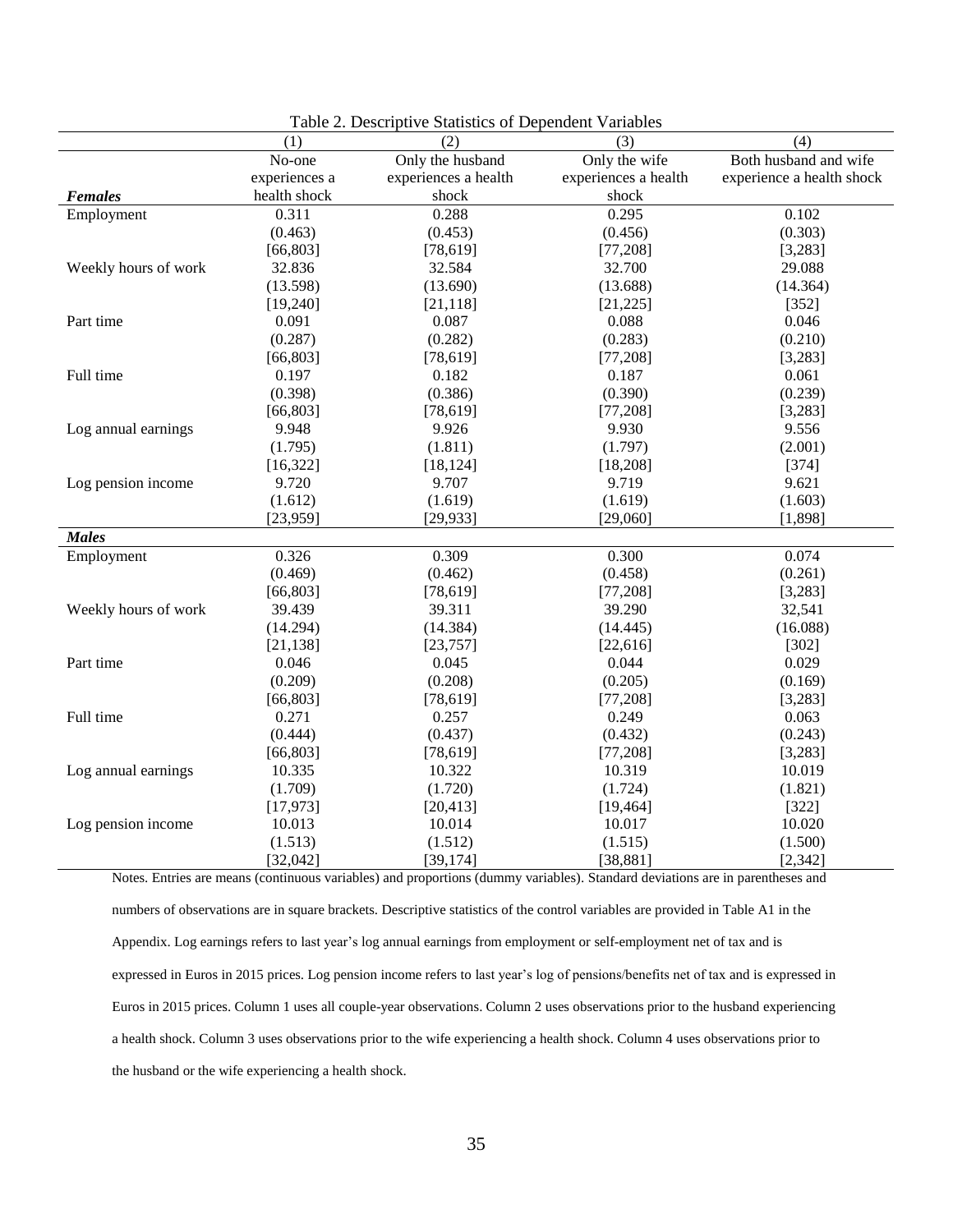|                        | Employment   | Part time | Full time  | Working hours |
|------------------------|--------------|-----------|------------|---------------|
|                        |              |           |            | per week      |
|                        | $\mathbf{I}$ |           | 3)         | (4)           |
| Husband's health shock | $-0.095***$  | $0.021*$  | $-0.027*$  | $-1.409***$   |
|                        | (0.006)      | (0.011)   | (0.015)    | (0.369)       |
| <b>Observations</b>    | 92,307       | 24,930    | 24,930     | 23,125        |
| Wife's health shock    | $-0.095***$  | $0.009*$  | $-0.025**$ | $-1.224***$   |
|                        | (0.005)      | (0.005)   | (0.012)    | (0.352)       |
| <b>Observations</b>    | 92,307       | 25,878    | 25,878     | 25,204        |

Table 3. Effect of Spousal Health Shock on Labor Supply

Notes. In columns 1, 2 and 3 the estimation method is a probit model and the entries are average marginal effects. In column 4 the estimation method is OLS and is restricted to those who reported a positive number of hours of work. Other controls include six educational qualifications (primary education, low secondary education, upper secondary education, post-secondary (nontertiary education), first stage of tertiary education, second stage of tertiary education, *omitted category*: pre-primary education), four terms on actual labour market experience (experience, experience squared, experience cubic, experience quartic), number of young children less than 18 (continuous), four dummies on where the household locates (suburbs, large town, small town, rural, *omitted category*: big city), five dummies if the closet child lives (0 to  $\leq$  =5 km,  $>$ 5 to  $\leq$  =25 km,  $\geq$ 25 to  $\leq$  =100 km,  $\geq$ 100 to 500 km, >500 km, or in another country, *omitted category*: closest child lives in the same household or building), nineteen country dummies (*omitted category*: Luxemburg), and five wave dummies capturing the year the SHARE wave took place (*omitted category*: year 2004 - wave 1). Standard errors are reported in parentheses and are clustered at the household level. For reasons of brevity we report only estimates for the variables of interest. Estimates for the rest of the controls are available upon request. Levels of significance: \*\*\* 1%, \*\*5%, \* 10%. Our main right hand side control (husband's health shock, wife's health shock) is a dummy variable taking the value of 1 if the person has experienced one or more of the following work limited disabilities health problems: "stroke or cerebral vascular disease, chronic lung disease (chronic bronchitis or emphysema), osteoporosis, cancer or malignant tumor (including leukemia or lymphoma but excluding minor skin cancers), chronic kidney disease, Parkinson, Alzheimer/ dementia/organic brain syndrome/senility and any other serious memory impairment, or other emotional disorders including anxiety, nervous or psychiatric problems", 0 otherwise.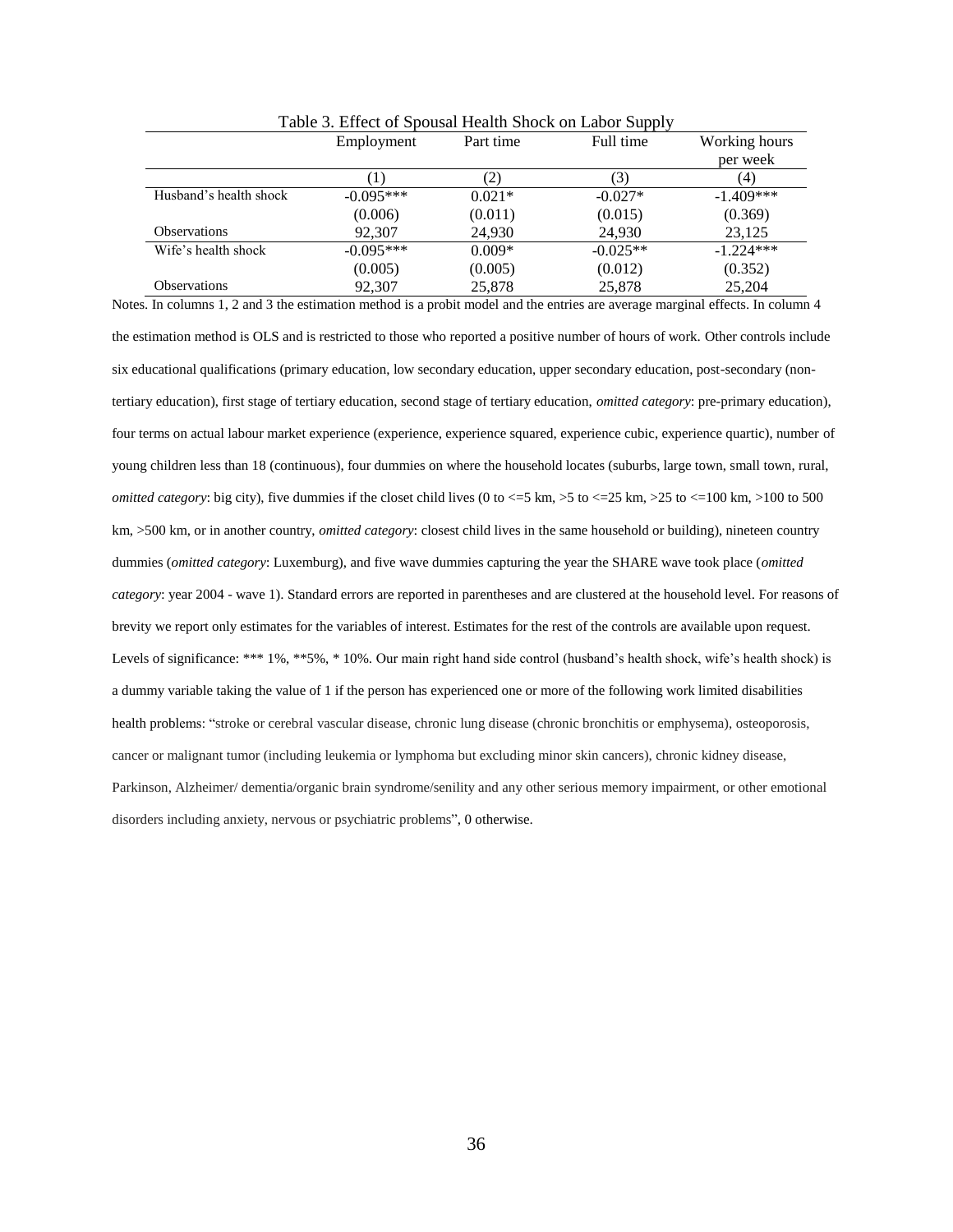| Panel A. Employment             |             |             |                |             |             |             |             |             |             |            |
|---------------------------------|-------------|-------------|----------------|-------------|-------------|-------------|-------------|-------------|-------------|------------|
|                                 | Austria     | Belgium     | Czech Republic | Croatia     | Denmark     | Estonia     | France      | Germany     | Greece      | Hungary    |
| Husband's health shock          | $-0.076*$   | $-0.018$    | $-0.091***$    | $-0.092**$  | $-0.109***$ | $-0.184***$ | $-0.029$    | $-0.051**$  | $-0.097**$  | $-0.074*$  |
|                                 | (0.039)     | (0.028)     | (0.032)        | (0.045)     | (0.032)     | (0.026)     | (0.034)     | (0.023)     | (0.044)     | (0.042)    |
| Wife's health shock             | $-0.135***$ | $-0.124***$ | $-0.044$       | $-0.067$    | $-0.100***$ | $-0.119***$ | $-0.175***$ | $-0.070***$ | $-0.118***$ | $-0.120**$ |
|                                 | (0.039)     | (0.025)     | (0.031)        | (0.047)     | (0.030)     | (0.029)     | (0.035)     | (0.025)     | (0.030)     | (0.056)    |
|                                 | Israel      | Italy       | Netherlands    | Poland      | Portugal    | Slovenia    | Spain       | Sweden      | Switzerland | Luxemburg  |
| Husband's health shock          | $-0.094**$  | $-0.080***$ | $-0.111***$    | $-0.141***$ | $-0.097*$   | $-0.055$    | $-0.081***$ | $-0.136***$ | $-0.126***$ | $-0.001$   |
|                                 | (0.039)     | (0.030)     | (0.032)        | (0.055)     | (0.050)     | (0.042)     | (0.031)     | (0.032)     | (0.044)     | (0.063)    |
| Wife's health shock             | $-0.150***$ | $-0.152***$ | $-0.097***$    | $-0.171***$ | $-0.182***$ | $-0.099**$  | $-0.084***$ | $-0.127***$ | $-0.087*$   | 0.046      |
|                                 | (0.035)     | (0.029)     | (0.029)        | (0.046)     | (0.068)     | (0.043)     | (0.028)     | (0.039)     | (0.049)     | (0.057)    |
| Panel B. Working hours per week |             |             |                |             |             |             |             |             |             |            |
|                                 | Austria     | Belgium     | Czech Republic | Croatia     | Denmark     | Estonia     | France      | Germany     | Greece      | Hungary    |
| Husband's health shock          | $-1.163$    | $-1.790$    | $-0.364$       | 2.442       | $-0.611$    | $-3.050**$  | $-0.724$    | $-2.098$    | 0.743       | 2.144      |
|                                 | (2.543)     | (1.263)     | (1.445)        | (1.934)     | (1.182)     | (1.272)     | (1.966)     | (1.315)     | (3.450)     | (2.542)    |
| Wife's health shock             | 0.618       | $-0.222$    | $-2.055$       | $-1.744$    | $-2.347*$   | 0.074       | $-2.146$    | $-2.168$    | 0.596       | $-5.107$   |
|                                 | (3.204)     | (1.366)     | (1.484)        | (2.830)     | (1.335)     | (1.147)     | (1.617)     | (1.406)     | (1.693)     | (3.290)    |
|                                 | Israel      | Italy       | Netherlands    | Poland      | Portugal    | Slovenia    | Spain       | Sweden      | Switzerland | Luxemburg  |
| Husband's health shock          | 0.826       | $-0.008$    | $-1.369$       | 3.951       | $-6.756**$  | $-0.456$    | $-3.784***$ | $-4.488***$ | $-3.789$    | 0.252      |
|                                 | (2.374)     | (1.382)     | (1.827)        | (3.890)     | (2.912)     | (1.610)     | (1.377)     | (1.599)     | (2.897)     | (2.470)    |
| Wife's health shock             | $-2.626$    | 1.099       | $-1.800$       | $-0.622$    | 3.977       | $-4.392$    | 0.421       | $-1.037$    | $-4.839**$  | 0.434      |
|                                 | (2.243)     | (1.302)     | (1.602)        | (2.557)     | (5.720)     | (2.701)     | (1.589)     | (2.079)     | (2.445)     | (1.708)    |
| Panel C. Part time              |             |             |                |             |             |             |             |             |             |            |
|                                 | Austria     | Belgium     | Czech Republic | Croatia     | Denmark     | Estonia     | France      | Germany     | Greece      | Hungary    |
| Husband's health shock          | $-0.019$    | 0.027       | $-0.020$       | $-0.007$    | $-0.068$    | $0.115***$  | $-0.029$    | 0.037       | $-0.039$    | $-0.051$   |
|                                 | (0.059)     | (0.038)     | (0.078)        | (0.139)     | (0.046)     | (0.040)     | (0.057)     | (0.031)     | (0.088)     | (0.125)    |
| Wife's health shock             | $-0.038$    | $-0.018$    | 0.016          | 0.074       | 0.034       | $-0.005$    | $-0.028$    | $0.038**$   | $-0.067***$ | 0.065      |
|                                 | (0.046)     | (0.019)     | (0.023)        | (0.063)     | (0.021)     | (0.024)     | (0.037)     | (0.019)     | (0.025)     | (0.048)    |
|                                 | Israel      | Italy       | Netherlands    | Poland      | Portugal    | Slovenia    | Spain       | Sweden      | Switzerland | Luxemburg  |
| Husband's health shock          | 0.015       | $-0.009$    | $-0.040$       | $-0.126$    | $0.118*$    | $-0.120$    | $0.108**$   | $0.110**$   | 0.032       | 0.084      |
|                                 | (0.050)     | (0,044)     | (0.051)        | (0.104)     | (0.070)     | (0.118)     | (0.047)     | (0.050)     | (0.072)     | (0.087)    |
| Wife's health shock             | $0.047**$   | $-0.038*$   | 0.008          | $-0.005$    | $-0.026$    | 0.045       | 0.002       | $-0.035$    | $-0.006$    | 0.074      |
|                                 | (0.023)     | (0.023)     | (0.022)        | (0.052)     | (0.051)     | (0.044)     | (0.024)     | (0.040)     | (0.041)     | (0.063)    |
| Panel D. Full time              |             |             |                |             |             |             |             |             |             |            |
|                                 | Austria     | Belgium     | Czech Republic | Croatia     | Denmark     | Estonia     | France      | Germany     | Greece      | Hungary    |
| Husband's health shock          | 0.037       | $-0.052$    | $-0.001$       | 0.004       | 0.035       | $-0.127**$  | 0.033       | $-0.045$    | $-0.043$    | 0.047      |
|                                 | (0.084)     | (0.061)     | (0.075)        | (0.081)     | (0.051)     | (0.053)     | (0.076)     | (0.049)     | (0.125)     | (0.078)    |
| Wife's health shock             | 0.090       | 0.001       | $-0.018$       | $0.054**$   | $-0.115**$  | $-0.027$    | 0.004       | $-0.092***$ | $0.108*$    | $-0.090$   |
|                                 | (0.064)     | (0.039)     | (0.048)        | (0.023)     | (0.052)     | (0.039)     | (0.065)     | (0.035)     | (0.057)     | (0.090)    |
|                                 | Israel      | Italy       | Netherlands    | Poland      | Portugal    | Slovenia    | Spain       | Sweden      | Switzerland | Luxemburg  |
| Husband's health shock          | 0.008       | $-0.012$    | 0.069          | $0.351**$   | $-0.242**$  | $0.116*$    | $-0.161**$  | $-0.155**$  | $-0.029$    | $-0.113$   |
|                                 | (0.071)     | (0.061)     | (0.076)        | (0.144)     | (0.107)     | (0.065)     | (0.070)     | (0.077)     | (0.098)     | (0.139)    |
| Wife's health shock             | $-0.095*$   | 0.025       | $-0.032$       | 0.112       | 0.103       | $-0.044$    | $-0.007$    | 0.096       | $-0.013$    | $-0.015$   |
|                                 | (0.050)     | (0.045)     | (0.052)        | (0.130)     | (0.119)     | (0.088)     | (0.043)     | (0.087)     | (0.108)     | (0.071)    |

Table 4. International Comparisons: Employment, Working hours per week, Part time, Full time

Notes. Entries are average marginal effects associated with the specific country specified. See the text for a description of the calculation. Standard errors are reported in

parentheses and are clustered at the household level. See Notes of Table 3 for information on the other control variables. Levels of significance: \*\*\* 1%, \*\*5%, \*10%.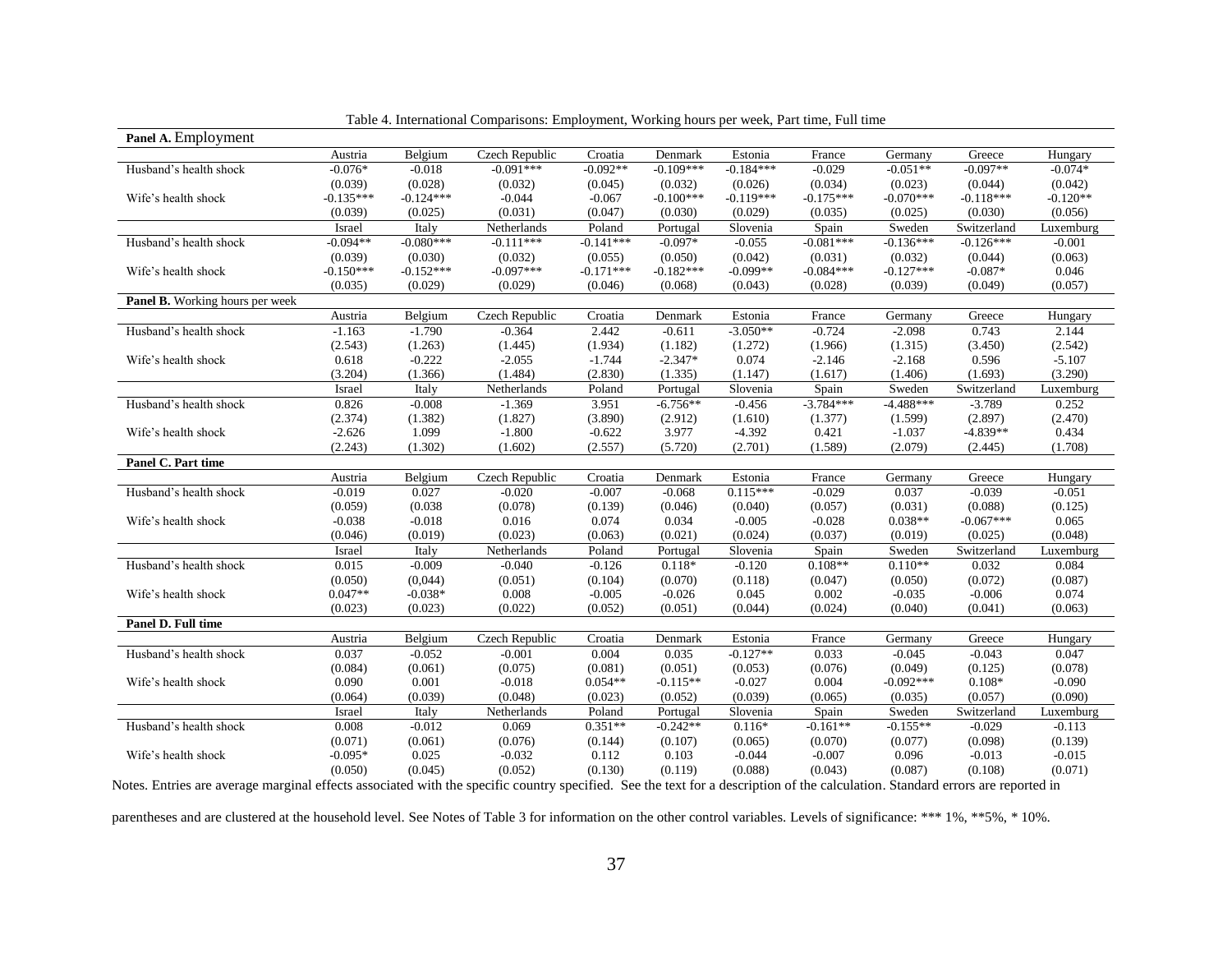Number of observations in Panel A for the husband's (wife's) health shock is 92,307 (92,307) respectively. Number of observations in Panel B for the husband's (wife's) health shock is 23,125 (25,204) respectively. Number of observations in Panel C for the husband's (wife's) health shock is 24,930 (25,878) respectively. Number of observations in Panel D for the husband's (wife's) health shock is 24,930 (28,878) respectively.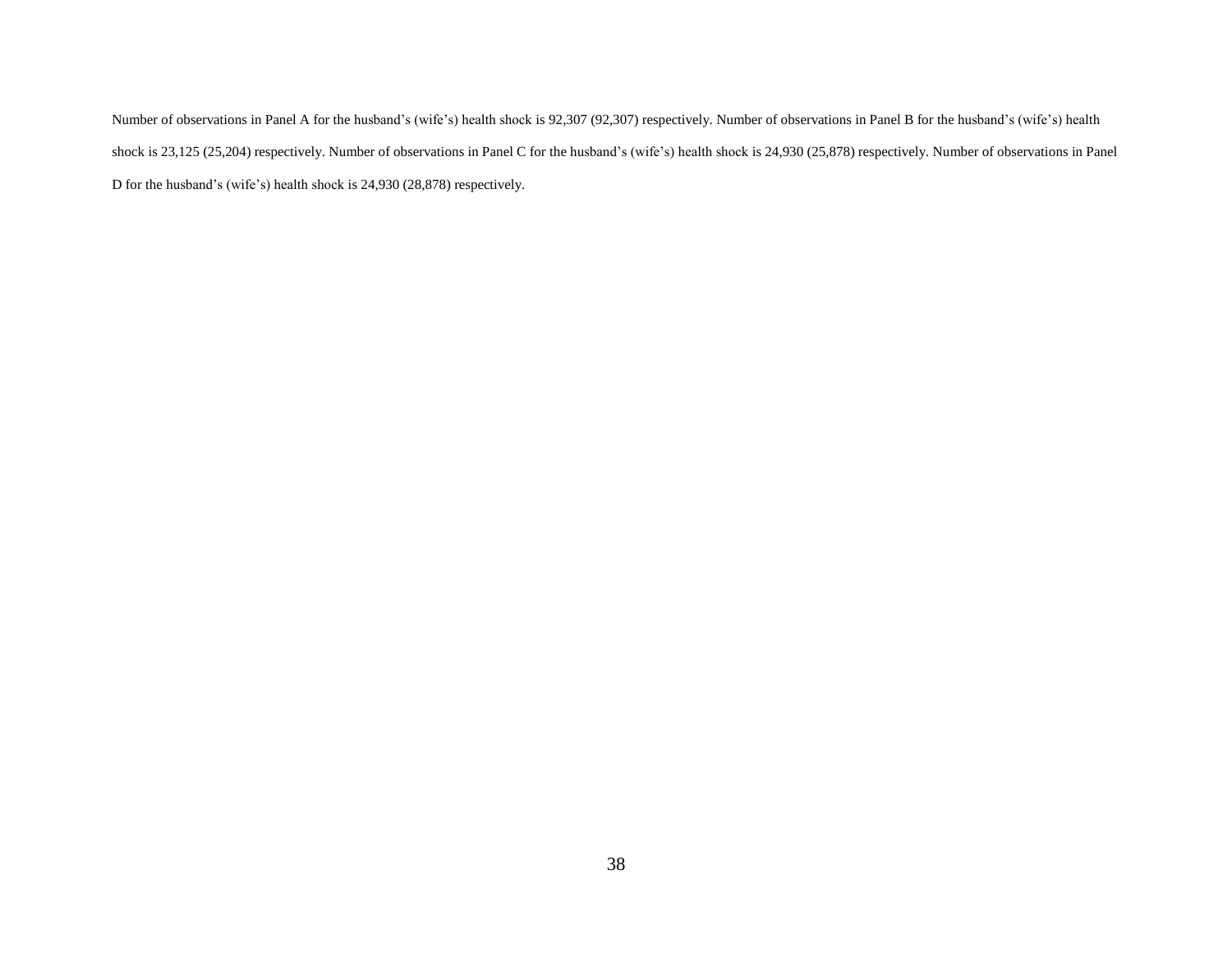| TRAIR AT THROUGH ARRAIG TRACK WAS A THE ARABY A TIRMIN ANDER |                     |                    |  |  |  |  |
|--------------------------------------------------------------|---------------------|--------------------|--|--|--|--|
|                                                              | Log Annual Earnings | Log Pension Income |  |  |  |  |
|                                                              |                     | ,2)                |  |  |  |  |
| Husband's health shock                                       | $-0.090***$         | $0.041***$         |  |  |  |  |
|                                                              | (0.034)             | (0.015)            |  |  |  |  |
| <b>Observations</b>                                          | 20,384              | 36,932             |  |  |  |  |
| Wife's health shock                                          | $-0.105***$         | $0.025*$           |  |  |  |  |
|                                                              | (0.032)             | (0.013)            |  |  |  |  |
| <b>Observations</b>                                          | 22.226              | 48,355             |  |  |  |  |

Table 5. Financial Outcomes Associated with Spouse's Health Shock

Notes. Entries are OLS coefficients. See Notes of Table 3 for information on the other control variables. For reasons of brevity

we report only estimates for the variables of interest. Estimates for the rest of the controls are available upon request. Standard

errors are reported in parentheses and are clustered at the household level. Levels of significance: \*\*\* 1%, \*\*5%, \* 10%.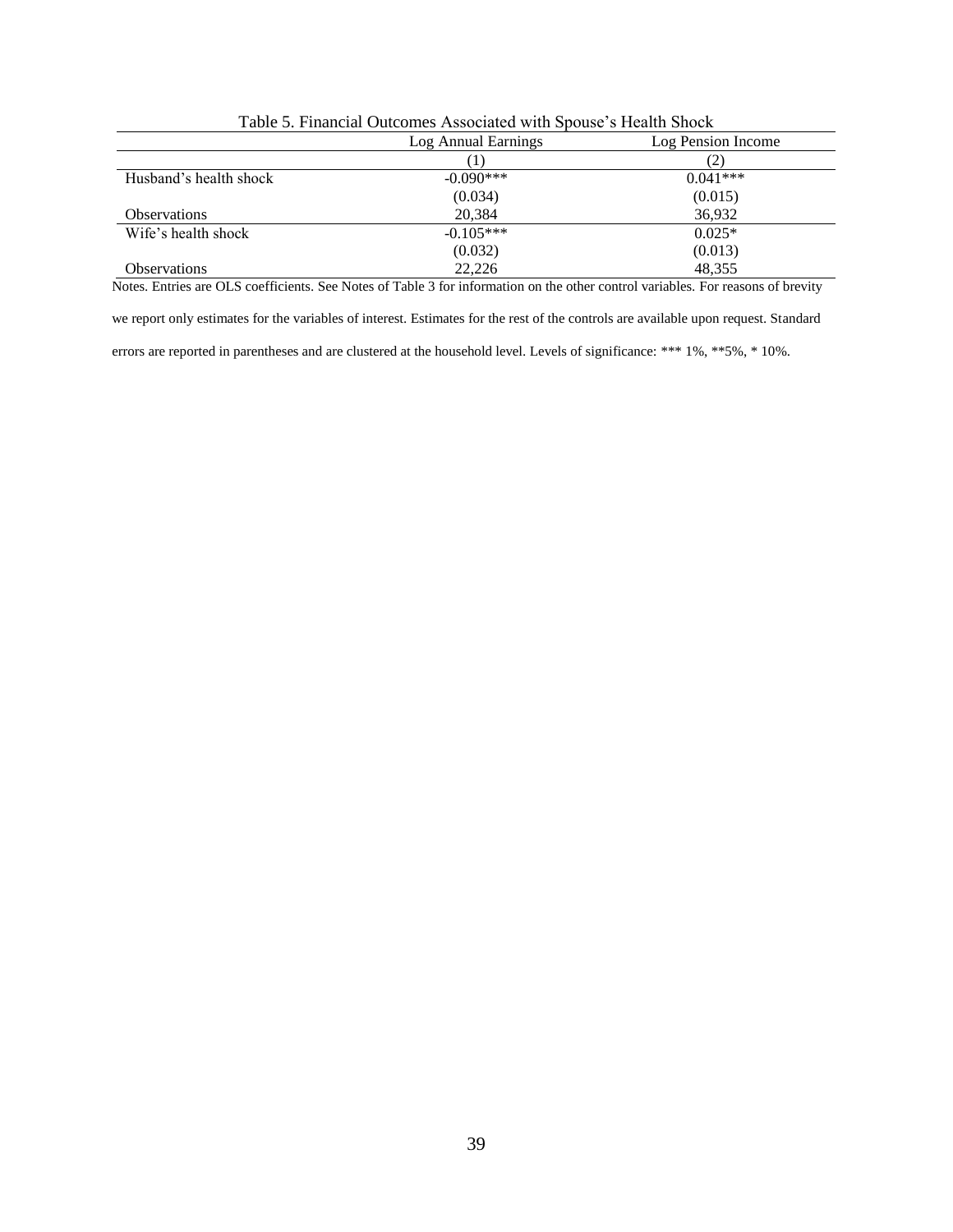| <b>Panel A. Log Annual Earnings</b> |             |           |                |           |            |            |          |           |             |           |
|-------------------------------------|-------------|-----------|----------------|-----------|------------|------------|----------|-----------|-------------|-----------|
|                                     | Austria     | Belgium   | Czech Republic | Croatia   | Denmark    | Estonia    | France   | Germany   | Greece      | Hungary   |
| Husband's health shock              | $-0.411*$   | $-0.093$  | $-0.359*$      | $-0.071$  | $-0.071$   | $-0.122$   | $-0.061$ | 0.033     | 0.087       | 0.382     |
|                                     | (0.211)     | (0.137)   | (0.215)        | (0.245)   | (0.089)    | (0.158)    | (0.141)  | (0.102)   | (0.226)     | (0.301)   |
| Wife's health shock                 | $-0.030$    | 0.011     | $-0.243$       | 0.059     | $-0.182$   | $-0.244$   | $-0.112$ | 0.008     | 0.083       | $-0.209$  |
|                                     | (0.178)     | (0.128)   | (0.176)        | (0.386)   | (0.134)    | (0.155)    | (0.186)  | (0.110)   | (0.138)     | (0.268)   |
|                                     | Israel      | Italy     | Netherlands    | Poland    | Portugal   | Slovenia   | Spain    | Sweden    | Switzerland | Luxemburg |
| Husband's health shock              | $-0.056$    | $-0.105$  | $-0.162$       | $-0.114$  | $0.753***$ | 0.059      | $-0.064$ | $-0.263*$ | $-0.355$    | $-0.236$  |
|                                     | (0.174)     | (0.126)   | (0.172)        | (0.314)   | (0.205)    | (0.220)    | (0.173)  | (0.150)   | (0.271)     | (0.347)   |
| Wife's health shock                 | 0.030       | $-0.232*$ | $-0.132$       | 0.095     | 0.278      | $-0.165$   | 0.117    | $-0.170$  | $-0.506**$  | 0.123     |
|                                     | (0.198)     | (0.124)   | (0.141)        | (0.237)   | (0.418)    | (0.235)    | (0.121)  | (0.158)   | (0.217)     | (0.227)   |
| <b>Panel B. Log Pension Income</b>  |             |           |                |           |            |            |          |           |             |           |
|                                     | Austria     | Belgium   | Czech Republic | Croatia   | Denmark    | Estonia    | France   | Germany   | Greece      | Hungary   |
| Husband's health shock              | 0.021       | $-0.052$  | $-0.046$       | $-0.224*$ | $0.159***$ | $0.172***$ | $-0.128$ | $-0.037$  | 0.081       | 0.040     |
|                                     | (0.069)     | (0.113)   | (0.041)        | (0.134)   | (0.049)    | (0.047)    | (0.091)  | (0.063)   | (0.137)     | (0.093)   |
| Wife's health shock                 | $-0.032$    | 0.038     | 0.038          | $-0.108$  | 0.057      | $0.196***$ | 0.100    | $-0.028$  | $-0.153***$ | 0.035     |
|                                     | (0.044)     | (0.053)   | (0.049)        | (0.141)   | (0.043)    | (0.052)    | (0.073)  | (0.047)   | (0.048)     | (0.074)   |
|                                     | Israel      | Italy     | Netherlands    | Poland    | Portugal   | Slovenia   | Spain    | Sweden    | Switzerland | Luxemburg |
| Husband's health shock              | $-0.196***$ | $-0.026$  | 0.194          | 0.044     | $-0.095$   | $-0.062$   | 0.050    | 0.065     | 0.013       | 0.154     |
|                                     | (0.065)     | (0.049)   | (0.209)        | (0.061)   | (0.168)    | (0.086)    | (0.081)  | (0.058)   | (0.070)     | (0.233)   |
| Wife's health shock                 | $-0.121*$   | $-0.042$  | 0.122          | 0.059     | $-0.046$   | $-0.121$   | $-0.005$ | 0.040     | 0.029       | 0.158     |
|                                     | (0.071)     | (0.042)   | (0.196)        | (0.088)   | (0.174)    | (0.078)    | (0.048)  | (0.055)   | (0.084)     | (0.171)   |

Table 6. International Comparisons: Financial Outcomes Associated with Spouse's Health Shock

Notes. Entries are average marginal effects associated with the specific country specified. See the text for a description of the calculation. Standard errors are

reported in parentheses and are clustered at the household level. See Notes of Table 3 for information on the other control variables. Levels of significance:

\*\*\* 1%, \*\*5%, \* 10%. The number of observations in Panel A for the husband's health shock estimates is 20,384 and for the wife's health shock is 22,226. Number of

observations in Panel B for the husband's health shock estimates is 36,932 and for the wife's health shock is 48,355.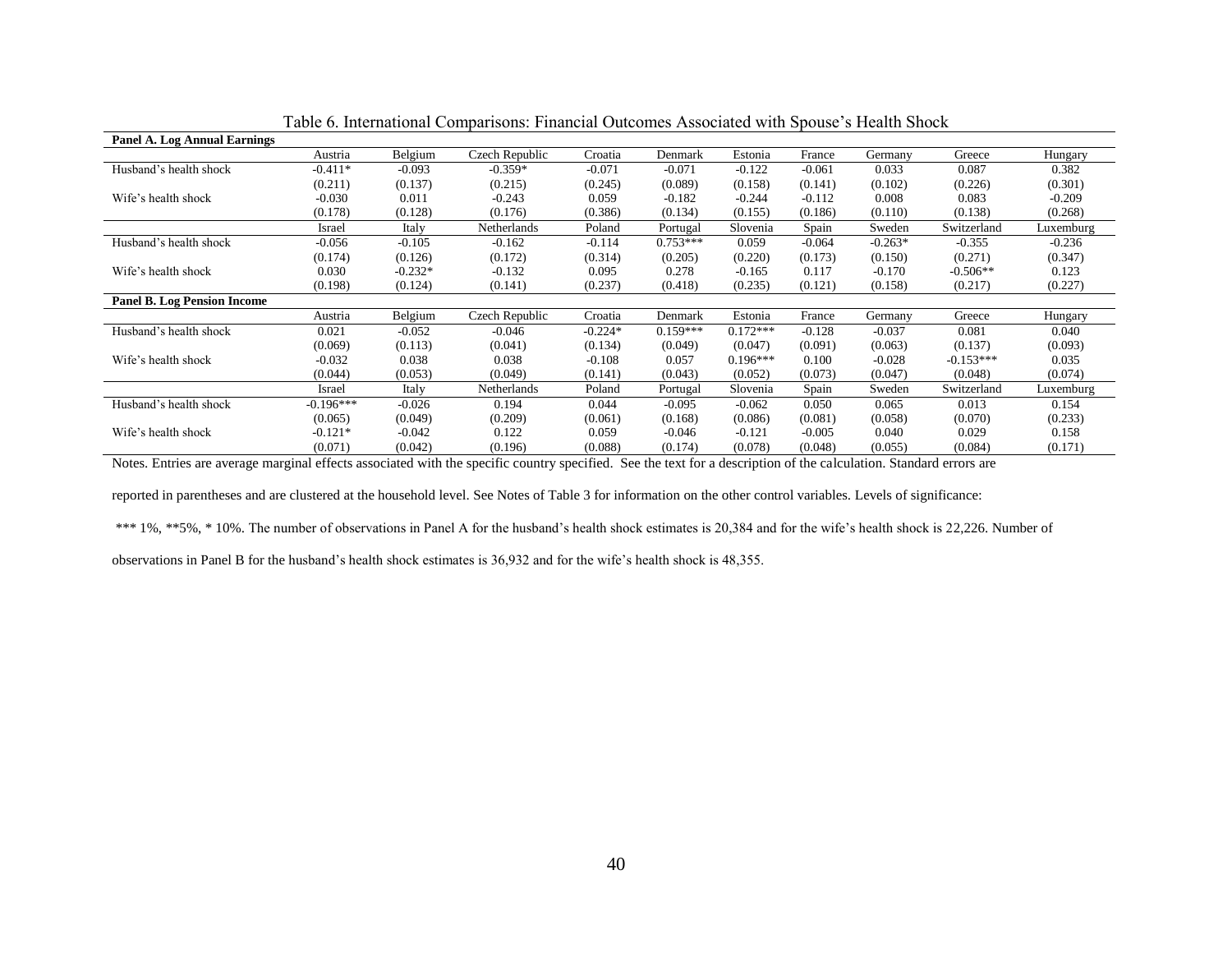|                        | Table 7. Sensitivity Analysis I       |              |                                    |               |
|------------------------|---------------------------------------|--------------|------------------------------------|---------------|
| Panel A                | Wives                                 |              | Husbands                           |               |
|                        | Husband's health                      | Wife's       | Husband's health                   | Wife's health |
|                        | shock                                 | health shock | shock                              | shock         |
| Employment             | $-0.086***$                           | $-0.125***$  | $-0.175***$                        | $-0.084***$   |
|                        | (0.006)                               | (0.005)      | (0.005)                            | (0.006)       |
| <b>Observations</b>    | 92,307                                |              | 92,307                             |               |
| Working hours per week | $-1.297***$                           | $-2.049***$  | $-2.340***$                        | $-1.147***$   |
|                        | (0.369)                               | (0.383)      | (0.475)                            | (0.351)       |
| <b>Observations</b>    | 23,125                                |              | 25,204                             |               |
| Part time work         | $0.019*$                              | $0.047***$   | $0.027***$                         | 0.008         |
|                        | (0.001)                               | (0.013)      | (0.008)                            | (0.006)       |
| <b>Observations</b>    | 24,930                                |              | 25,878                             |               |
| Full time work         | $-0.024*$                             | $-0.059***$  | $-0.056***$                        | $-0.024**$    |
|                        | (0.013)                               | (0.016)      | (0.016)                            | (0.012)       |
| <b>Observations</b>    | 24,930                                |              | 25,878                             |               |
| Log annual earnings    | $-0.077**$                            | $-0.227***$  | $-0.225***$                        | $-0.098***$   |
|                        | (0.034)                               | (0.036)      | (0.042)                            | (0.032)       |
| <b>Observations</b>    | 20,384                                |              | 22,226                             |               |
| Log pension income     | $0.041***$                            | 0.010        | $0.025*$                           | $0.023*$      |
|                        | (0.015)                               | (0.015)      | (0.013)                            | (0.013)       |
| <b>Observations</b>    | 36,932                                |              | 48,355                             |               |
|                        |                                       |              |                                    |               |
| Panel B                | Wives                                 |              | Husbands                           |               |
|                        | Husband's health shock                |              | Wife's health shock                |               |
| Employment             | $-0.065***$                           |              | $-0.061***$                        |               |
|                        | (0.006)                               |              | (0.006)                            |               |
| Observations           | 92,307                                |              | 92,307                             |               |
| Working hours per week | $-1.283***$                           |              | $-0.901**$                         |               |
|                        | (0.378)                               |              | (0.359)                            |               |
| <b>Observations</b>    | 23,125                                |              | 25,204                             |               |
| Part time work         | $0.019*$                              |              | 0.004                              |               |
|                        | (0.012)                               |              | (0.006)                            |               |
| Observations           |                                       |              |                                    |               |
|                        | 24,930                                |              | 25,878                             |               |
| Full time work         | $-0.026*$                             |              | $-0.019*$                          |               |
|                        | (0.015)                               |              | (0.011)                            |               |
| <b>Observations</b>    | 24,930                                |              | 25,878                             |               |
| Log annual earnings    | $-0.045*$                             |              | $-0.056*$                          |               |
|                        | (0.024)                               |              | (0.032)                            |               |
| <b>Observations</b>    | 20,384                                |              | 22,226                             |               |
| Log pension income     | $0.046***$                            |              | $0.033**$                          |               |
|                        | (0.016)                               |              | (0.013)                            |               |
| <b>Observations</b>    | 36,932                                |              | 48,355                             |               |
|                        |                                       |              |                                    |               |
| Panel C                | Wives                                 |              | Husbands                           |               |
|                        | Husband's health shock<br>$-0.082***$ |              | Wife's health shock<br>$-0.098***$ |               |
| Employment             |                                       |              |                                    |               |
|                        | (0.007)                               |              | (0.006)                            |               |
| <b>Observations</b>    | 92.307                                |              | 92.307                             |               |
| Working hours per week | $-1.469***$                           |              | $-1.226***$                        |               |
|                        | (0.430)                               |              | (0.428)                            |               |
| <b>Observations</b>    | 23,125                                |              | 25,204                             |               |
| Part time work         | $0.023*$                              |              | 0.002                              |               |
|                        | (0.013)                               |              | (0.007)                            |               |
|                        | 24,930                                |              | 25,878                             |               |
| <b>Observations</b>    |                                       |              | $-0.020$                           |               |
| Full time work         | $-0.031*$                             |              |                                    |               |
|                        | (0.017)                               |              | (0.014)                            |               |
| <b>Observations</b>    | 24,930                                |              | 25,878                             |               |
|                        | $-0.099**$                            |              | $-0.105***$                        |               |
| Log annual earnings    |                                       |              |                                    |               |
| <b>Observations</b>    | (0.040)                               |              | (0.039)                            |               |
|                        | 20,384                                |              | 22,226                             |               |
| Log pension income     | 0.016<br>(0.018)                      |              | 0.012<br>(0.015)                   |               |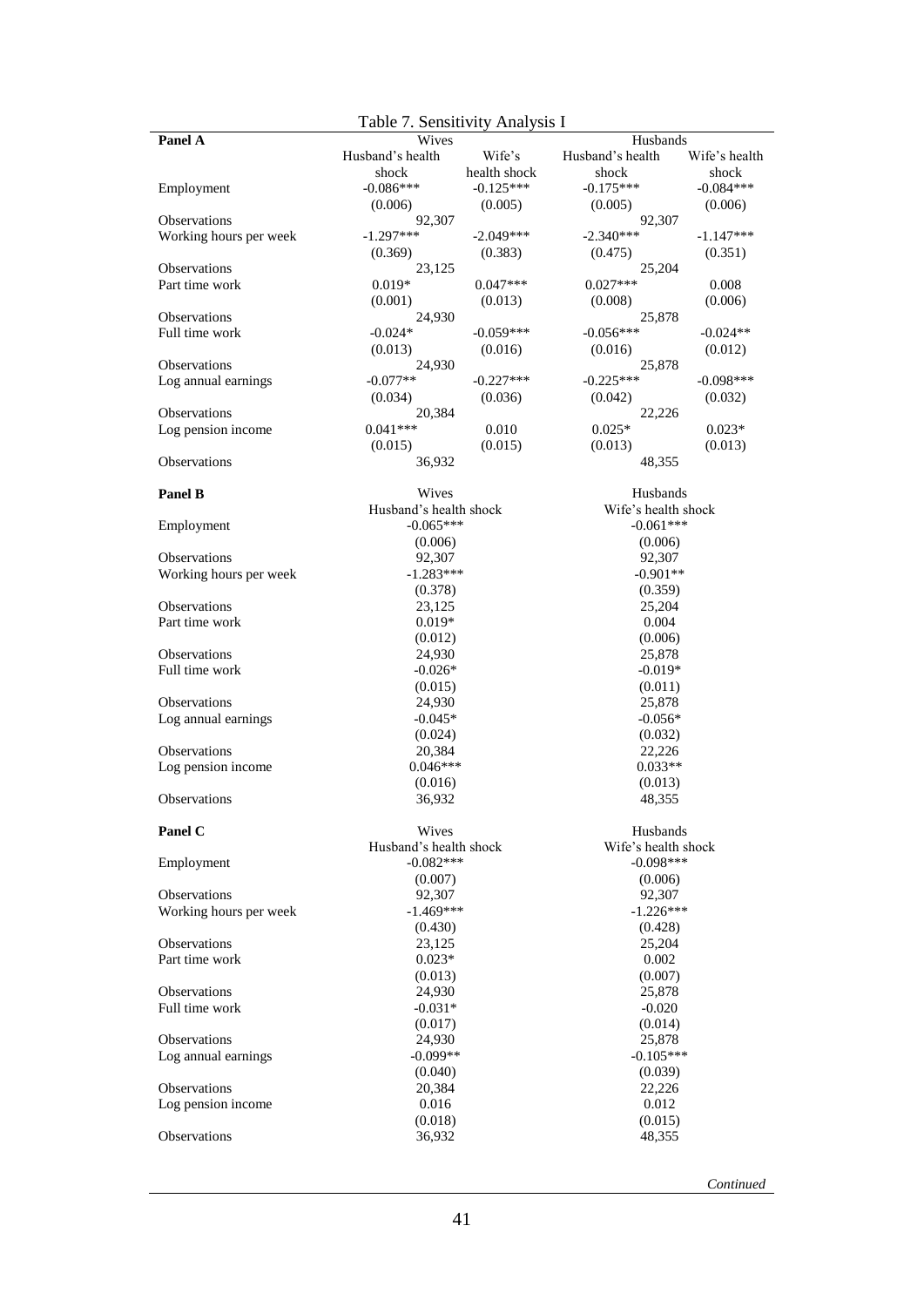|                        |                              | Continued                 |
|------------------------|------------------------------|---------------------------|
| <b>Panel D</b>         | Wives                        | Husbands                  |
|                        | Husband's heart attack shock | Wife's heart attack shock |
| Employment             | $-0.110***$                  | $-0.137***$               |
|                        | (0.006)                      | (0.007)                   |
| <b>Observations</b>    | 92,307                       | 92,307                    |
| Working hours per week | $-0.841**$                   | $-2.301***$               |
|                        | (0.418)                      | (0.672)                   |
| <b>Observations</b>    | 23,125                       | 25,204                    |
| Part time work         | 0.004                        | 0.013                     |
|                        | (0.012)                      | (0.010)                   |
| <b>Observations</b>    | 24,930                       | 25,878                    |
| Full time work         | $-0.002$                     | $-0.026$                  |
|                        | (0.017)                      | (0.019)                   |
| <b>Observations</b>    | 24,930                       | 25,878                    |
| Log annual earnings    | $-0.124***$                  | $-0.291***$               |
|                        | (0.037)                      | (0.057)                   |
| <b>Observations</b>    | 20,384                       | 22,226                    |
| Log pension income     | 0.011                        | 0.001                     |
|                        | (0.016)                      | (0.017)                   |
| <b>Observations</b>    | 36,932                       | 48,355                    |

Notes. In Panel A we add the own work limiting disability as an extra control alongside all the other controls reported in the Notes of Table 3. In Panel B we add the other spouse's physical health index as an extra control. The physical health index comprises the following measures of physical functioning, activities of daily living and instrumental activities of daily living: ability to walking 100 meters, get up from a chair after sitting for long periods, climb several flights of stairs without resting, climb one flight of stairs without resting, stoop or kneel or crouch, reach or extend the arms above shoulder level, pull or push large objects like a living room chair, lift or carrying weights over 10 pounds/5 kilos, like a heavy bag of groceries, pick up a small coin from a table, dress (including putting on shoes and socks), walk across a room, bath or shower, eating (such as cutting up the food), and get in or out of bed. This index ranges from 0 (=no restriction with any of the above activities) to 14 (= restrictions with all the above activities). In Panel C we subtract from the work limiting disability health problems the following degenerative health problems: cancer or malignant tumor (including leukemia or lymphoma but excluding minor skin cancers), Parkinson, Alzheimer/ dementia/organic brain syndrome/senility or any other serious memory impairment, other affective or emotional disorders including anxiety, nervous or psychiatric problems. In Panel D we replace our work health disability variable with a dummy variable capturing if the respondent has had a heart attack. Entries are average marginal effects. Standard errors are clustered at the household level and are reported in parentheses. Levels of significance: \*\*\* 1%, \*\*5%, \* 10%. For reasons of brevity we report only estimates for the variables of interest. Estimates for the rest of the controls are available upon request.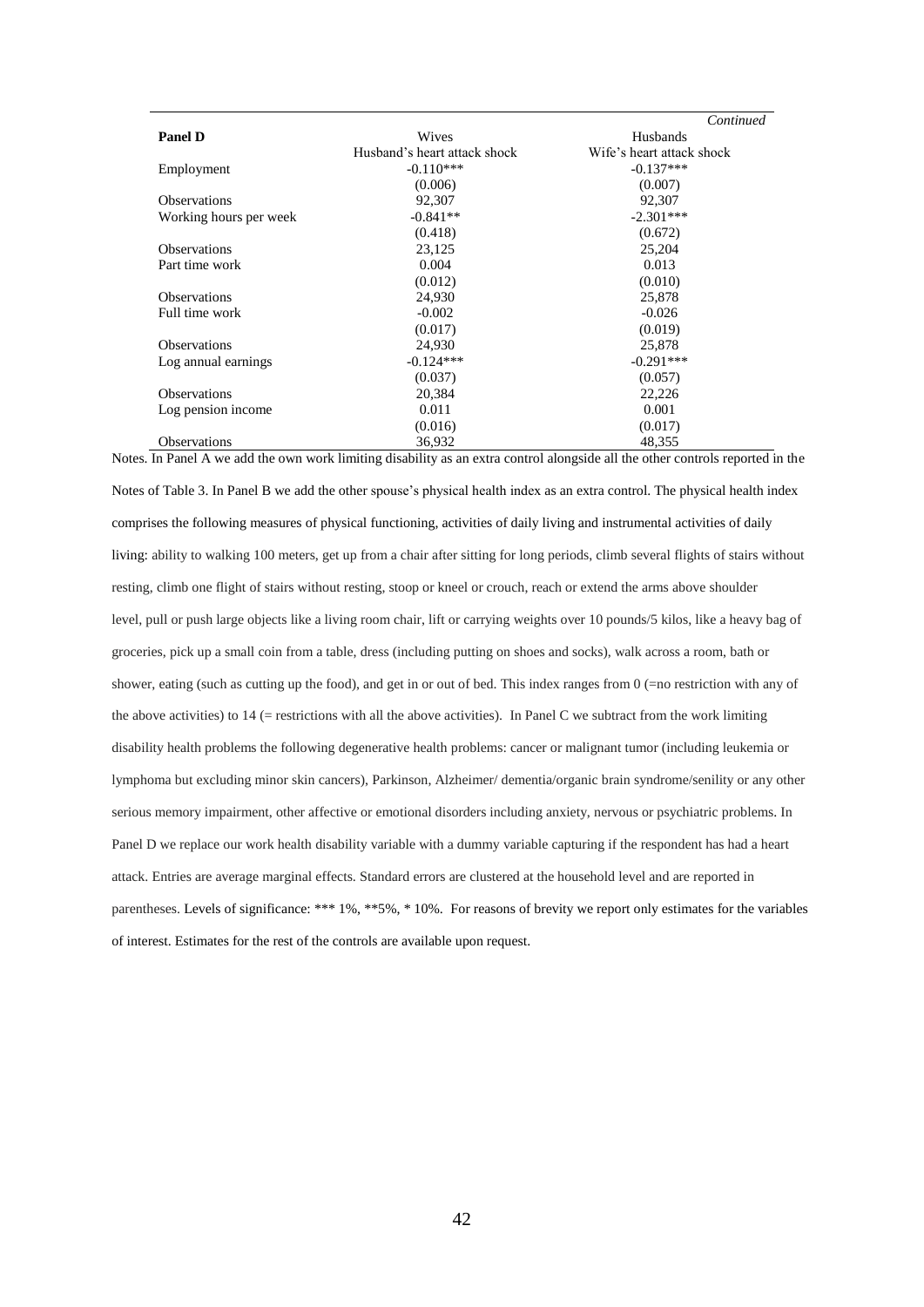| Table 8. Sensitivity Analysis II |             |             |             |             |  |  |  |  |
|----------------------------------|-------------|-------------|-------------|-------------|--|--|--|--|
|                                  | Model 1     | Model 2     | Model 3     | Model 4     |  |  |  |  |
| <b>Employment</b>                |             |             |             |             |  |  |  |  |
| Husband's health shock           | $-0.104***$ | $-0.096***$ | $-0.141*$   | $-0.073***$ |  |  |  |  |
|                                  | (0.006)     | (0.011)     | (0.073)     | (0.009)     |  |  |  |  |
| Observations                     | 70,861      | 21,446      | 78,643      | 59,641      |  |  |  |  |
| Wife's health shock              | $-0.093***$ | $-0.100***$ | $-0.113$    | $-0.086***$ |  |  |  |  |
|                                  | (0.006)     | (0.010)     | (0.092)     | (0.008)     |  |  |  |  |
| <b>Observations</b>              | 70,861      | 21,446      | 77,235      | 59,641      |  |  |  |  |
| <b>Working hours per week</b>    |             |             |             |             |  |  |  |  |
| Husband's health shock           | $-1.550***$ | $-1.265*$   | $-1.179$    | $-1.037***$ |  |  |  |  |
|                                  | (0.420)     | (0.739)     | (7.791)     | (0.361)     |  |  |  |  |
| Observations                     | 18,362      | 4,763       | 20,823      | 21,787      |  |  |  |  |
| Wife's health shock              | $-1.257***$ | $-1.088$    | $-4.325$    | $-0.570*$   |  |  |  |  |
|                                  | (0.393)     | (0.743)     | (4.426)     | (0.338)     |  |  |  |  |
| Observations                     | 20,307      | 4,897       | 22,321      | 23,919      |  |  |  |  |
| Part time                        |             |             |             |             |  |  |  |  |
| Husband's health shock           | $0.034**$   | $-0.009$    | 0.018       | 0.016       |  |  |  |  |
|                                  | (0.013)     | (0.018)     | (0.012)     | (0.011)     |  |  |  |  |
| Observations                     | 19,385      | 5,503       | 22,607      | 23,920      |  |  |  |  |
| Wife's health shock              | 0.007       | 0.014       | 0.006       | 0.003       |  |  |  |  |
|                                  | (0.006)     | (0.010)     | (0.006)     | (0.005)     |  |  |  |  |
| Observations                     | 20,489      | 5,342       | 23,151      | 25,306      |  |  |  |  |
| <b>Full time</b>                 |             |             |             |             |  |  |  |  |
| Husband's health shock           | $-0.046***$ | 0.025       | 0.138       | $-0.022$    |  |  |  |  |
|                                  | (0.017)     | (0.032)     | (0.085)     | (0.016)     |  |  |  |  |
| Observations                     | 19,385      | 5,545       | 22,610      | 23,920      |  |  |  |  |
| Wife's health shock              | $-0.026**$  | $-0.024$    | 0.053       | $-0.014$    |  |  |  |  |
|                                  | (0.012)     | (0.030)     | (0.062)     | (0.011)     |  |  |  |  |
| Observations                     | 20,489      | 5,389       | 23,154      | 25,306      |  |  |  |  |
| Log annual earnings              |             |             |             |             |  |  |  |  |
| Husband's health shock           | $-0.091**$  | $-0.121*$   | 0.149       | $-0.053*$   |  |  |  |  |
|                                  | (0.038)     | (0.073)     | (0.457)     | (0.030)     |  |  |  |  |
| Observations                     | 16,027      | 4,357       | 18,126      | 18,844      |  |  |  |  |
| Wife's health shock              | $-0.113***$ | $-0.070$    | $-1.082***$ | $-0.069**$  |  |  |  |  |
|                                  | (0.036)     | (0.069)     | (0.332)     | (0.031)     |  |  |  |  |
| Observations                     | 17,672      | 4,554       | 19,471      | 20,592      |  |  |  |  |
| Log pension income               |             |             |             |             |  |  |  |  |
| Husband's health shock           | 0.026       | $0.088***$  | 0.129       | $0.083***$  |  |  |  |  |
|                                  | (0.018)     | (0.032)     | (0.182)     | (0.025)     |  |  |  |  |
| <b>Observations</b>              | 27,793      | 8,959       | 29,944      | 17,745      |  |  |  |  |
| Wife's health shock              | $0.035**$   | $-0.013$    | 0.191       | 0.027       |  |  |  |  |
|                                  | (0.015)     | (0.028)     | (0.152)     | (0.021)     |  |  |  |  |
| <b>Observations</b>              | 37,353      | 11,002      | 38,900      | 24,567      |  |  |  |  |
| Notes.                           |             |             |             |             |  |  |  |  |

Model 1: The sample is restricted to those who live in the same household with their child/children, or they live 0 to <=5 km away, or they

live >5 to <=25 km away.

Model 2: The sample is restricted to those who live  $>25$  to  $<-100$  km away, or they live  $>100$  to  $<-500$  km away, or live  $>500$  km away or

in another country.

Model 3: Sample is restricted to those people with no health limiting work disability in the first wave observed.

Model 4: Sample is restricted to households where both husband and wife are 70 or younger.

Entries in rows for employment, part- time and full-time entries are average marginal effects obtained from a probit model. Entries in rows for working hours per week, log annual earnings and log pension income entries are OLS coefficients. Standard errors are clustered at the household level and are reported in parentheses. Levels of significance: \*\*\* 1%, \*\*5%, \* 10%. For reasons of brevity we report only estimates for the main health shock variable. Estimates for the rest of the controls are available upon request.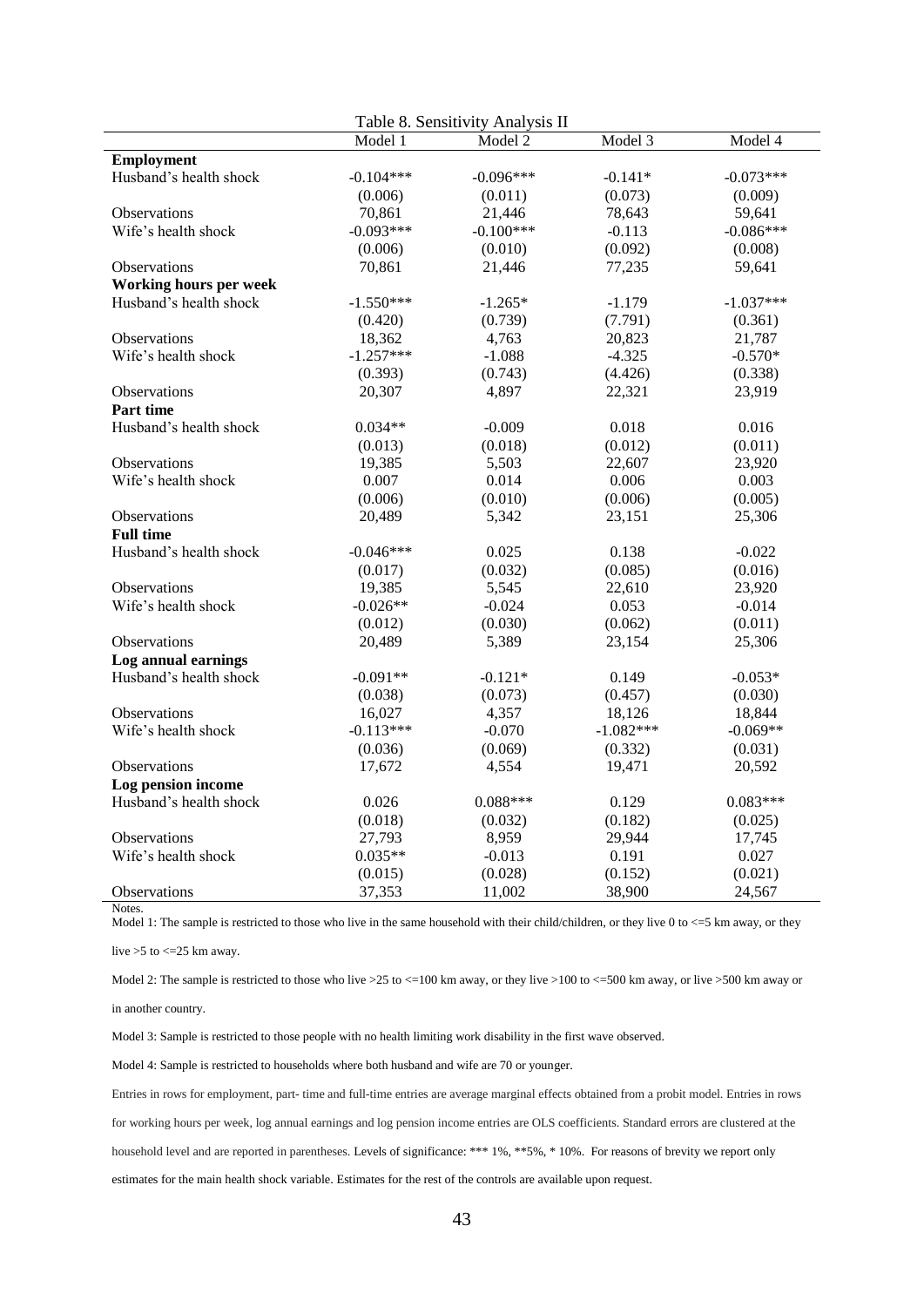| Table 9. The Extent of Severity                                                                                      |                   |                    |                 |                    |  |  |  |  |  |
|----------------------------------------------------------------------------------------------------------------------|-------------------|--------------------|-----------------|--------------------|--|--|--|--|--|
|                                                                                                                      | Husbands          |                    |                 |                    |  |  |  |  |  |
|                                                                                                                      | Below/equal the   | Above the mean of  | Below/equal the | Above the mean     |  |  |  |  |  |
|                                                                                                                      | mean of Husband's | Husband's physical | mean of Wife's  | of Wife's physical |  |  |  |  |  |
|                                                                                                                      | physical index    | index              | physical index  | index              |  |  |  |  |  |
| Employment                                                                                                           | $-0.086***$       | $-0.039***$        | $-0.093***$     | $-0.037***$        |  |  |  |  |  |
|                                                                                                                      | (0.008)           | (0.006)            | (0.008)         | (0.006)            |  |  |  |  |  |
| <b>Observations</b>                                                                                                  | 67,117            | 25,190             | 59,848          | 32,459             |  |  |  |  |  |
| Working hours per week                                                                                               | $-0.969**$        | $-1.881***$        | $-0.703$        | $-1.305**$         |  |  |  |  |  |
|                                                                                                                      | (0.431)           | (0.640)            | (0.447)         | (0.539)            |  |  |  |  |  |
| <b>Observations</b>                                                                                                  | 19,515            | 3,610              | 19,756          | 5,448              |  |  |  |  |  |
| Part time work                                                                                                       | 0.009             | $0.042**$          | 0.007           | 0.007              |  |  |  |  |  |
|                                                                                                                      | (0.013)           | (0.019)            | (0.007)         | (0.008)            |  |  |  |  |  |
| <b>Observations</b>                                                                                                  | 21,111            | 3,819              | 20,524          | 5,354              |  |  |  |  |  |
| Full time work                                                                                                       | $-0.018$          | $-0.040$           | $-0.026*$       | $-0.016$           |  |  |  |  |  |
|                                                                                                                      | (0.018)           | (0.025)            | (0.015)         | (0.018)            |  |  |  |  |  |
| <b>Observations</b>                                                                                                  | 21,111            | 3,819              | 20,524          | 5,354              |  |  |  |  |  |
| Log annual earnings                                                                                                  | $-0.053$          | $-0.045$           | $-0.078*$       | $-0.052$           |  |  |  |  |  |
|                                                                                                                      | (0.040)           | (0.060)            | (0.042)         | (0.050)            |  |  |  |  |  |
| <b>Observations</b>                                                                                                  | 16,895            | 3,489              | 17,010          | 5,216              |  |  |  |  |  |
| Log pension income                                                                                                   | 0.016             | $0.068***$         | $0.042**$       | 0.025              |  |  |  |  |  |
|                                                                                                                      | (0.022)           | (0.022)            | (0.020)         | (0.017)            |  |  |  |  |  |
| <b>Observations</b>                                                                                                  | 24,710            | 12,222             | 28,299          | 20,056             |  |  |  |  |  |
| Notes. See Notes of Table 7 for information on how the physical index variable is constructed. The mean of husband's |                   |                    |                 |                    |  |  |  |  |  |

physical index is 1.379 and that of wife's is 1.677. Entries in rows for employment, part and full time work are average marginal effects obtained from a probit regression. Entries in row for working hours, annual earnings and pension income are OLS coefficients. Standard errors are in parentheses and are clustered at the household level. Other controls include those reported in the Notes of Table 3. For reasons of brevity we report only estimates for the main health shock variable. Estimates for the rest of the controls are available upon request. Levels of significance: \*\*\* 1%, \*\*5%, \* 10%.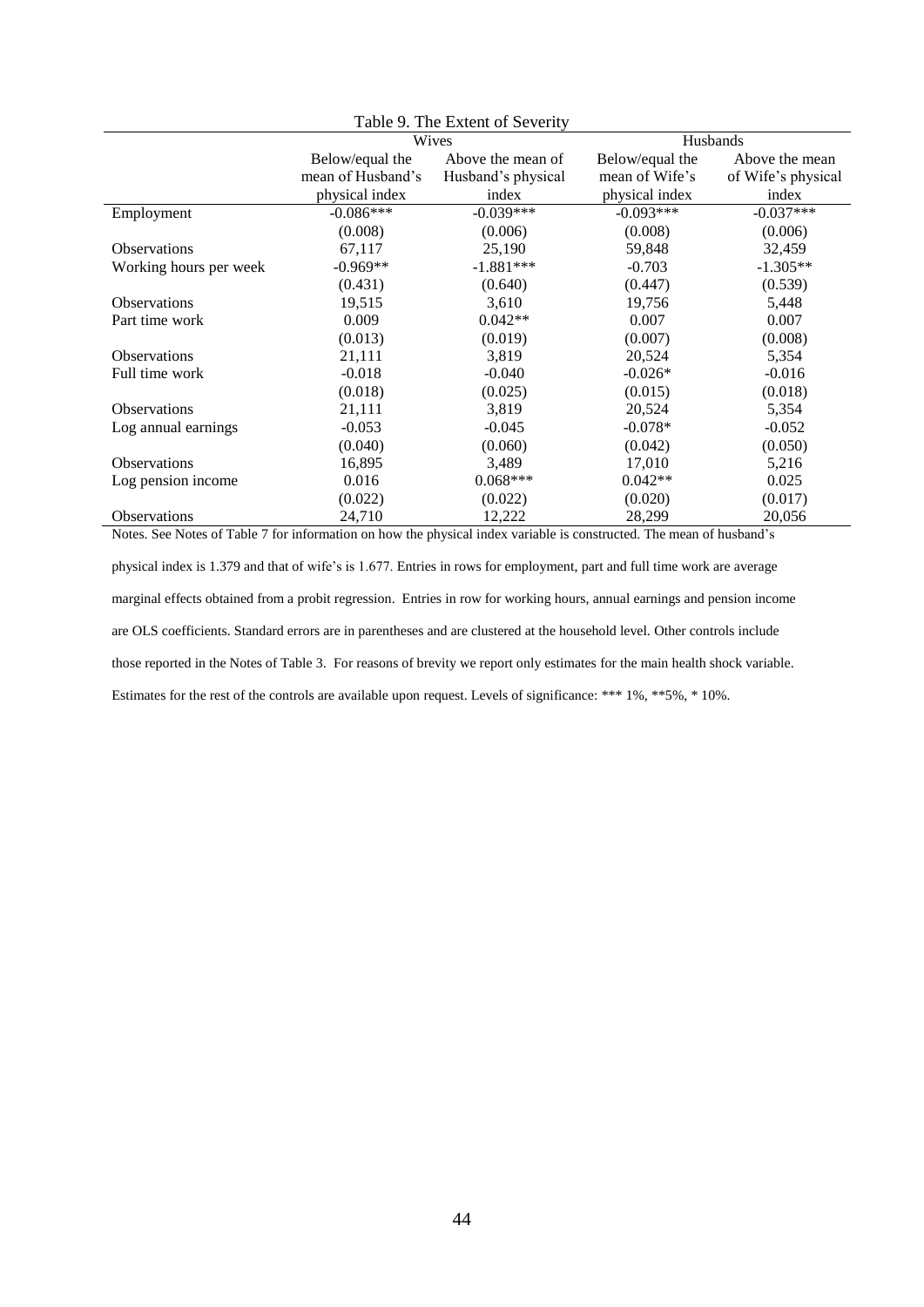# Appendix

| Variable                                                      |          | Wives     |                  |        |          | Husbands  |                  |        |
|---------------------------------------------------------------|----------|-----------|------------------|--------|----------|-----------|------------------|--------|
|                                                               | Mean     | Std. Dev. | Min              | Max    | Mean     | Std. Dev. | Min              | Max    |
| Age                                                           | 63.565   | 9.548     | 22               | 99     | 66.684   | 9.428     | 29               | 101    |
| Primary education                                             | 0.199    | 0.400     | $\boldsymbol{0}$ | 1      | 0.179    | 0.384     | $\boldsymbol{0}$ |        |
| Low secondary education                                       | 0.193    | 0.394     | 0                | 1      | 0.171    | 0.376     | $\boldsymbol{0}$ |        |
| Upper secondary education                                     | 0.324    | 0.468     | 0                | 1      | 0.337    | 0.473     | $\boldsymbol{0}$ |        |
| Post-secondary (non-tertiary)                                 | 0.044    | 0.205     | 0                | 1      | 0.042    | 0.201     | $\boldsymbol{0}$ |        |
| Tertiary education                                            | 0.189    | 0.391     | 0                | 1      | 0.219    | 0.414     | $\boldsymbol{0}$ |        |
| Second stage of tertiary education                            | 0.005    | 0.067     | 0                | 1      | 0.010    | 0.099     | $\mathbf{0}$     |        |
| Experience                                                    | 7.619    | 14.101    | 0                | 71     | 12.581   | 18.878    | $\mathbf{0}$     | 82     |
| Experience squared/100                                        | 2.569    | 5.491     | 0                | 50.4   | 5.147    | 8.227     | $\mathbf{0}$     | 67.2   |
| Experience cubic/1000                                         | 9.465    | 23.050    | $\overline{0}$   | 357.9  | 21.712   | 38.008    | $\boldsymbol{0}$ | 551.4  |
| Experience quartic/10000                                      | 36.753   | 102.985   | $\overline{0}$   | 2541.2 | 94.174   | 185.446   | $\mathbf{0}$     | 4521.2 |
| Number of young children                                      | 0.059    | 0.317     | 0                | 9      | 0.059    | 0.317     | $\mathbf{0}$     | 9      |
| Closest child lives: distance 0 to $\leq$ 5 km                | 0.276    | 0.447     | $\boldsymbol{0}$ | 1      | 0.276    | 0.447     | $\mathbf{0}$     |        |
| Closest child lives: distance $>5$ to $\leq$ 25 km            | 0.138    | 0.345     | 0                |        | 0.138    | 0.345     | $\mathbf{0}$     |        |
| Closest child lives: distance $>25$ to $\leq$ 100 km          | 0.076    | 0.265     | $\theta$         |        | 0.076    | 0.265     | $\mathbf{0}$     |        |
| Closest child lives: distance $>100$ to $\leq 500$ km         | 0.051    | 0.220     | $\theta$         |        | 0.051    | 0.220     | $\overline{0}$   |        |
| Closest child lives: distance $> 500$ or in a foreign country | 0.105    | 0.307     | 0                |        | 0.105    | 0.307     | $\boldsymbol{0}$ |        |
| Household locates in: suburbs                                 | 0.110    | 0.313     | 0                |        | 0.110    | 0.313     | $\boldsymbol{0}$ |        |
| Household locates in: large town                              | 0.160    | 0.366     | 0                | 1      | 0.160    | 0.366     | $\boldsymbol{0}$ |        |
| Household locates in: small town                              | 0.253    | 0.435     | 0                | 1      | 0.253    | 0.435     | $\boldsymbol{0}$ | 1      |
| Household locates in: rural area                              | 0.330    | 0.470     | 0                | 1      | 0.330    | 0.470     | $\boldsymbol{0}$ |        |
|                                                               | 0.053    | 0.225     | $\boldsymbol{0}$ | 1      | 0.053    | 0.225     | $\boldsymbol{0}$ | 1      |
| Austria                                                       | [1, 771] |           |                  |        | [1, 771] |           |                  |        |
|                                                               | 0.083    | 0.276     | $\boldsymbol{0}$ | 1      | 0.083    | 0.276     | $\boldsymbol{0}$ | 1      |
| Belgium                                                       | [2,885]  |           |                  |        | [2,885]  |           |                  |        |
|                                                               | 0.070    | 0.255     | $\boldsymbol{0}$ | 1      | 0.070    | 0.255     | $\boldsymbol{0}$ |        |
| Czech Republic                                                | [2, 581] |           |                  |        | [2,581]  |           |                  |        |
|                                                               | 0.019    | 0.136     | $\boldsymbol{0}$ | 1      | 0.019    | 0.136     | $\boldsymbol{0}$ |        |
| Croatia                                                       | [1,035]  |           |                  |        | [1,035]  |           |                  |        |
|                                                               | 0.053    | 0.225     | $\boldsymbol{0}$ | 1      | 0.053    | 0.225     | $\boldsymbol{0}$ |        |
| Denmark                                                       | [1,828]  |           |                  |        | [1,828]  |           |                  |        |
|                                                               | 0.069    | 0.254     | 0                | 1      | 0.069    | 0.254     | $\boldsymbol{0}$ |        |
| Estonia                                                       | [2, 355] |           |                  |        | [2, 355] |           |                  |        |

| Czech Republic | [2,581]  |       |                  |              | [2,581]  |       |                  |              |
|----------------|----------|-------|------------------|--------------|----------|-------|------------------|--------------|
|                | 0.019    | 0.136 | $\mathbf{0}$     | $\mathbf{1}$ | 0.019    | 0.136 | $\boldsymbol{0}$ | $\mathbf{1}$ |
| Croatia        | [1,035]  |       |                  |              | [1,035]  |       |                  |              |
|                | 0.053    | 0.225 | $\mathbf{0}$     | $\mathbf{1}$ | 0.053    | 0.225 | $\boldsymbol{0}$ | $\mathbf{1}$ |
| Denmark        | [1,828]  |       |                  |              | [1,828]  |       |                  |              |
|                | 0.069    | 0.254 | $\mathbf{0}$     | 1            | 0.069    | 0.254 | $\boldsymbol{0}$ | $\mathbf{1}$ |
| Estonia        | [2, 355] |       |                  |              | [2, 355] |       |                  |              |
|                | 0.068    | 0.252 | $\boldsymbol{0}$ | 1            | 0.068    | 0.252 | $\boldsymbol{0}$ | 1            |
| France         | [2,470]  |       |                  |              | [2,470]  |       |                  |              |
|                | 0.070    | 0.254 | $\boldsymbol{0}$ | 1            | 0.070    | 0.254 | $\boldsymbol{0}$ | $\mathbf{1}$ |
| Germany        | [2,810]  |       |                  |              | [2,810]  |       |                  |              |
|                | 0.050    | 0.219 | $\mathbf{0}$     | 1            | 0.050    | 0.219 | $\boldsymbol{0}$ | $\mathbf{1}$ |
| Greece         | [2,214]  |       |                  |              | [2,214]  |       |                  |              |
|                | 0.016    | 0.125 | $\boldsymbol{0}$ | 1            | 0.016    | 0.125 | $\boldsymbol{0}$ | $\mathbf{1}$ |
| Hungary        | [1,038]  |       |                  |              | [1,038]  |       |                  |              |
|                | 0.038    | 0.191 | $\boldsymbol{0}$ | 1            | 0.038    | 0.191 | $\boldsymbol{0}$ | $\mathbf{1}$ |
| Israel         | [1, 377] |       |                  |              | [1, 377] |       |                  |              |
|                | 0.086    | 0.280 | $\boldsymbol{0}$ | 1            | 0.086    | 0.280 | $\boldsymbol{0}$ | $\mathbf{1}$ |
| Italy          | [2,937]  |       |                  |              | [2,937]  |       |                  |              |
|                | 0.040    | 0.196 | $\mathbf{0}$     | 1            | 0.040    | 0.196 | $\boldsymbol{0}$ | $\mathbf{1}$ |
| Netherlands    | [2,019]  |       |                  |              | [2,019]  |       |                  |              |
|                | 0.033    | 0.179 | $\boldsymbol{0}$ | $\mathbf{1}$ | 0.033    | 0.179 | $\boldsymbol{0}$ | 1            |
| Poland         | [1,922]  |       |                  |              | [1,922]  |       |                  |              |
|                |          |       |                  |              |          |       |                  | Continued    |